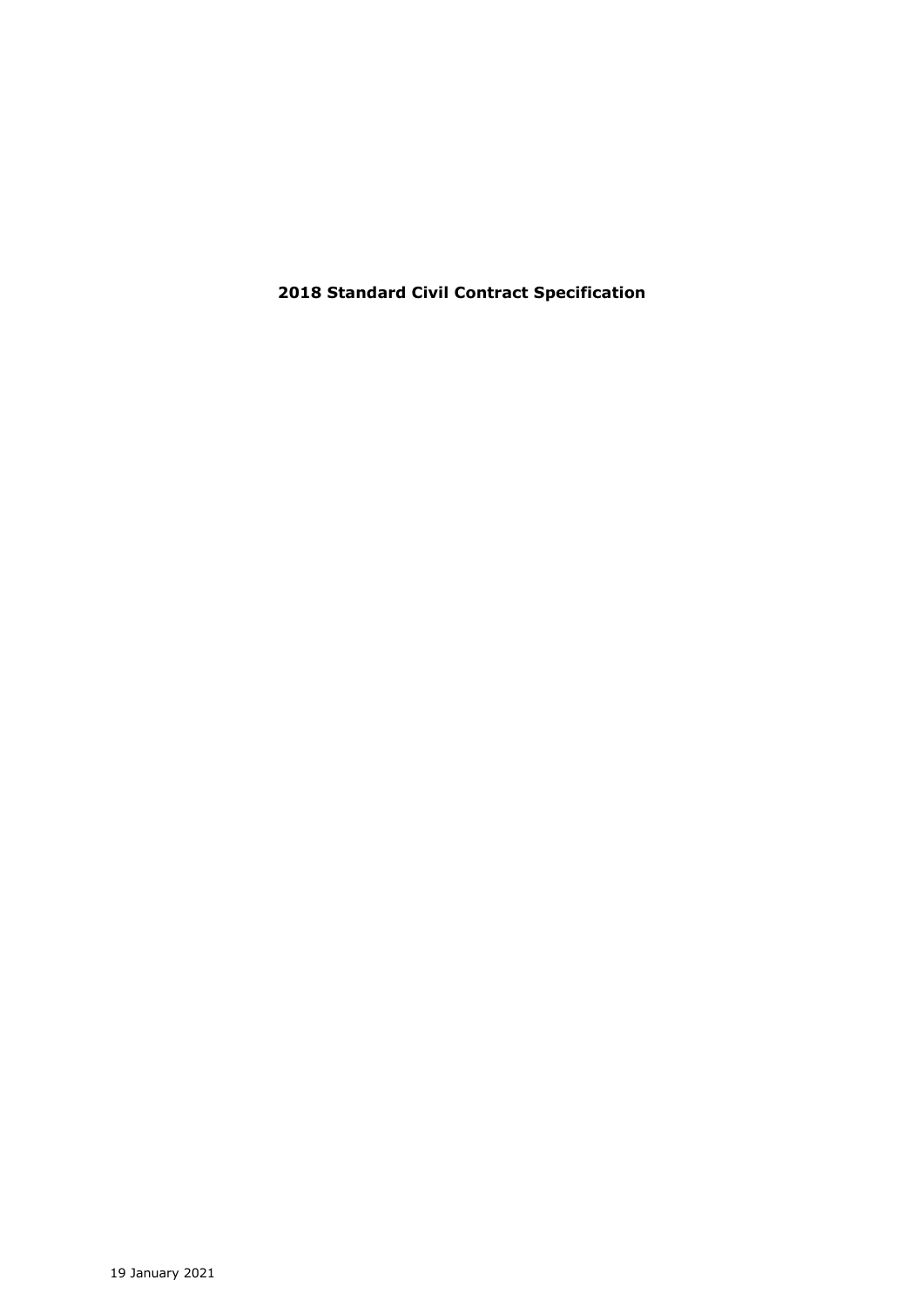# **Standard Civil Contract**

# **Specification**

# **General Rules**

| <b>Number</b> | <b>Section Heading</b>       |
|---------------|------------------------------|
|               | General                      |
|               | Service Standards            |
|               | Carrying out Controlled Work |
|               | Payment for Controlled Work  |
|               | Carrying out Licensed Work   |
|               | Payment for Licensed Work    |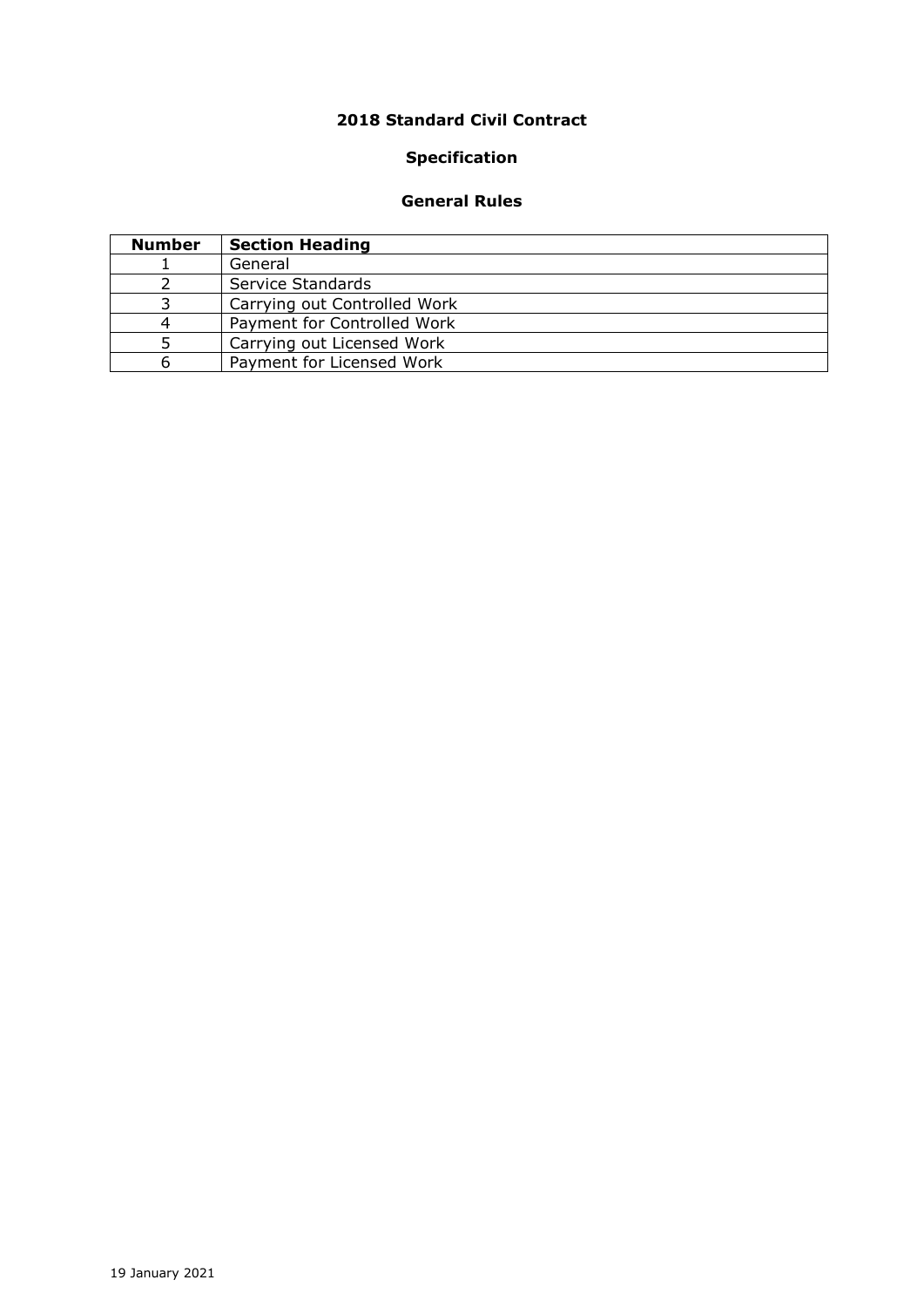# **General Rules**

# **Section 1 General**

# **Scope of the Specification**

1.1 This Specification sets out the General Rules and Category Specific Rules of civil Contract Work (including the Service Standards applicable to that work). All the procedures and rates governing payment for Controlled and Licensed Work can be found in Legal Aid Legislation and are referred to in this Specification. The table below sets out the Forms of Civil Legal Services that are covered by this Contract, which you must deliver in accordance with your Schedule.

|                    | Non-Family                                                 | Family                      |
|--------------------|------------------------------------------------------------|-----------------------------|
| Controlled<br>Work | Legal Help.                                                | Legal Help.                 |
|                    | Help at Court.                                             | Family Help (Lower).        |
|                    | In so far as it is available<br>under Part 3 of the Merits | Help with Family Mediation. |
|                    | <b>Regulations Controlled</b><br>Legal Representation.     | <b>Exceptional Case.</b>    |
|                    | Exceptional Case.                                          |                             |
| Licensed<br>Work   | Legal Representation that<br>is not Controlled Work or     | Family Help (Higher).       |
|                    | Special Case Work.                                         | Legal Representation.       |
|                    | <b>Exceptional Case.</b>                                   | Special Case Work.          |
|                    |                                                            | <b>Exceptional Case.</b>    |

1.2 Where there is any conflict between the General Rules and Category Specific Rules, the latter have precedence.

# **Interpretation**

- 1.3 Unless otherwise stated, definitions which are set out in Legal Aid Legislation, the Standard Terms and Category Definitions 2018 apply to this Specification and are not repeated here.
- 1.4 Definitions relating to Category specific fee schemes are set out in the relevant Category Specific Rules.
- 1.5 In this Specification, the following expressions have the following meanings: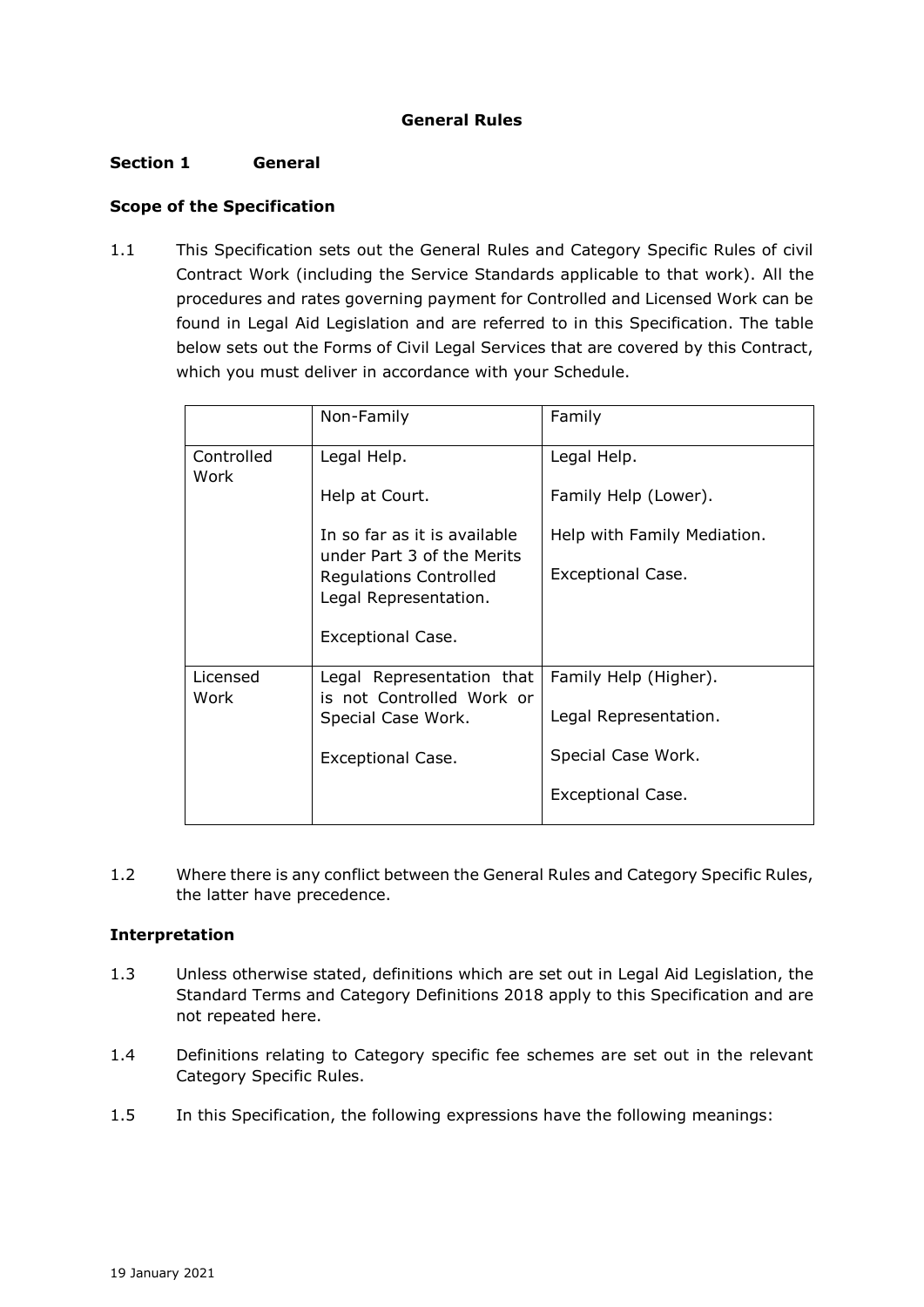"*Access Point*" means a smaller area within a Procurement Area to which the same obligations under this Specification as apply to Procurement Areas will be attached unless otherwise stated in this Contract;

"*Alternative Dispute Resolution*" or "*ADR*" means forms of dispute resolution other than determination by a court or tribunal or direct negotiation between the parties or their legal advisors and includes all forms of mediation, arbitration or early neutral evaluation but for the avoidance of doubt ADR is not a reference to our dispute resolution procedures, which are set out at Clauses 27 and 28 of the Standard Terms;

"*Application Form*" means a form (the content and format of which is stipulated by us) to be used to apply for Legal Aid;

"*Authorised Litigator*" means an individual who conducts litigation services as an authorised person in accordance with the Legal Services Act 2007;

"*Case Involvement Standard*" means the standard for Supervisors set out at Paragraphs 2.14 to 2.17;

"*Caseworker*" has the meaning given at Paragraph 2.27;

"*Category*", "*Categories*", "*Category of Law*" or "*Category of Work*" means the definitions of each category of law that apply to this Specification, which are set out in the Category Definitions 2018;

"*Category Definitions 2018*" means the document published on our website that outlines the Categories of Work that apply to this Specification, which is incorporated into this Contract. This document may be amended by us provided that had it been a Contact Document such amendments would not have been prohibited by Clause 13.1 of the Standard Terms;

"*Category Specific Rules*" means Sections 7 to 15 of this Specification which apply only to Contract Work carried out within specific Categories of Law, and all other provisions of this Specification which are expressed to apply only to a particular Category or Categories;

*"Child"* means a Client who is under 18 years of age, unless the context relates to the Immigration Category, in which case *"Child"* means either:

- (a) a Client who is under 18 years of age; or,
- (b) a Client whose age is uncertain or in dispute who, in your reasonable opinion, appears to be under 18 years of age;

"*CCMS*" means our online client and cost management system for managing the electronic transmission of information between us and Providers (including any Counsel or other third parties you appoint in accordance with Clause 3 of the Standard Terms) in connection with civil Contract Work that is part of the Online Service;

*"Contract Guide*" means a guide issued by us specifically in relation to the Contract and published on our website;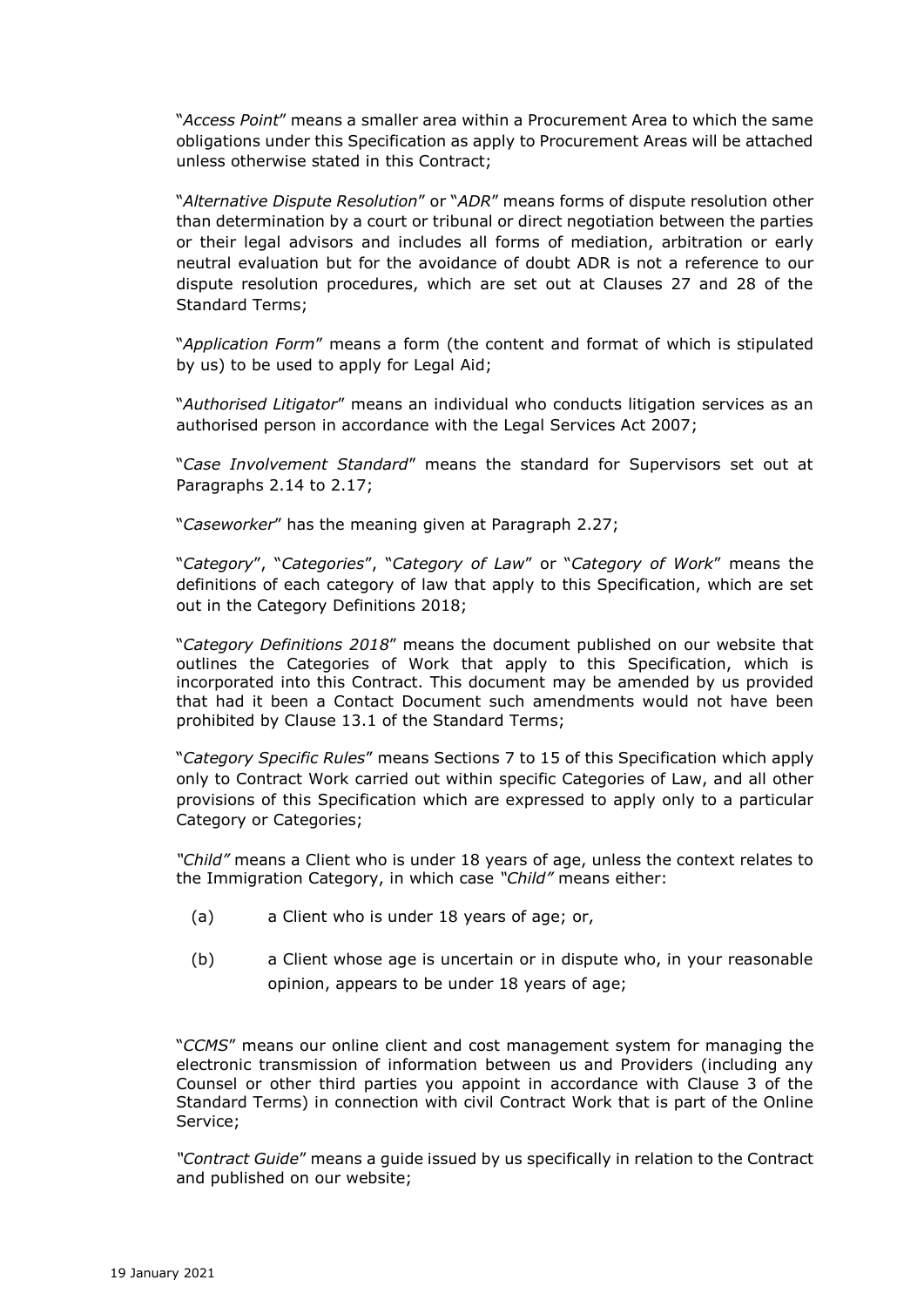"*Controlled Legal Representation*" or "*CLR*" means legal representation provided as Controlled Work under the Procedure Regulations;

"*Controlled Work*" has the meaning given in regulation 21(2) of the Procedure Regulations;

"*Costs Limit*" means as described in regulation 35(1)(a) of the Procedure Regulations;

"CWA" means our online contracted work and administration system for managing the electronic transmission of information between us and Providers in connection with Controlled Work.

"*Counsel*" means a barrister in independent practice;

"*Delegated Function*" means a function of the Director or the Lord Chancellor delegated to you by an Authorisation;

"*Emergency Representation*" has the meaning given in regulation 2 of the Procedure Regulations;

"*Escape Fee Cases*" means as described at Paragraphs 4.13 to 4.20;

"*Exceptional Case*" means a case in which civil legal services other than those described in Part 1 of Schedule 1 to the Act are provided to an individual in accordance with section 10 of the Act;

"*Exceptional and Complex Cases Unit*" means our exceptional and complex cases unit responsible for managing Exceptional Cases and Special Case Work and such other complex Cases as we may inform you from time to time;

"*Exclusive Schedule Arrangements*" mean arrangements under which services can only be undertaken by Providers who have been issued with a Schedule authorising such work in accordance with Paragraph 1.29 and the Category Specific Rules;

"*Family Help*", "*Family Help (Higher)*" and "*Family Help (Lower)*" have the meaning given in regulation 6 of the Procedure Regulations and regulation 15 of the Merits Regulations;

"*Financial Regulations*" means regulations made under section 21 of the Act;

*"Findings"* include not only findings on particular practices (such as failing to assess financial eligibility or charging for administrative work that is not allowable) but in relation to more general matters, such as:

- (a) claiming excessive time for preparation or attendances;
- (b) or the average percentage reduction on Assessment of a sample of your files;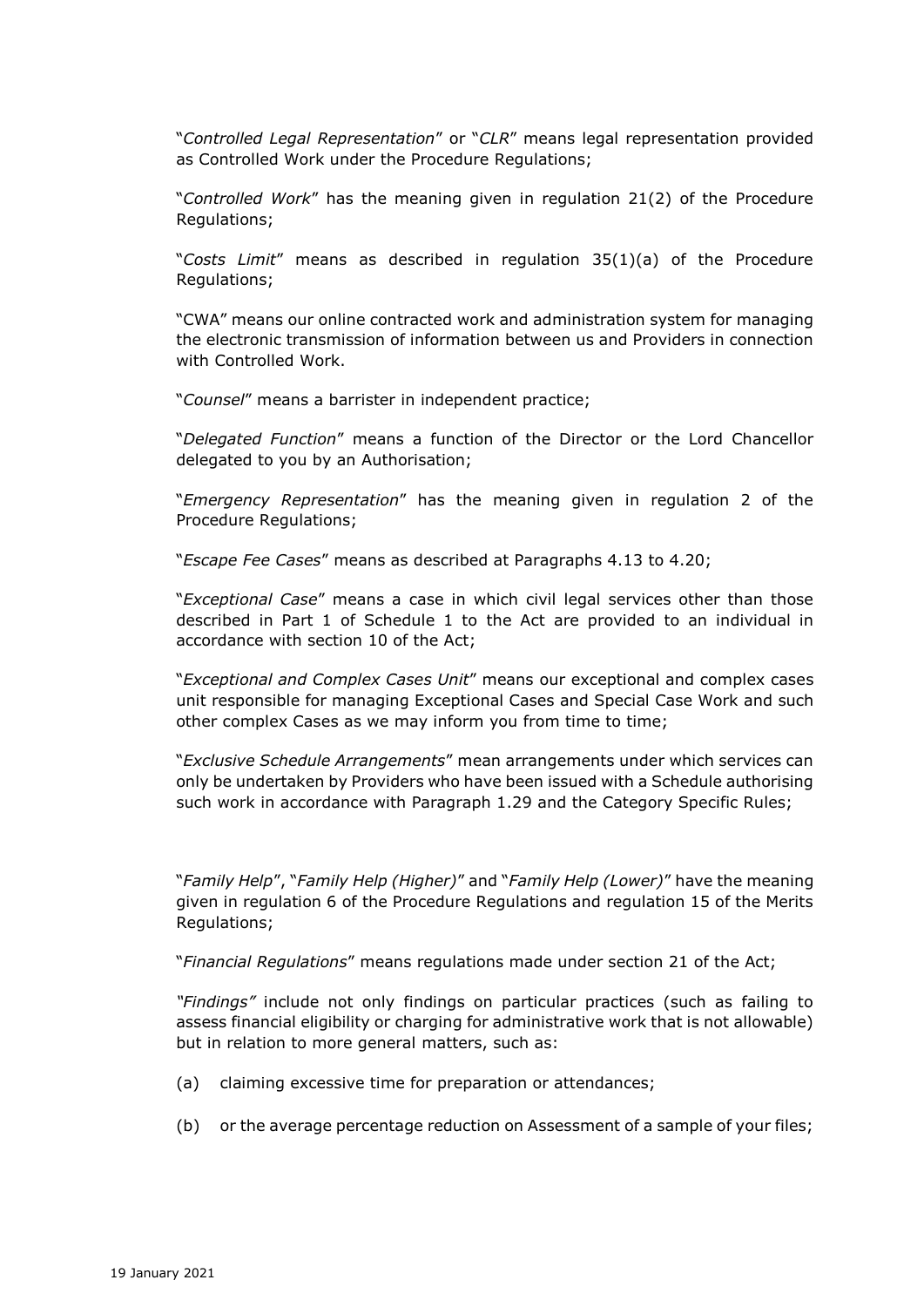- (c) claiming for more than one Standard Fee or Graduated Fee where we consider that only one such fee should be payable; or
- (d) where we consider the wrong level of Standard Fee or Graduated Fee has been claimed.

"*First-tier Tribunal*" means the First-tier Tribunal established under the Tribunals, Courts and Enforcement Act 2007 (as amended);

"*Form of Civil Legal Services*" has the meaning given in regulation 3 of the Procedure Regulations and regulation 12(3) of the Merits Regulations;

"*General Rules*" means Sections 1 to 6 of this Specification that apply to all Categories of Work;

"*Graduated Fee*" means a range of Standard Fees payable under this Specification which are designated as Graduated Fees under Category Specific Rules;

"*Help at Court*" has the meaning given in regulation 5 of the Procedure Regulations and regulation 14 of the Merits Regulations;

"*Help with Family Mediation*" has the meaning given in regulation 8 of the Procedure Regulations and regulation 17 of the Merits Regulations;

"*Hourly Rates*" means payment on the basis of time reasonably spent on a case (as opposed to payment by way of a Standard Fee) where payment is based on the rates set out in the Remuneration Regulations;

"*Immigration Category*" means the Immigration Category of Law as detailed in the Category Definitions 2018;

"*Judicial Review*" has the meaning given in paragraph 19(10) of Part 1 of Schedule 1 to the Act;

"*Legal Competence Standard*" means the standard for Supervisors so designated in Category Specific Rules;

"*Legal Help*" has the meaning given in regulation 4 of the Procedure Regulations and regulation 13 of the Merits Regulations;

"*Licensed Work*" has the meaning given in regulation 2 of the Procedure Regulations;

"*Matter*" means a Controlled Work matter governed by this Specification;

"*Matter Start Limit*" means, subject to any Supplementary Matter Starts that may be granted and in respect of each Office from which you provide Contract Work in relation to a particular Category, the limit set out in your Schedule on the number of Controlled Work Matter Starts you may commence in relation to that Category from the corresponding Office in each year of the Contract Period;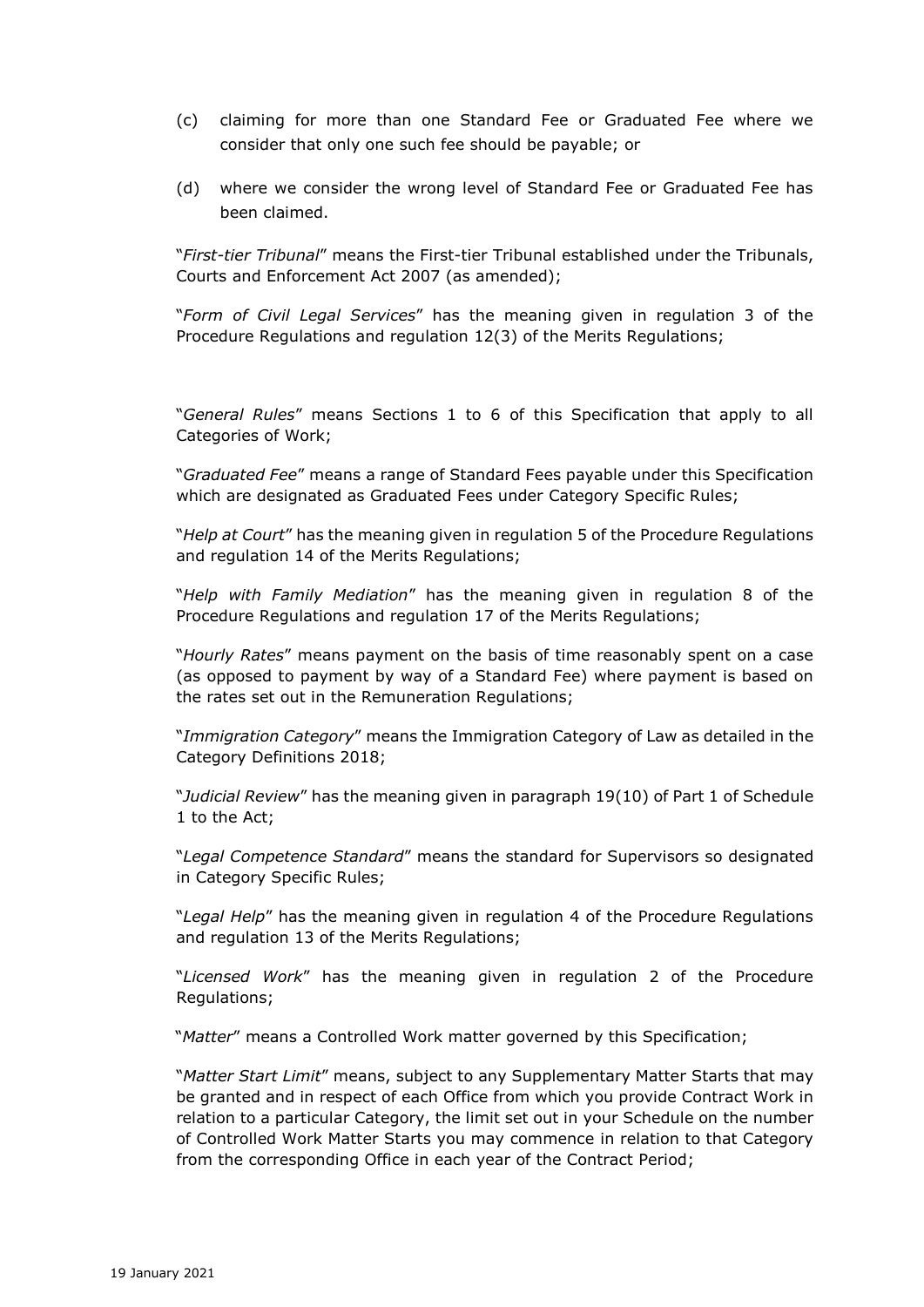"*Merits Regulations*" means The Civil Legal Aid (Merits Criteria) Regulations 2013;

*"Mis-Claiming"* means claiming in a manner that is clearly contrary to the Contract and where no discretion arises as to payment. For instance, claiming using the wrong rates, or incorrectly claiming VAT;

"*Miscellaneous Work*" means work covered by the Miscellaneous Work section in the Category Definitions 2018 that you are authorised to undertake under this Contract using the Matter Starts granted in accordance with Paragraph 2.30 but which does not fall into any of the exclusive Categories of Work as described at Paragraph 2.29;

*"Monthly Payment*" means the Standard Monthly Payment or, where you have opted to be paid on a variable basis, the Variable Monthly Payment, both of which are defined in the Standard Terms;

*"Outcome Codes"* means the civil reporting codes published by us on our website;

"*Outreach Services*" means services authorised under Paragraphs 2.38 to 2.40;

*"Over-Claiming"* means claiming more than we determine to be reasonable on Assessment, but where discretion arises as to the amount allowable. For instance, claiming one hour for an attendance where on Assessment we consider that only 30 minutes would have been reasonable or claiming a Disbursement where we consider that it was not reasonably incurred;

"*Paragraph*" means unless otherwise specified, one of the Paragraphs of this Specification;

"*Part-time Presence*" means presence in a Procurement Area as defined at Paragraphs 2.36 and 2.37;

"*Permanent Presence*" means presence in a Procurement Area as defined at Paragraphs 2.34 to 2.35;

*"Premium Rate Number"* means a phone number where the cost of the call is greater than 13p per minute from a landline or 41p per minute from a mobile phone;

"*Prescribed Rate*" means an Hourly Rate prescribed in the Remuneration Regulations;

"*Procedure Regulations*" means The Civil Legal Aid (Procedure) Regulations 2012;

"*Procurement Area*" means a geographical area specified by us under Paragraph 1.20 for which we have issued you with Matter Starts;

"*Protected Party*" has the meaning given in regulation 2 of the Procedure Regulations;

"*Remuneration Regulations*" means regulations made under section 2(3) of the Act;

"Sample" has the meaning given to it in Paragraph 4.47;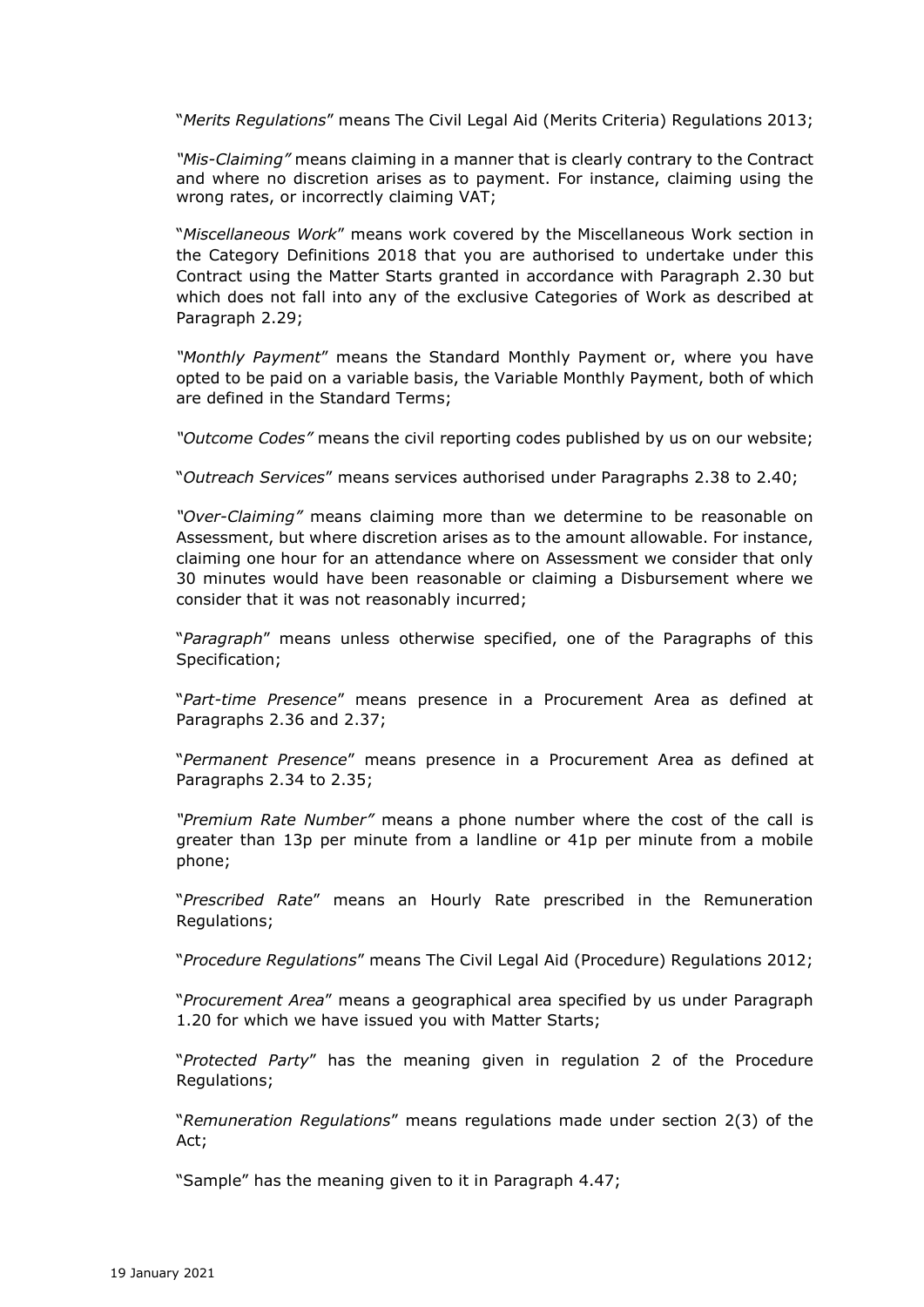"*Schedule Authorisation*" means authorisation to carry out Contract Work in a particular Category of Law as set out in your Schedule;

"*Schedule Payment Limit*" means the maximum sum we will pay you, while a Schedule is in force, for Controlled Work;

"*Service Standards*" means the service standards set out in Section 2 together with any other requirements so designated in the Category Specific Rules;

"*SMP Reconciliation Protoco*l" means the document of that name published on our website, setting out our approach to reconciliation and to the review and amendment of Standard Monthly Payments due under this Specification; "*Special Case Work*" has the meaning given in regulation 2 of the Procedure Regulations;

"*Special Children Act 1989 Case*" has the meaning given in regulation 2 of the Merits Regulations;

"*Special Controls Review Panel*" has the meaning given in regulation 58(3) of the Procedure Regulations;

"*Standard Fee*" means a fee payable under this Specification for a case or an item of work which is calculated on a basis other than Hourly Rates;

*"Substantive Benefit"* means for the purpose of measuring Key Performance Indicators the Outcome Codes;

"*Supervision Standard*" means the standard for Supervisors set out at Paragraphs 2.18 to 2.23;

"*Supplementary Matter Starts*" means additional Matter Starts which, subject to the provisions of Paragraphs 1.21 to 1.24 below, may be granted in relation to a Category of Law in order to supplement your existing allocation of Matter Starts in relation to that Category; and

"*Upper Tribunal*" means the Upper Tribunal established under the Tribunals, Courts and Enforcement Act 2007 (as amended).

#### **General Powers – Controlled and Licensed Work**

- 1.6 For Controlled Work, the decisions to provide services are taken by you on behalf of the Director in accordance with an Authorisation. This Specification controls the number of Matters you may start through Matter Start Limits. You have our authority to commence Controlled Work Matter Starts without further permission from us in accordance with and as set out in your Schedule. You must report all Controlled Work Matter outcomes promptly, fairly and accurately in accordance with the Contract Guide.
- 1.7 This Contract operates as a license for you to undertake Licensed Work. Any restrictions on the number of Licensed Work cases you may undertake will be set out in your Schedule or otherwise in writing. You must report all Licensed Work case outcomes promptly, fairly and accurately in accordance with the Contract Guide.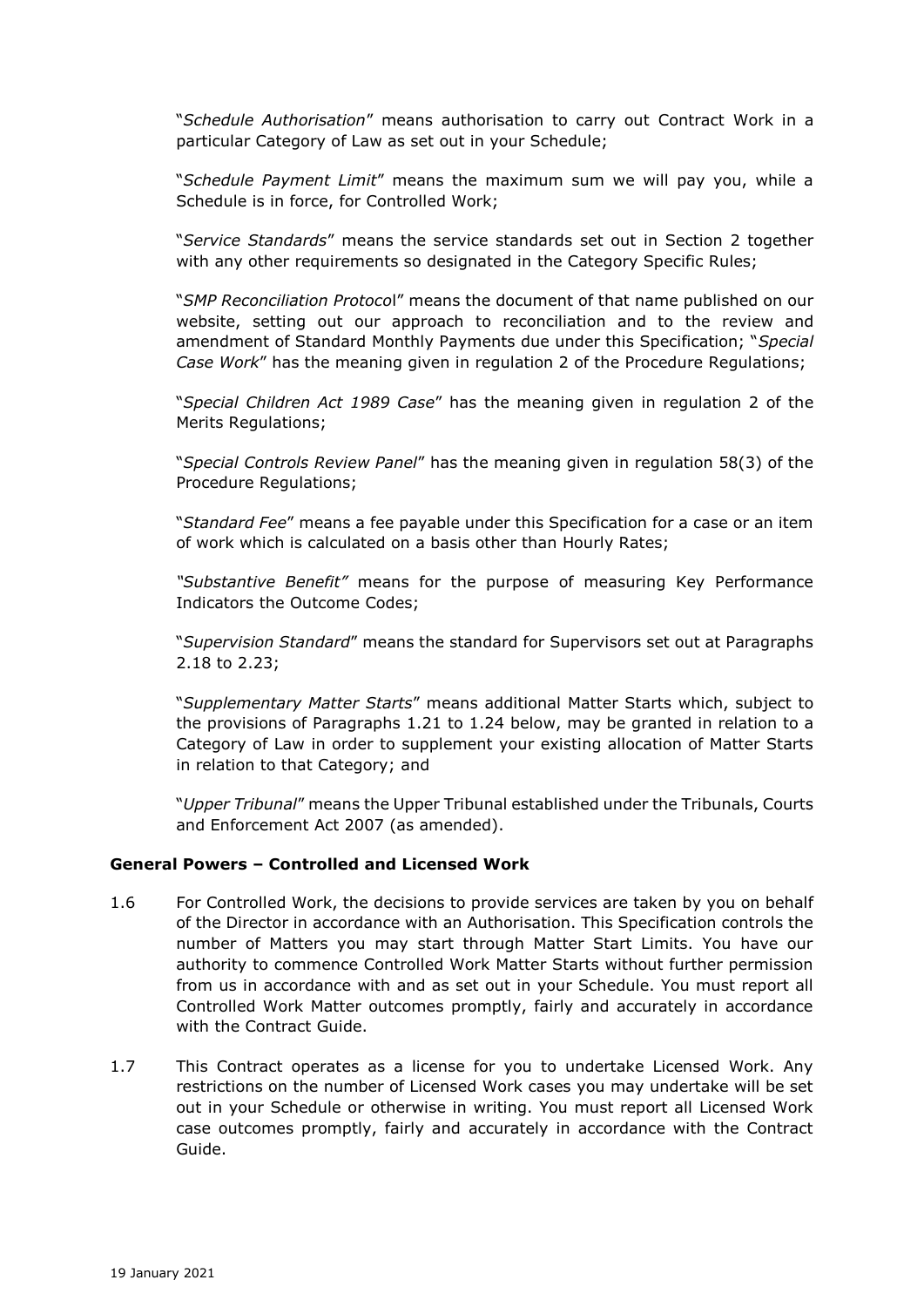1.8 A determination that an individual qualifies for civil legal services provided as Licensed Work will be made by the Director unless you can take this decision in accordance with Legal Aid Legislation and any Authorisation made under it.

## **Electronic Working**

- 1.9 All communications with the Director or us relating to Contract Work must be made electronically, unless we have notified you that we are prepared to receive communications on paper or otherwise.
- 1.10 Subject to Paragraph 1.9, CWA is our primary method of communication with you for Controlled Work and CCMS is our primary method of communication with you for Licensed Work.
- 1.11 Subject to any alternative or replacement requirements that we may specify from time to time you will submit associated evidence or requested documentation to the Director and/or us using one of the following two methods:
	- (a) Uploading a file to CCMS in .pdf, .tiff or .rtf format, not exceeding 8MB in size for a single document; or
	- (b) Submitting information to our central postal hub, in the format we specify and with the system generated cover sheet.
- 1.12 Pursuant to Paragraph 1.11:
	- (a) we or the Director may reject any evidence you provide to us which is not submitted in the form we or the Director require;
	- (b) where we or the Director request copies of original documentation, you must make a copy (scanned or photocopy) of the original evidence;
	- (c) where we ask you to obtain a declaration from your Client we will require you to retain a copy of the original declaration and Client signature on your file. We may request a copy of the original signed declaration at any time during the Contract Period and at any time within six years after the Contract ends;
	- (d) you must keep copies of any evidence you could be reasonably expected to retain as evidence of work conducted on the Case. We may request the evidence at any time during the Contract Period and at any time within six years after the Contract ends; and
	- (e) We will use the website to notify you of any exceptions to the process, including any alternative methods of submitting information to us.

#### **Your Schedules**

1.13 Schedules will be issued covering the terms and limits which are specific to you and your Contract Work. A Schedule is the mechanism by which we allocate Controlled Work and identify which Categories of Work you may undertake in accordance with the rules set out in the Specification. Further information about the terms of a Schedule is set out in the Specification.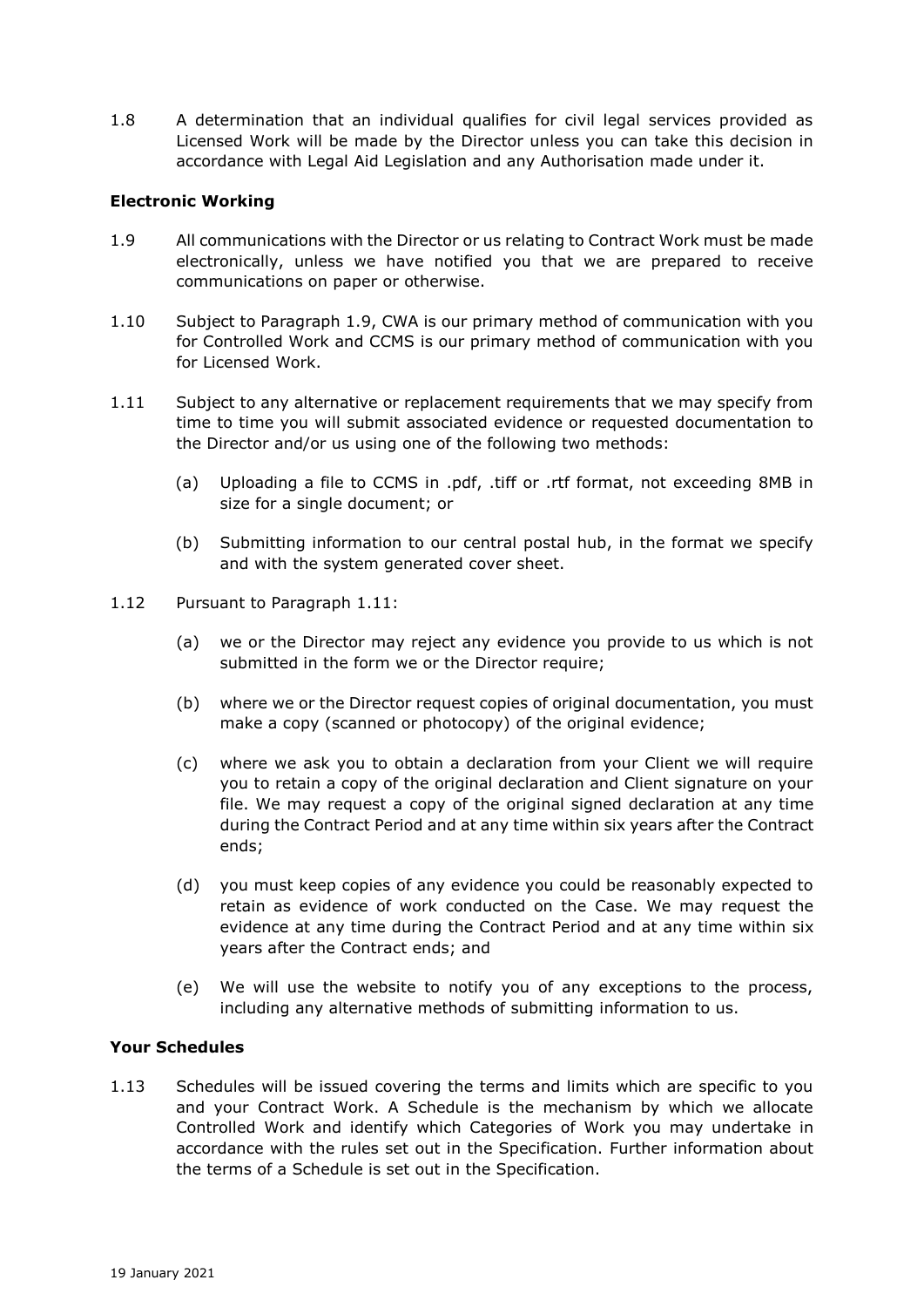1.14 Schedules are issued annually unless we specify otherwise.

#### *Matter Starts*

- 1.15 Schedules contain Matter Start Limits which may be increased in accordance with the procedures set out under Paragraphs 1.21 to 1.24, or decreased under Paragraphs 1.16. Otherwise, Schedules may be amended:
	- (a) with your consent (where consistent with the other provisions of this Contract);
	- (b) in accordance with Clause 13 of the Standard Terms; or
	- (c) by way of a Sanction.
- 1.16 Subject to Paragraph 1.17 below, if we consider it unlikely that you will perform the volume of work specified in your Matter Start Limit in any Category, we may reduce that limit and amend the relevant Schedule accordingly.
- 1.17 Before reducing any Matter Start Limit under Paragraph 1.16 we will give you at least 14 days to make representations as to why the amendment to your Schedule should not be made. If we accept your representations, we will cancel or modify the amendment. If we do not accept your representations, we will give reasons for our decision.
- 1.18 Matter Starts in a Category can be used for any Contract Work within the scope of that Category.
- 1.19 During each year of your Schedule and subject to our prior approval, you may reallocate up to 50% of your Matter Start allocation in a Category to one or more of your other Offices as applicable.

#### *Procurement Areas*

1.20 We publish Procurement Areas and Access Points for each Category of Law on our website. When you are allocated Matter Starts under a Schedule, the Schedule will specify which Procurement Area or Access Point those Matter Starts relate to.

#### *Supplementary Matter Starts*

- 1.21 Subject to Paragraphs 1.22 to 1.24 below you may self-grant Supplementary Matter Starts in a Category of Law in respect of which you have a Schedule and already hold Matter Starts, save that the total number of Supplementary Matter Starts you may self-grant in any year of the Contract Period may not exceed an amount which is equal to 50% of your existing allocation of Matter Starts in the applicable Category for that year. For the avoidance of doubt, the right to selfgrant Supplementary Matter Starts does not apply to Miscellaneous Work.
- 1.22 Prior to any Supplementary Matter Starts being granted you must inform your Contract Manager of your intent to self-grant Supplementary Matter Starts and obtain confirmation from them that you meet all applicable requirements in order to permit you to be issued with the Supplementary Matter Starts in question.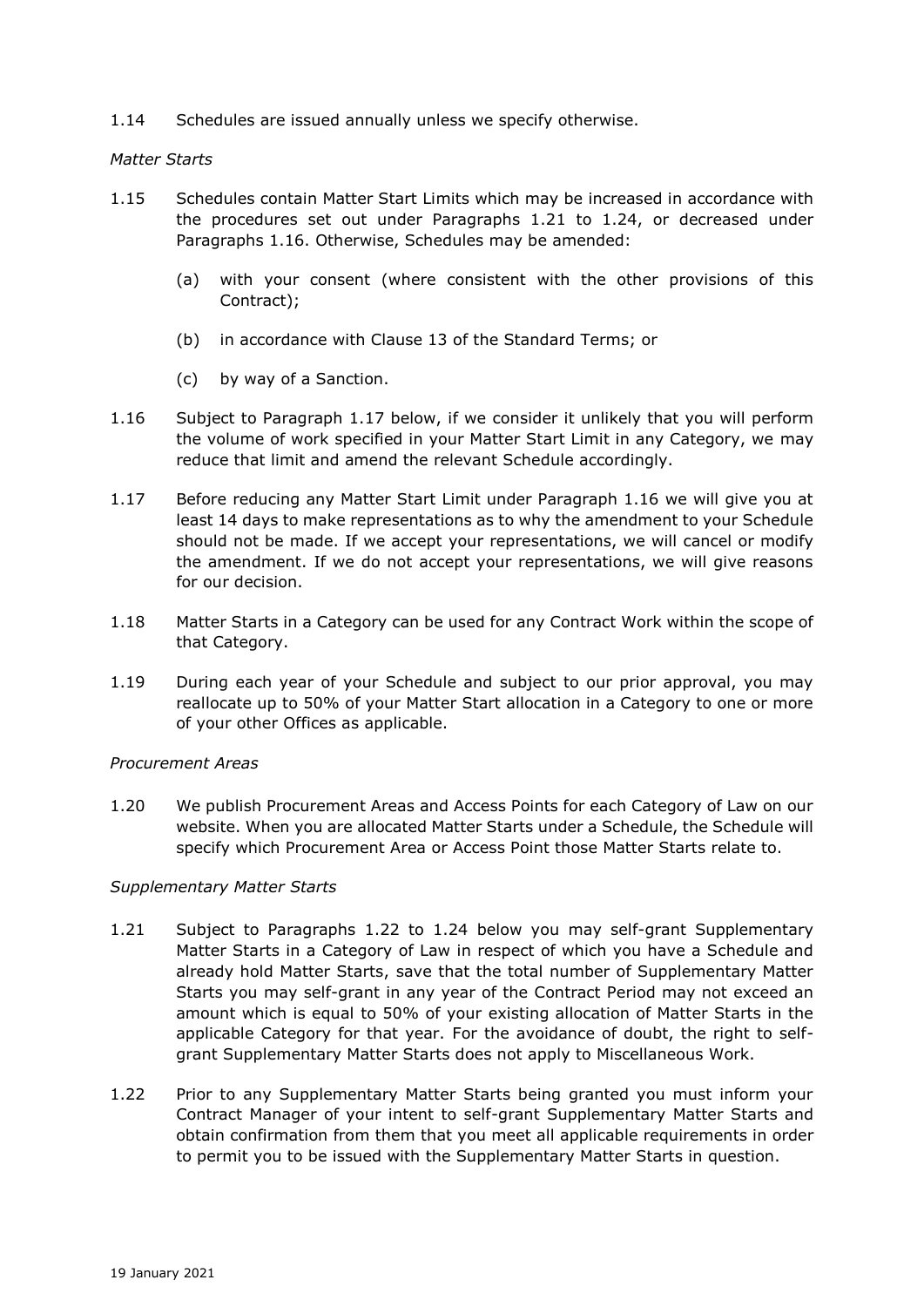- 1.23 In the event that you have self-granted the maximum number of Supplementary Matter Starts available in any year of the Contract Period and require more, you may apply to us in writing for a further exceptional award of additional Supplementary Matter Starts. Subject to the provisions of this Contract, we will consider all the circumstances including whether we are satisfied that there is evidence of unmet need for the civil legal services in question when deciding whether to issue additional Supplementary Matter Starts.
	- We may issue additional Supplementary Matter Starts to you if we are satisfied that either:
	- (a) you are unable to meet an urgent demand from Clients for your services from your current Matter Start allocation; or
	- (b) an urgent need for services arises as a result of another Provider in your Procurement Area ceasing to provide or reducing the provision of such services for any reason; or
	- (c) there is a general increase in demand for services of that type within your Procurement Area.
- 1.24 In the event that Supplementary Matter Starts are appropriately granted in any Contract Year, the total number of Matter Starts specified in your Schedule for the following Contract Year shall reflect the total number of Matter Starts granted to you in the preceding Contract Year (including any Supplementary Matter Starts that were appropriately granted).

#### *New Schedule*

- 1.25 A Schedule will expire on the date specified in your Schedule. When a Schedule expires but this Contract remains in force, we will issue you with a new Schedule unless you have given us notice that you do not wish us to do so in accordance with this Contract.
- 1.26 Subject to the other provisions of this Contract, your Controlled Work Matter Start allocation for any new Schedule will be calculated as follows:
	- (a) we will calculate for each Category and Procurement Area the number of Matter Starts correctly reported by you as having started under your current Schedule;
	- (b) we will estimate the number of Matter Starts you are likely to commence to the end of that Schedule; and
	- (c) in the new Schedule we will issue you with at least 80% of this Matter Start total (calculated in accordance with this Paragraph 1.26(a) and (b)) in each Category (adjusted pro rata if the new Schedule covers a different length of time to the existing one).
- 1.27 A nominal single Matter Start shall be allocated in relation to the Clinical Negligence Category. Providing you have a Schedule Authorisation in this Category there is no upper limit on the number of Matter Starts that you may commence whilst the Schedule remains in force.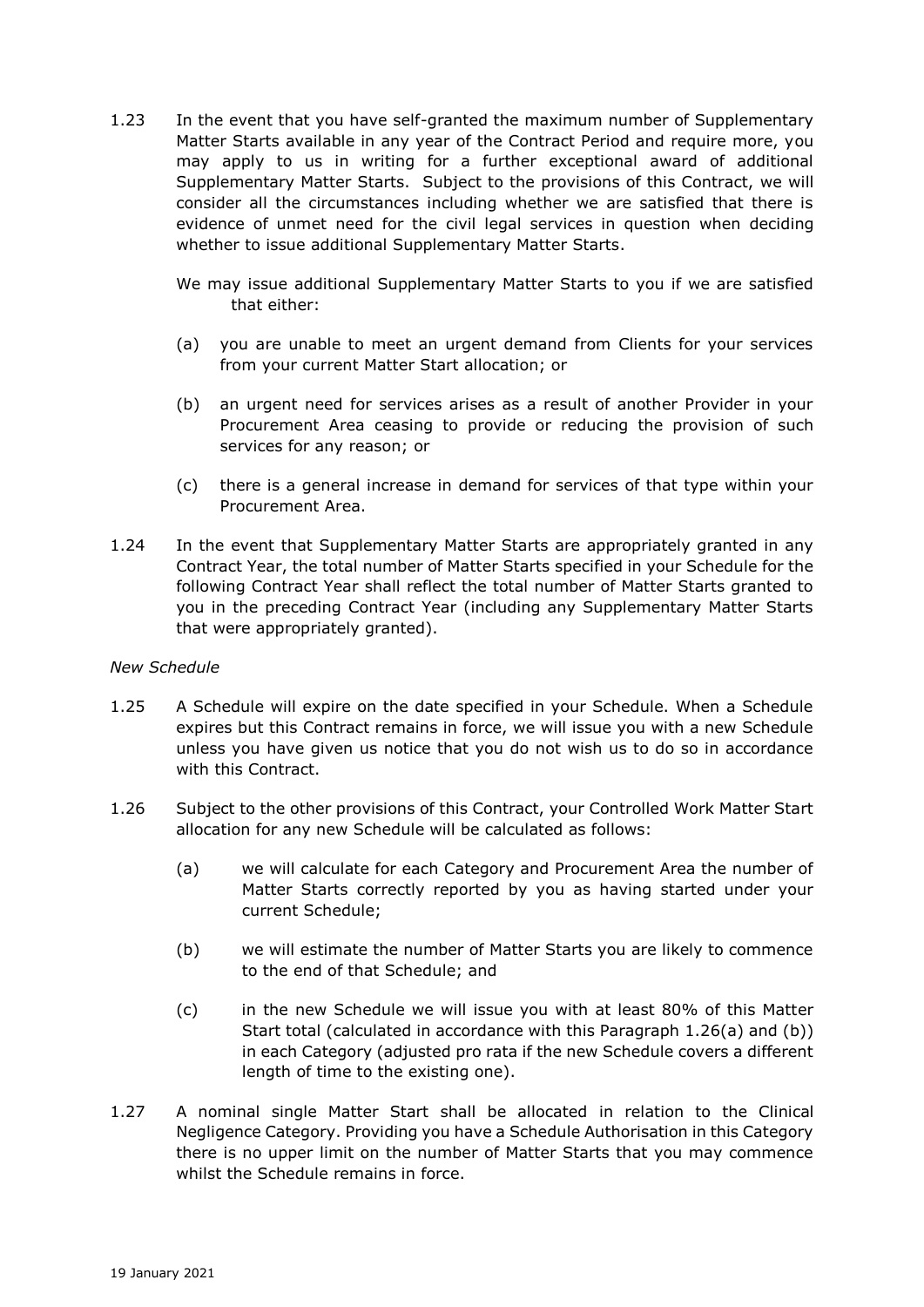1.28 Matter Starts under a new Schedule, which are not subject to Paragraph 1.26, will be allocated under the same principles as set out at Paragraphs 1.21 to 1.24 and subject to the other provisions of this Contract.

### **Exclusive Schedule Arrangements**

1.29 Services in the Immigration Category provided to Clients detained at any immigration removal centre are subject to Exclusive Schedule Arrangements, details of which are contained in the Category Specific Rules.

# **Provision of Information**

1.30 If you have provided Contract Work to a Client and that Client chooses to instruct another Provider in relation to the same matter or issue, you are required, on request from the new Provider and only with the consent of the Client, to give to the new Provider the Client's file, or a copy, and reasons for the termination of the retainer, as soon as practicable.

### **Misrepresentation**

- 1.31 If you know or suspect that the Client:
	- (a) has failed without good reason to provide information or documents relevant to either your decision to carry out Controlled Work or the Director's determination that the Client qualifies for civil legal services provided as Licensed Work; or
	- (b) in providing required information or documents in relation to Contract Work has made a statement or representation knowing or believing it to be false,

then you must immediately cease work and report the relevant circumstances to your Contract Manager.

1.32 The Application Form signed by the Client will incorporate an agreement by the Client to repay to us any costs we pay out to you in the matter, in the event of the Client having withheld or misrepresented information with the intention of appearing to qualify for Contract Work.

#### **Payment Other than Through the Contract**

- 1.33 Except as otherwise provided by us you must not charge a fee to the Client or any person (including any other Provider) for the services provided (which, for the avoidance of doubt, shall include your compliance with any contractual obligation) under this Contract or seek reimbursement from the Client or any other person (including any other Provider) for any disbursements incurred as part of the provision of such services.
- 1.34 Where you have been carrying out Contract Work on behalf of a Client, you must not accept instructions to act privately in the same matter from a Client unless you have advised the Client in writing of:
	- (a) the consequences of ceasing to be in receipt of Legal Aid; and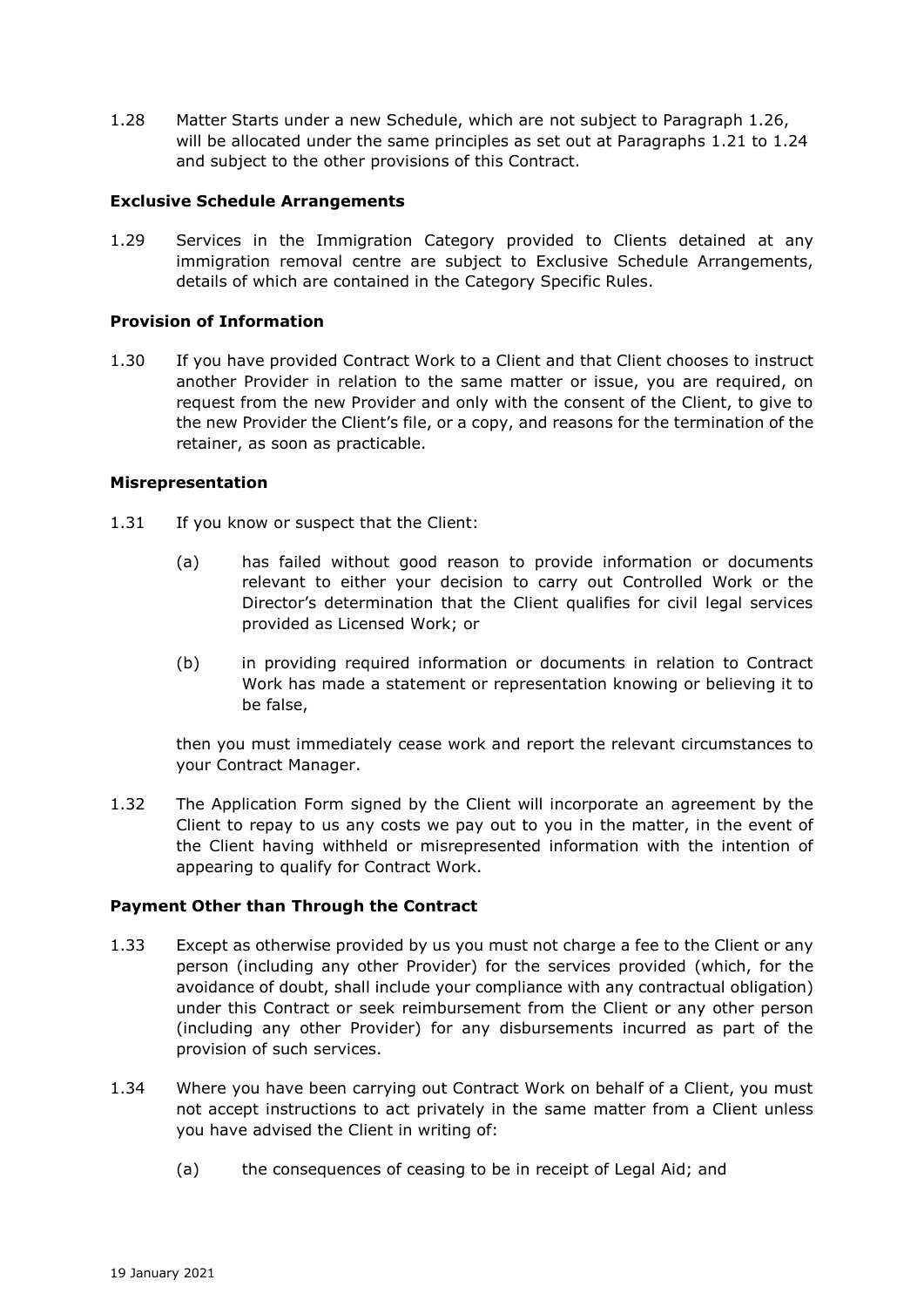- (b) any further Legal Aid services which may be available, whether from you or another Provider.
- 1.35 You must not ask your Client to instruct you on a private basis simply because your costs calculated on an Hourly Rate basis have reached the level of any Standard Fee or Graduated Fee payable for the Matter or case on which you are acting.
- 1.36 Where a Client elects to instruct you privately in relation to a matter in which you have been providing Contract Work, a copy of the letter dealing with the matters required by Paragraph 1.34 (a) and (b) must be kept on the file.
- 1.37 Subject to Paragraph 1.38, you cannot be retained to act for the Client in the same matter under this Contract and on a privately paying basis at the same time.
- 1.38 You may charge privately for civil legal services which are not described in Part 1 of Schedule 1 to the Act (including for making an application for a determination under section 10 of the Act). If the case later becomes an Exceptional Case you may not charge privately for any work which becomes payable under Legal Aid pursuant to a determination under section 10 of the Act. For the avoidance of doubt, where you have already received payment from the Client for work which has become payable under Legal Aid pursuant to a determination under section 10 of the Act, you must refund such payment to the Client.
- 1.39 Subject to Paragraph 1.38, all payments for Contract Work must come through us, except:
	- (a) where the statutory charge in your favour arises; or
	- (b) where you are responsible for collecting a contribution that is payable.
- 1.40 This Paragraph represents our authority pursuant to section 28(2)(b) of the Act, for you to receive payment from another party under a Client's costs order or Client's costs agreement (as defined in Legal Aid Legislation) and to recover those costs at rates in excess of those provided for in this Contract or any other contract with us. This applies in respect of both Licensed and Controlled Work and applies also to costs recovered in respect of Counsel's fees. It also applies notwithstanding any Costs Limit on a Certificate in Licensed Work cases.
- 1.41 Paragraph 1.40 does not entitle you to take any form of enforcement action. This must be specifically authorised under Legal Aid Legislation.
- 1.42 Where an order or agreement for a sum of money is payable to the Client, in which the proportion of the sum that represents the damages and the costs are not specified, we do not authorise you to retain any part of the sum, and you must claim the costs of any relevant work from us under the relevant provisions of this Section 1.

## **Transitional Provisions**

1.43 In relation to fees and remuneration rates, the terms of this Specification apply to all matters commenced by you on or after the Contract Start Date. For the purposes of this rule you must refer to the transitional provisions set out in secondary legislation made under the Act in relation to when we will treat a matter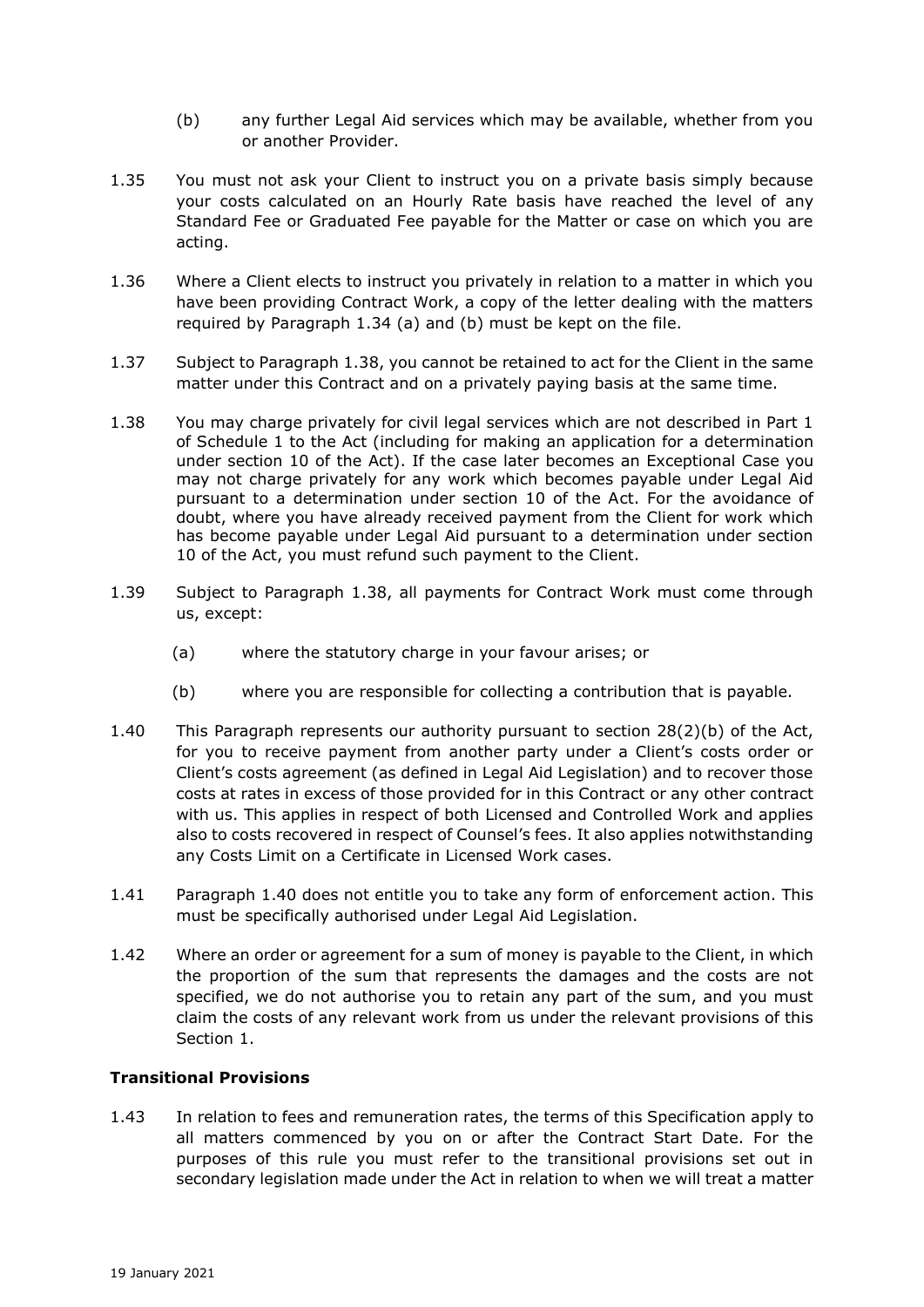as having been commenced prior to the Contract Start Date. You may claim for Contract Work on any Matter Start properly commenced prior to the Contract Start Date under your Previous Contract specification.

- 1.44 Help at Court and Controlled Legal Representation do not constitute a separate Matter Start where Legal Help has already been provided in relation to the same matter. If Legal Help has been commenced prior to the Contract Start Date any subsequent provision of Help at Court or Controlled Legal Representation in relation to the same matter will, subject to Category Specific Rules and subject to the transitional provisions set out in secondary legislation made under the Act, be governed by the remuneration provisions of your Previous Contract specification.
- 1.45 In relation to fees and remuneration rates for Licensed Work, this Specification applies to any application you or your Client make for Legal Aid on or after the Contract Start Date. Subject to the transitional provisions set out in secondary legislation made under the Act, remuneration for Licensed Work commenced prior to the Contract Start Date will be governed by your Previous Contract specification.
- 1.46 In accordance with Clause 1.27 of the Standard Terms, for the purposes of deciding under this Specification whether a new Matter Start is justified, nothing in the transitional provisions of this Specification prevents the existence of any Matter Starts under any Previous Contract Specification being taken into account. Similarly, where Key Performance Indicators are based upon cases concluded under this Contract, this will include cases started under any Previous Contract specification.
- 1.47 In relation to all matters other than fees and remuneration rates, and subject to Category Specific Rules and the transitional provisions set out in secondary legislation made under the Act, this Specification (including any procedures for assessing remuneration) applies to all work done on or after the Contract Start Date.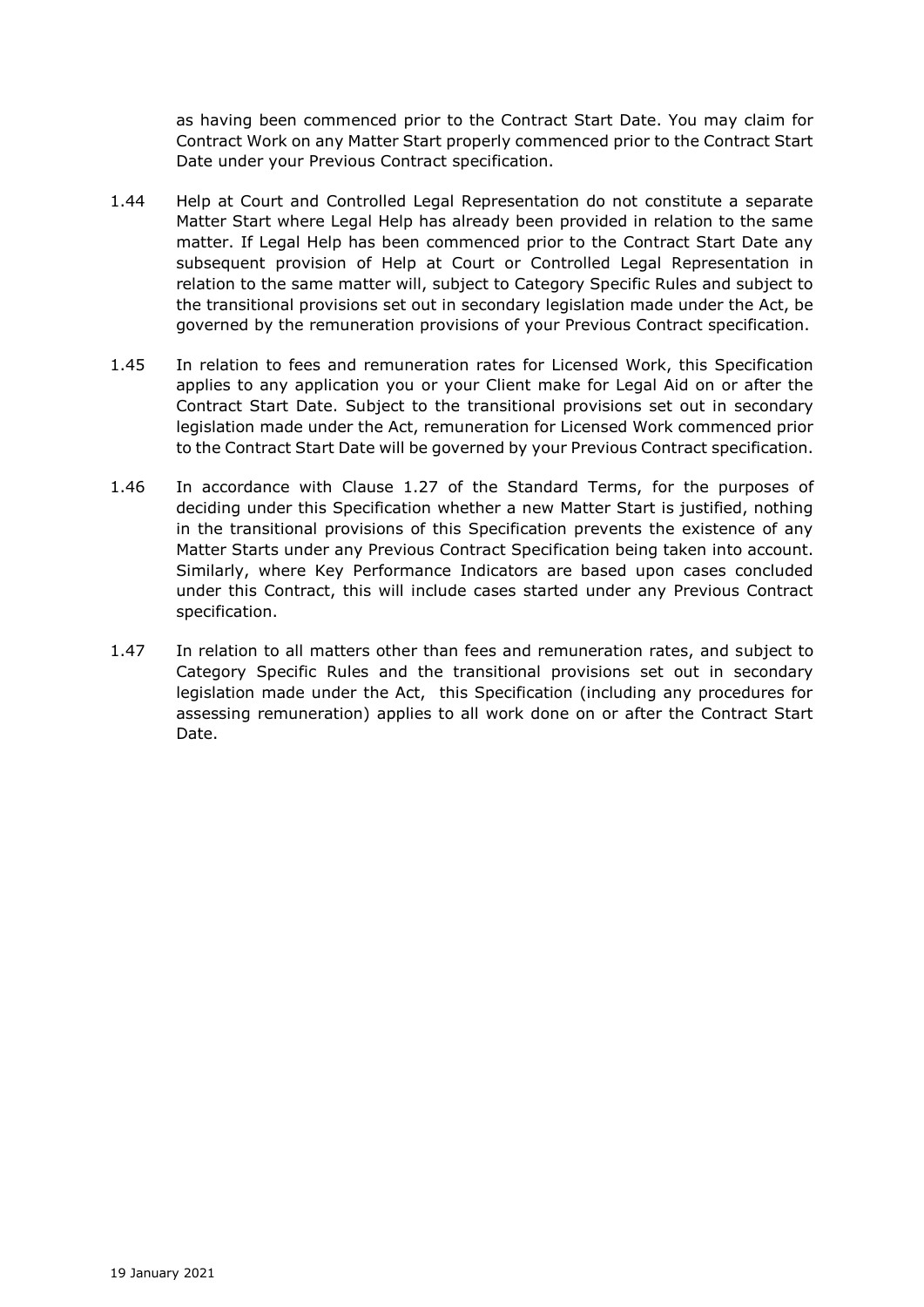# **Section 2 Service Standards**

## **General**

- 2.1 This part of the Specification sets out Service Standards which must be met when carrying out Contract Work, in addition to those set out in Category Specific Rules. Compliance with these Service Standards may also be taken into account in future invitations to tender for contracts for Legal Aid.
- 2.2 In addition to the Service Standards required by this Section 2, your Schedule may set out additional services which you are required to provide, based on the Tender Documents, during the Contract Period. Any proposed reduction in the range of services offered to Clients must be notified to us in accordance with Clause 21.10 of the Standard Terms.
- 2.3 Service Standards must be complied with by you as a whole organisation and by each of your Offices, unless we agree otherwise.

### **The Right to do Contract Work**

- 2.4 Your right to undertake Contract Work under this Contract is dependent upon you:
	- (a) holding the Quality Standard set out in your Contract for Signature; and
	- (b) either having Schedule Authorisation in the Category of Law the Contract Work relates to, or being entitled to carry out the work as Miscellaneous Work; and
	- (c) in the case of Controlled Work only, having sufficient Matter Starts under your Schedule allowing you to undertake such work; and
	- (d) not being prevented from carrying out such work under any other provision of this Contract.

#### **Use of Agents, Counsel and Approved Third Parties**

- 2.5 You may instruct Agents, Counsel or Approved Third parties from time to time to carry out or assist with your delivery of Contract Work where you are satisfied that it is in the interests of your Client to do so and subject to your compliance with the rules on working with third parties in Clause 3 of the Standard Terms. You may not entrust an entire Matter or case to Counsel or an Approved Third Party and you may only entrust an entire Matter or case to an Agent if the Agent satisfies all of the following conditions:
	- (a) the Agent's work is subject to your supervision;
	- (b) the Agent is integrated into your processes, including Data Protection and equal opportunities, or you can certify that the Agent applies equivalent processes of an equal or higher standard;
	- (c) the Agent's work is covered by your insurance;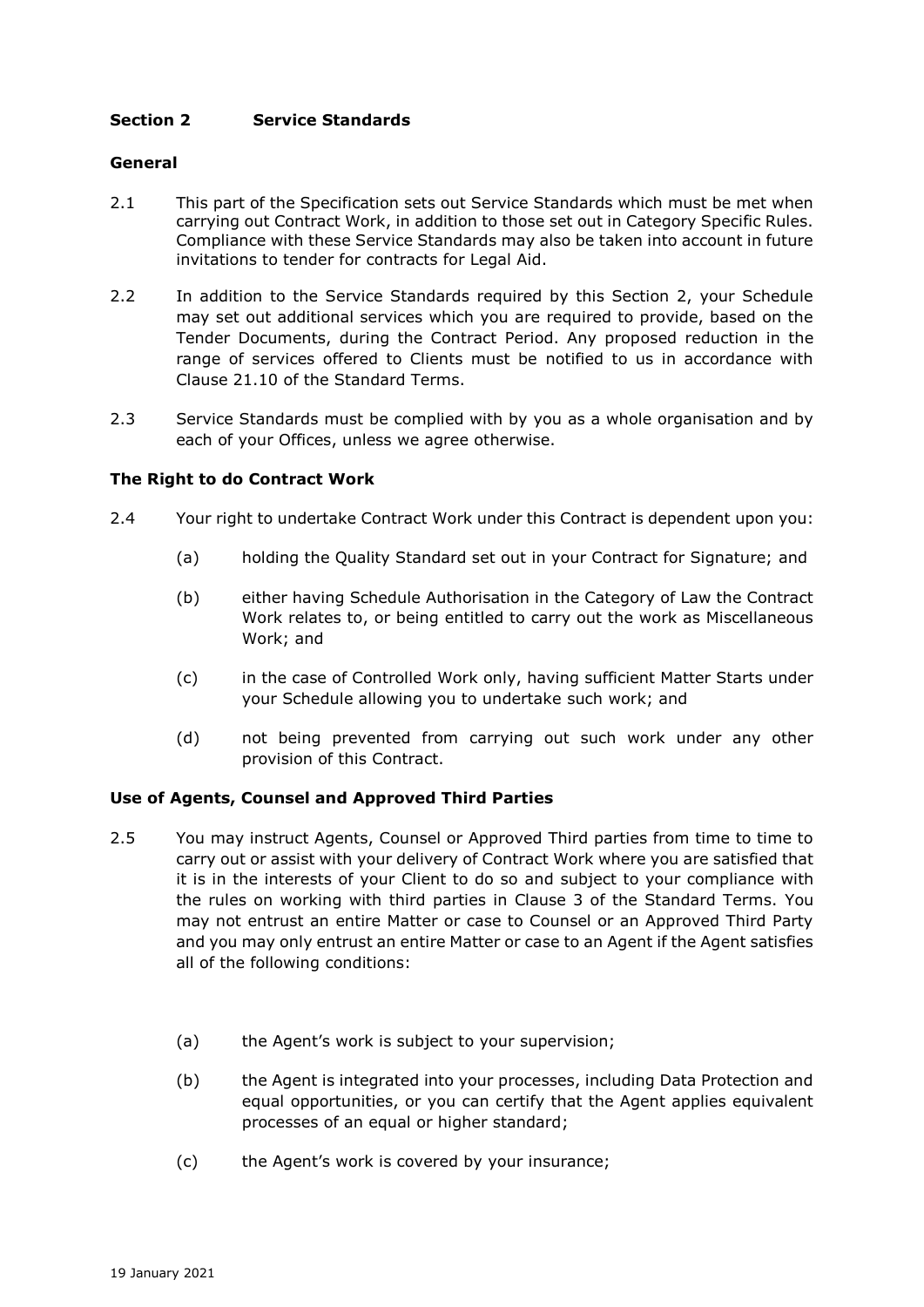- (d) you retain responsibility for each Matter or case undertaken by the Agent; and
- (e) Matters and cases undertaken by the Agent are not referred to a separate organisation.
- 2.6 Where you instruct an Agent you may claim payment for the work as if you had carried it out directly. Where you instruct an Agent to carry out services which are covered by a Standard Fee or Graduated Fee, any fees or costs related to your use of the Agent will be included in the Standard Fee or Graduated Fee and may not be claimed separately.
- 2.7 Unless we have specified otherwise, you may not rely on the use of any Agent or Counsel as evidence of satisfying any of the Service Standards in this part of the Specification.

### **Authorised Litigators**

2.8 At all times you must comply with the requirements specified in the applicable Category Specific Rules regarding the employment of and/or access to an Authorised Litigator. Unless specified otherwise such person must work on at least a part time equivalent basis and you must be able to demonstrate their experience of undertaking cases within the Category of Work you are authorised to provide. For the purposes of this Paragraph 2.8 "part time equivalent" means the equivalent of one individual working 17.5 hours each week during business hours (excluding breaks). Such person (or each such persons) must be either a sole principal, one of your employees or a director of or partner in or member of your organisation (where you are a company, partnership (other than an LLP) or LLP respectively) and must at all times during their working hours (except as required for the proper performance of their role, such as attending court and/or Clients, work from one of or any combination of your Offices.

# **Minimum Matter Starts**

2.9 In any Category and Procurement Area for which you have been allocated Matter Starts you may be given a minimum number of Matter Starts. You must use at least this number of Matter Starts during the period covered by your Schedule. We will monitor your progress against this requirement during the Schedule period.

# **Supervisor Standards**

- 2.10 In order to receive or maintain a Schedule Authorisation in any Category you must (unless Category Specific Rules specify otherwise):
	- (a) have at least one full time (or full time equivalent) Supervisor working in that Category. For the purpose of this Paragraph 2.10 "full time equivalent" means the equivalent of one individual working 5 days a week and 7 hours on each such day (excluding breaks); and
	- (b) such person (or each such person) must be either a sole principal, one of your employees or a director of or partner in or member of your organisation (where you are a company, partnership (other than an LLP) or LLP respectively) and must at all times during their working hours (except as required for the proper performance of their role (such as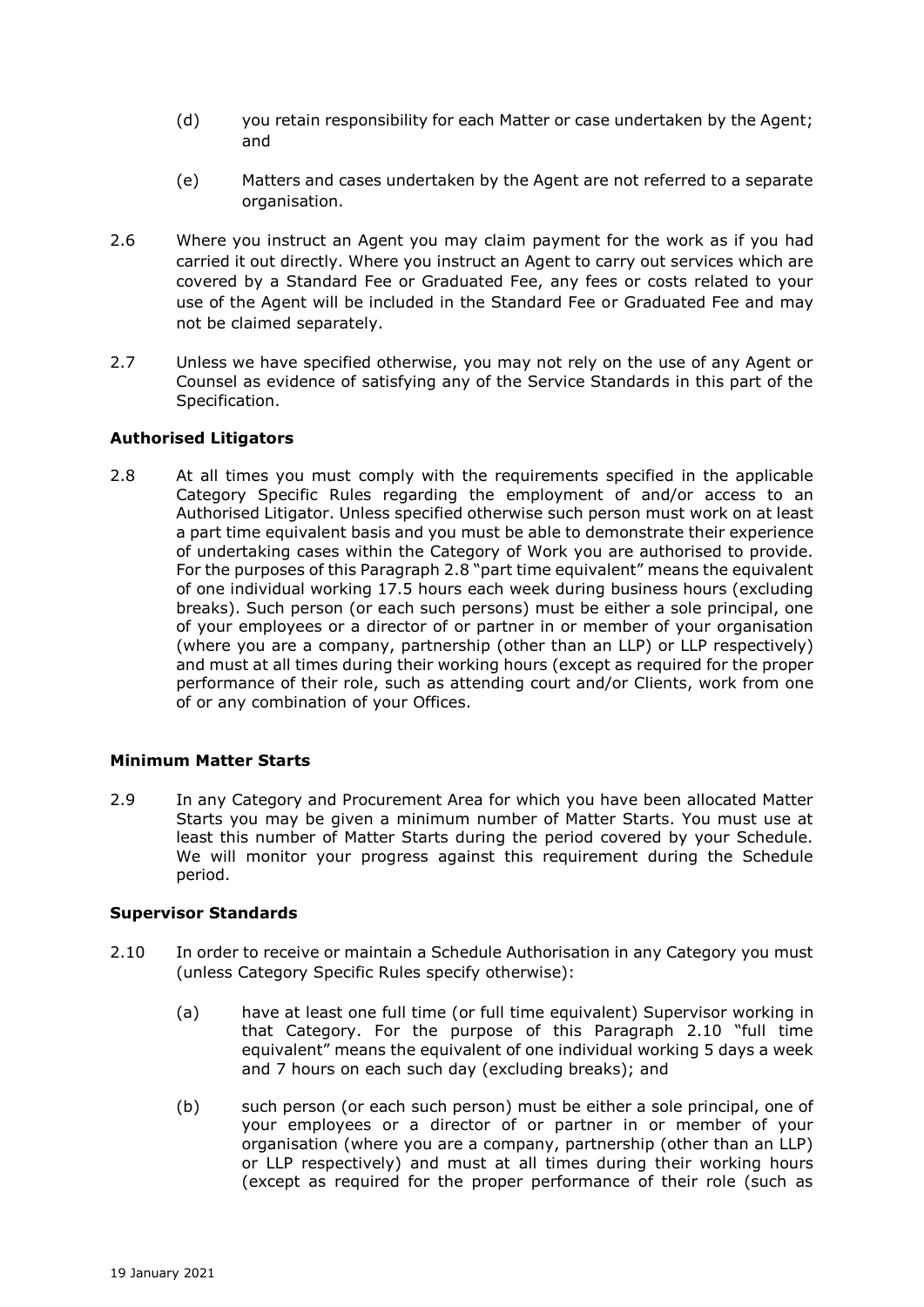attending court and/or Clients)) work from one of or any combination of your Offices.

Subject to Paragraphs 2.24 to 2.25, if you cease to meet the requirements of this Paragraph 2.10 your right to undertake work in the relevant Category will cease. Any breach of this Paragraph 2.10 shall be a Fundamental Breach.

- 2.11 To qualify as a Supervisor for the purposes of any Category of Law under this Contract a person must for the duration of this Contract:
	- (a) comply with the Case Involvement Standard in that Category as set out at Paragraphs 2.14 to 2.17;
	- (b) comply with the Supervision Standards set out at Paragraphs 2.18 to 2.23;
	- (c) comply with the Legal Competence Standard for that Category as set out in the Category Specific Rules. The Legal Competence Standard will be measured as at the time a person makes the application as a Supervisor and at any point during the Contract when we request confirmation of compliance with the Supervision Standard. The Supervision Standard is also set out fully in the Supervisor self-declaration forms for each Category; and
	- (d) be either a sole principal, one of your employees, or a director of, or partner in or member of your organisation (where you are a company, partnership (other than an LLP) or LLP respectively).
- 2.12 If any Supervisor ceases to comply with the requirements of Paragraph 2.11, or fails to perform their duties as a Supervisor in a timely manner and with all reasonable skill, care and diligence, you will notify us and such member of your personnel must immediately cease acting as a Supervisor.
- 2.13 A Supervisor may delegate some functions to one of your employees who does not meet all the requirements in Paragraph 2.11 (a) to (d) to act as their deputy supervisor. However, the Supervisor must continue to supervise the deputy supervisor who must have a training and development plan to provide the necessary skills and experience to become a Supervisor in future.

#### **Case Involvement Standard**

- 2.14 Subject to Paragraph 2.15 below, all Supervisors must meet, in the relevant Category of Law, a minimum Case Involvement Standard of 350 hours in each of the last three years. There are minimum and maximum allowances by which Supervisors can meet the 350 hours and they are as follows:
	- (a) direct (personal) casework (this may include direct (documented) supervision) – minimum of 235 hours (of which direct (documented) supervision cannot make up more than 120 hours);
	- (b) file review (including face-to-face) maximum 60 hours (i.e. approximately 50% of 115 hours);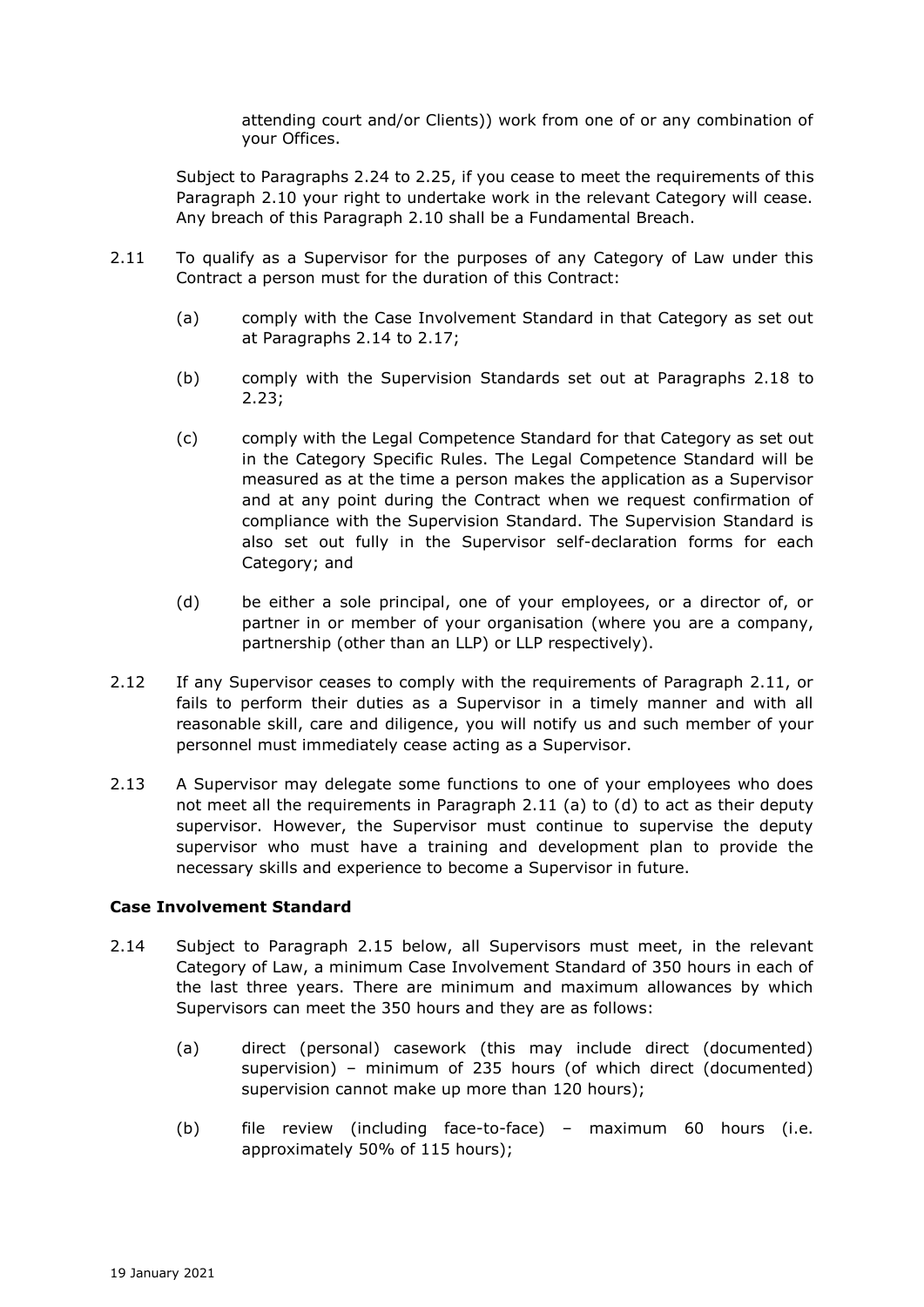- (c) external training delivery (meeting any professional development requirements of your Relevant Professional Body) – maximum 115 hours;
- (d) documented research and the production of publications maximum 115 hours; and/or
- (e) other supervision maximum 115 hours.
- 2.15 In the Welfare Benefits Category Supervisors must meet the Case Involvement Standard specified in the Welfare Benefits Category Specific Rules.
- 2.16 If a Supervisor works part time, then to meet the Case Involvement Standard the Supervisor must have undertaken a total of 1050 hours over the last five years. This requirement is subject to the same minimum and maximum allowances set out in Paragraph 2.14, adjusted pro-rata.
- 2.17 The Case Involvement Standard will be measured as at the time a person becomes a Supervisor and at any point during the Contract when we request confirmation of the Case Involvement Standard.

### **Supervision Standards**

- 2.18 All Contract Work must be supervised by a Supervisor in the relevant Category of Law.
- 2.19 All Supervisors must have experience of at least one case where they have demonstrated their ability to recognise the possibility of a contravention of convention rights under the Human Rights Act 1998 (as amended) and meet one of the following supervisory skills standards:
	- (a) has supervised in the relevant Category of Law at least one full time Caseworker (or equivalent) for at least one year in the previous five year period;
	- (b) completed training covering key supervisory skills in the previous 12 month period;
	- (c) completed the Level 3 or higher National Vocational Qualification (NVQ) standard (or any replacement from time to time) in supervising in the previous five year period.

The Supervision Standard in this Paragraph 2.19 will be measured as at the time a person becomes a Supervisor and at any point during the Contract Period when we request confirmation of the Supervision Standard.

- 2.20 A Supervisor must ensure that all persons performing Contract Work have a professional legal qualification or, where a professional legal qualification is not required in respect of Contract Work, such persons must perform a minimum of 12 hours' work each week in the relevant Category of Law.
- 2.21 Arrangements must be in place to ensure that each Supervisor is able to conduct their role effectively including but not limited to: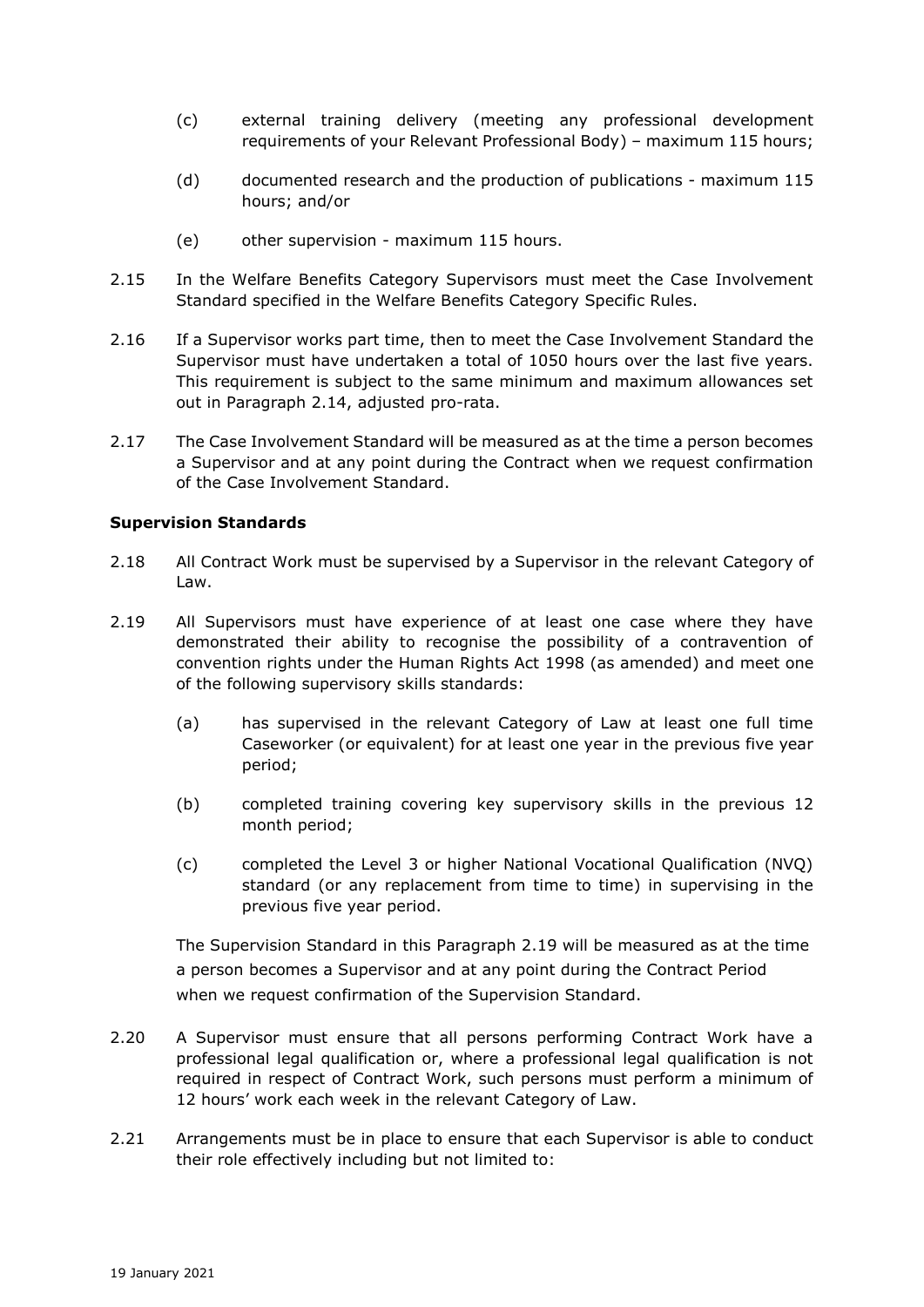- (a) designating time to conduct supervision of each Caseworker;
- (b) ensuring that the level of supervision provided reflects the skills, knowledge and experience of each Caseworker.
- 2.22 Each Supervisor must conduct file reviews for each Caseworker they supervise. The number of file reviews must reflect the skills, knowledge and experience of the individual. The Supervisor must record the outcome of files reviews, together with the details of corrective action taken (if any).
- 2.23 Without limiting Paragraph 2.10, where a Caseworker does not undertake Contract Work in the same location as their Supervisor, the Supervisor must conduct, as a minimum, face-to-face supervision at least once per calendar month.

### **Temporary Supervisor Absence**

- 2.24 If a Supervisor is for any reason temporarily unable to act you may for a period of up to 6 weeks either:
	- (a) nominate a Caseworker who does not meet all the Supervisor

requirements (as defined in Paragraph 2.11) to supervise; or

- (b) nominate an external Supervisor to supervise.
- 2.25 If you estimate that your Supervisor may be unable to supervise for more than 6 weeks, or following completion of the 6-week temporary period described in Paragraph 2.24 the Supervisor is not able to resume supervision, you must immediately inform your Contract Manager who will decide at their reasonable discretion what you must do to comply with the Contract. This may include:
	- (a) extending the use of an employed Caseworker as Supervisor for a limited period;
	- (b) formalising the external supervision arrangement for a limited period;
	- (c) by written notice specifying that you must put in place another employed Supervisor by such period as the notice specifies; or
	- (d) applying a Sanction.

#### **Minimum Supervisor Ratios**

2.26 A Supervisor must not supervise more than four Caseworkers across a maximum of two Offices or across two Providers with one Office each. For the avoidance of doubt a Supervisor may only be employed on a full time basis by one Provider. Save as provided below, in each Category in which you have Schedule Authorisation you must, without limiting Paragraph 2.10, maintain a ratio of at least one full time equivalent Supervisor for every four full time equivalent Caseworkers at each Office from which you are carrying out work in that Category. Such Supervisors must actively supervise such Caseworkers. Where the Category Specific Rules vary the requirement to have a full time (or full time equivalent) Supervisor as required by Paragraph 2.10 above and provide instead for the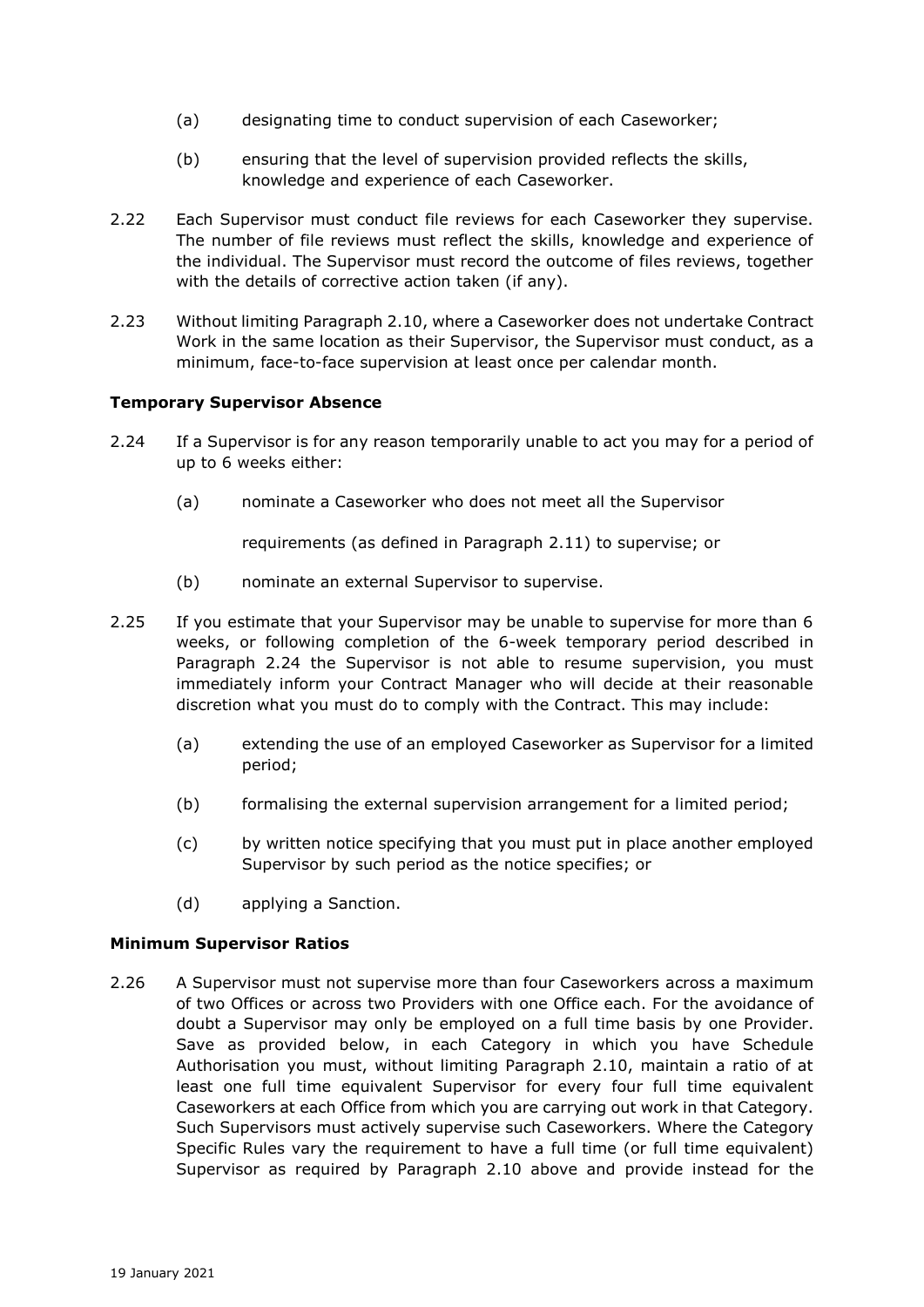appointment of a single part time Supervisor, then such part time Supervisor may not supervise more than two full time (or full time equivalent) Caseworkers in the relevant Category. For the purpose of this Paragraph 2.26 "full time equivalent" has the meaning as in Paragraph 2.10(a).

- 2.27 For the purpose of Paragraph 2.25 and subject to Category Specific Rules, a 'Caseworker' means a person other than a Supervisor who:
	- (a) is either an employee or is an Agent who complies with all the conditions set out at Paragraph 2.5;
	- (b) regularly undertakes civil legal advice work in the relevant Category (unless the Caseworker holds a professional legal qualification he or she must undertake a minimum of 12 hours advice work each week in the relevant Category); and
	- (c) is a fee-earner to whom a specific caseload of Contract Work in the relevant Category is allocated and who is responsible for the progression of those cases (under supervision).
- 2.28 Individuals who only undertake administrative tasks (which you may not claim for under this Contract) or only conduct triage (early diagnosis of an individual's overall legal problems prior to a matter being opened), are not Caseworkers for the purpose of this definition.

# **Exclusive Categories of Work**

- 2.29 All Categories of Work are exclusive under this Contract. You must have Schedule Authorisation in a Category to undertake work in that Category unless it is Miscellaneous Work.
- 2.30 Subject to the terms of your Schedule, and in addition to your allocation of Matter Starts and Supplementary Matter Starts (as applicable), you will also be awarded a minimum of 5 Matter Starts to be used exclusively in relation to Miscellaneous Work only.

# **Overlapping Categories**

2.31 Certain cases may fall within more than one Category, in which case you can choose which Category to carry the case out in, in accordance with the Category Definitions 2018.

#### **Presence in Procurement Area**

2.32 Your Schedule may specify one or more Procurement Areas for each Category. Unless otherwise specified in your Schedule, for the Categories specified in the table below you must as a minimum maintain a presence in each relevant Procurement Area for the duration of this Contract of the type specified in this table:

| <b>Category of Law</b> | <b>Minimum Presence required</b> |
|------------------------|----------------------------------|
|------------------------|----------------------------------|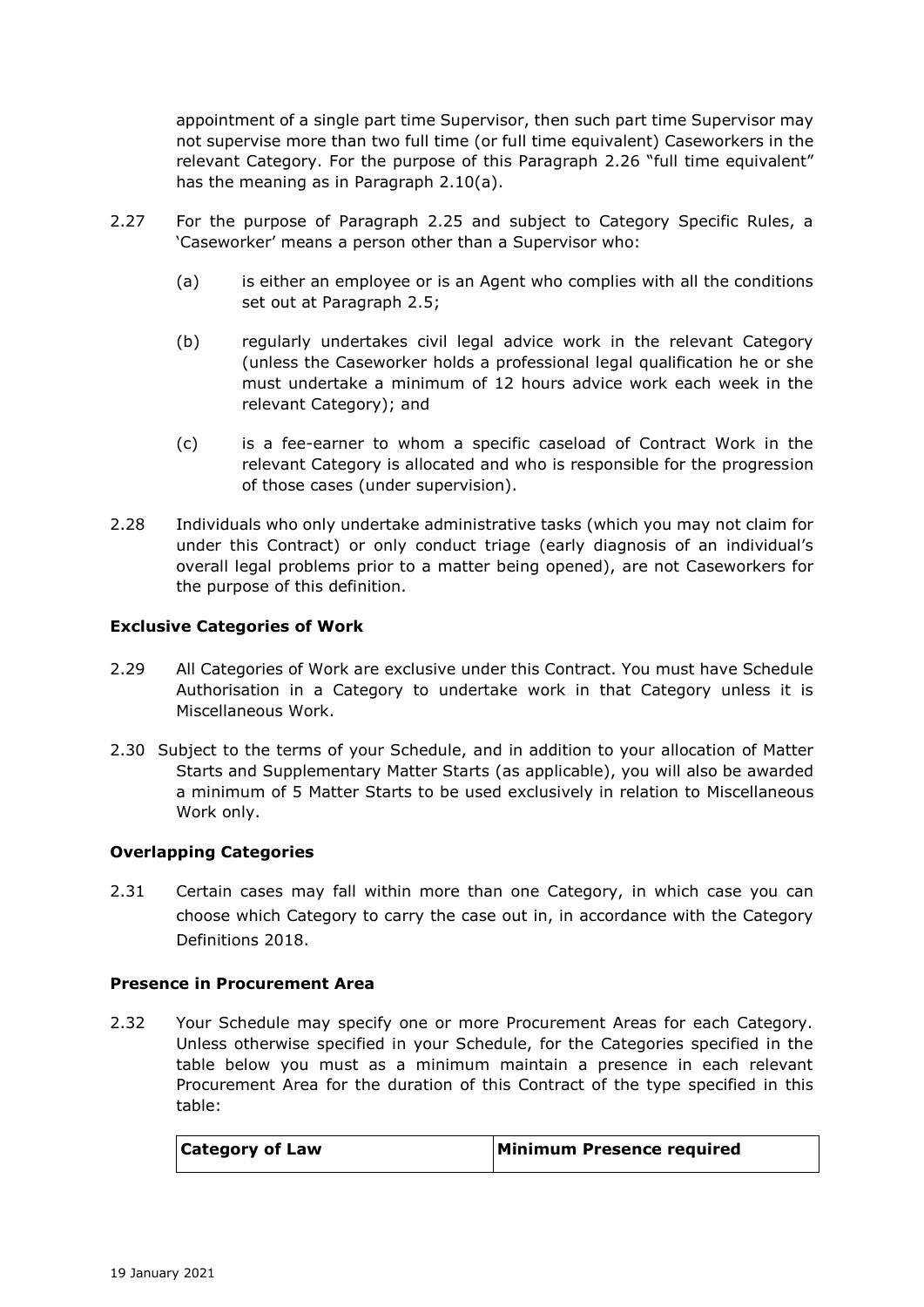| Claims Against Public Authorities | l Part-time Presence |
|-----------------------------------|----------------------|
| Clinical Negligence               | Part-time Presence   |
| <b>Public Law</b>                 | Part-time Presence   |

In respect of all Categories which are not specified in the table above you must maintain a Permanent Presence.

### *Offices*

2.33 For the purposes of the Permanent Presence requirements set out at Paragraphs 2.34 to 2.35, an Office must be a building which is suitable to cater for the needs of your Clients and personnel, enabling you to satisfy all relevant Health and Safety legislation, the Quality Standards and Service Standards of this Contract and to protect Client confidentiality and comply with the requirements of Good Industry Practice. An Office must have waiting facilities and at least one private interview room which allows Client confidentiality to be protected. An Office must be a secure location suitable for the storage of Client files, have the appropriate equipment to deliver services and be suitable to undertake work to progress a Client's case. Hotels, vehicles and other temporary or movable locations do not count as Offices for these purposes (although such temporary arrangements may form part of authorised Outreach Services under Paragraph 2.38). An Office must have good access for Clients.

### *Permanent Presence*

- 2.34 To provide a Permanent Presence you must have a permanent (i.e. continuously occupied by you) Office in the Procurement Area. In any Category for which you are required to provide a Permanent Presence, the majority of services authorised for that Category under any Schedule issued to that Office must be accessed from that Office. The Office must be open and physically accessible to Clients and/or members of the public for at least 7 hours between 8am and 8pm every day from Monday to Friday (excluding Bank Holidays, religious holidays and any unavoidable temporary closures). You must be able to arrange appointments for Clients and to provide face-to-face legal advice in any Category of Law for which you are required to provide a Permanent Presence on all days that the Office is open. Where an Office is shared, we must be satisfied that it is clear to Clients at all times which organisation they are dealing with.
- 2.35 Whenever the Office is open Clients must be able to contact a person at the Office by telephone to arrange appointments and, where appropriate, receive advice in emergency cases. Out of hours, Clients who telephone must be able to access information about opening hours and who to contact in an emergency.

#### *Part-Time Presence*

2.36 To provide a Part-Time Presence you must have an Office in the Procurement Area but this does not need to be continuously occupied. The Office must be open and physically accessible to Clients and/or members of the public on a regular weekly basis for at least one full day or two half days per week (subject to unavoidable temporary closures). You must be able to arrange appointments for Clients and to provide face-to-face legal advice in any Category of Law for which you are required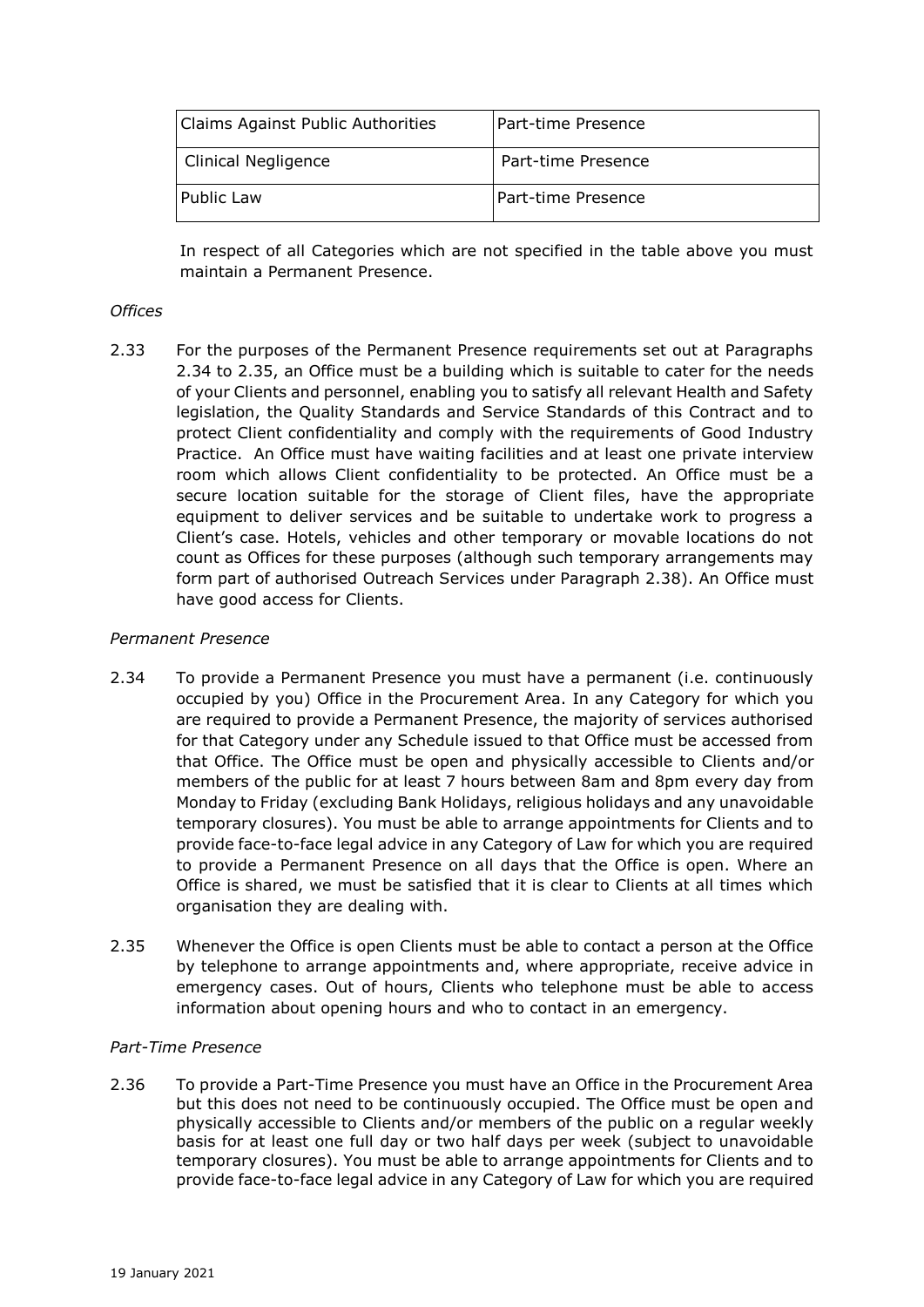to provide a Part-Time Presence on any day that the Office is open. Where an Office is shared, we must be satisfied that it is clear to Clients at all times which organisation a Client is dealing with.

2.37 To support your Part-Time Presence, Clients must be able to contact you by telephone and speak to a person in your organisation every day from Monday to Friday (excluding Bank Holidays and religious holidays) during normal Business Hours to arrange appointments and, where appropriate, receive advice in emergency cases. This telephone number may be for an Office outside the Procurement Area but the cost of the call to the Client must be below the cost of a Premium Rate Number. Out of hours, Clients who telephone must be able to access information about opening hours and who to contact in an emergency.

### **Location of Work**

#### *Outreach Services*

- 2.38 In providing Controlled Work you must attend your Client in the Office or other permitted location named in the Schedule unless the Controlled Work is:
	- (a) provided via any Outreach Services service specifically authorised by a Schedule or other contract issued by us;
	- (b) approved by us in writing in advance;
	- (c) provided to a Client at their location for good reason;
	- (d) Controlled Legal Representation or Help at Court at the appropriate court or tribunal; or
	- (e) appropriate travel to attend on Counsel, experts, witnesses or site inspections.
- 2.39 You may perform Outreach Services without our prior authority if authorised by your Schedule and in accordance with the terms set out in the Schedule.
- 2.40 Outreach Services under Paragraphs 2.38 to 2.39 may not be taken into account in satisfying the requirements for Permanent Presence.

#### **Referral and Signposting Arrangements**

- 2.41 You must have appropriate arrangements in operation so that you can refer or signpost a Client or potential Client to another Provider where:
	- (a) you do not provide the services the Client requires;
	- (b) you have so much work that you are unable to provide appropriate services to a Client within a reasonable time;
	- (c) there is a conflict of interest between two or more Clients or potential Clients wishing to access your services; or
	- (d) you are required to make a referral under the professional conduct rules of your Relevant Professional Body.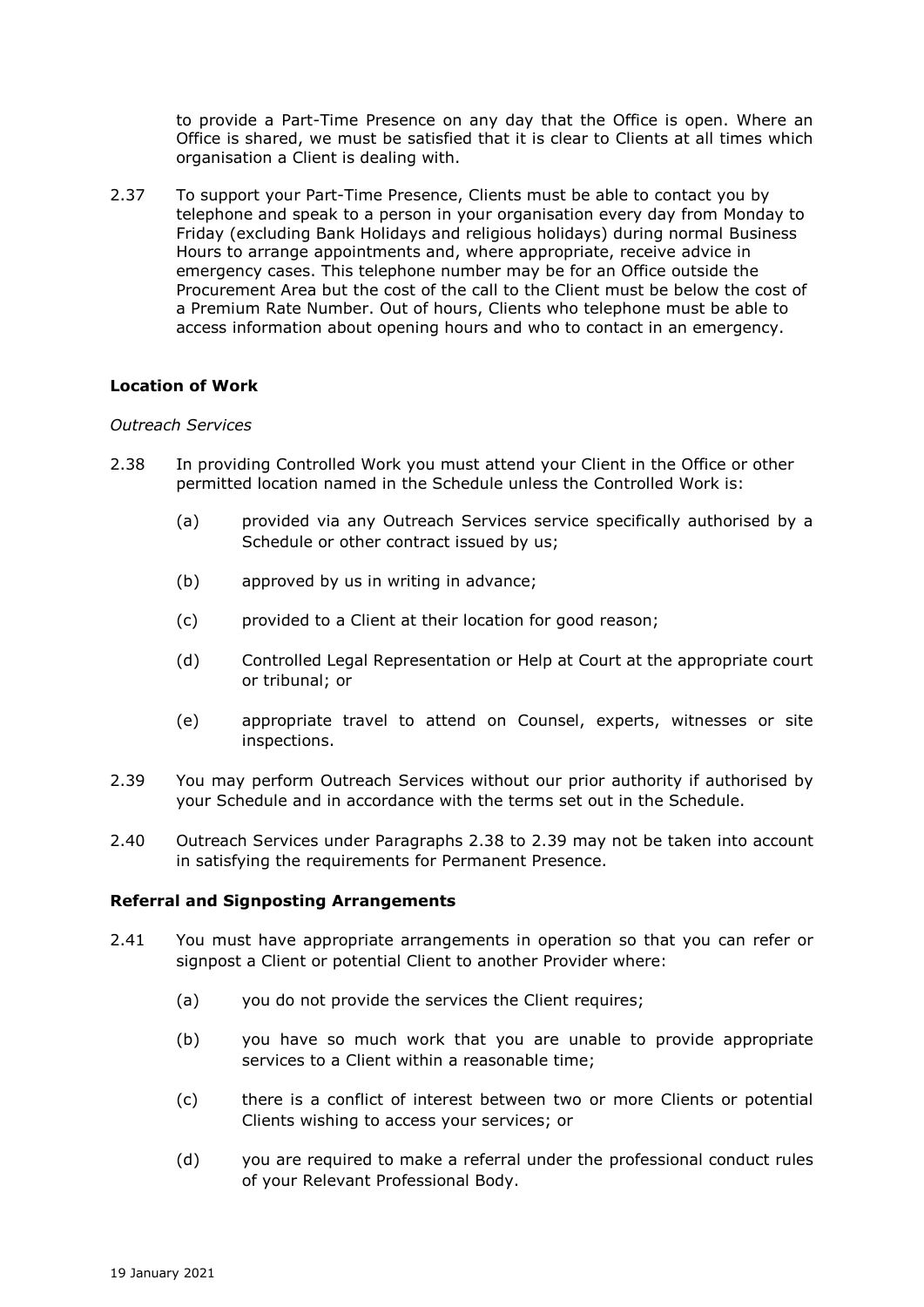- 2.42 You must signpost a potential Client at an early stage if it becomes clear that the enquiry concerns a subject which is outside your area of expertise.
- 2.43 If you need to refer a Client after you already have an established Client relationship, have undertaken work on a current case or hold case information or documents, you must inform the Client of any cost implication of referral. Information about advice and assistance already given and any relevant documentation must be forwarded to the new Provider.
- 2.44 Where you make a referral to another Provider you must ensure, so far as practicable, that that Provider is authorised by us to provide services in the Category of Law most relevant to the Client's problem.
- 2.45 Where you refer an existing Client, such referral should be undertaken in a manner which does not prejudice the Client. You must also keep the Client informed in respect of the progress of such referral. If you are unable (or cease to be able) to perform Contract Work for Clients and you are unable to make any referral to another Provider, your procedures must ensure that you make reasonable endeavours to ensure that your Clients' rights are protected, that they suffer no damage and they are provided with all relevant information.
- 2.46 Not used.

# **Interpreters and Translators**

- 2.47 We may at any time during the Contract Period require you to use only our nominated translation framework agreement when instructing interpreters in connection with Contract Work. We will provide you with not less than three months' notice before activating such requirement and will provide appropriate guidance on how to purchase interpretation and translation services and how transitional arrangements will operate under the framework agreement.
- 2.48 Subject to Paragraph 2.50 below you may not instruct an individual to provide interpretation services in connection with Contract Work unless such individual holds at least one of the following qualifications (which must be valid at the time the relevant services are provided):

| AIT (formerly IAA) - (Asylum and Immigration Tribunal (Immigration Appellate<br>Authority)) |  |  |
|---------------------------------------------------------------------------------------------|--|--|
| Basic Interpreting Qualification                                                            |  |  |
| Community Interpreting Level 2                                                              |  |  |
| Community Interpreting Level 3                                                              |  |  |
| Community Interpreting Level 4                                                              |  |  |
| DPI (formerly Metropolitan Police Test) Unit Pass - (Diploma in<br>Police<br>Interpreting)  |  |  |
| DPSI (Health) Partial - (Diploma in Public Service Interpreting)                            |  |  |
| DPSI (Law) Unit Pass - (Diploma in Public Service Interpreting)                             |  |  |
| DPSI (Local Govt.) Partial - (Diploma in Public Service Interpreting)                       |  |  |
| IND (Home Office) – (Immigration Nationality Directorate)                                   |  |  |
| UK Border Agency Certificate                                                                |  |  |
| Language Related Degree                                                                     |  |  |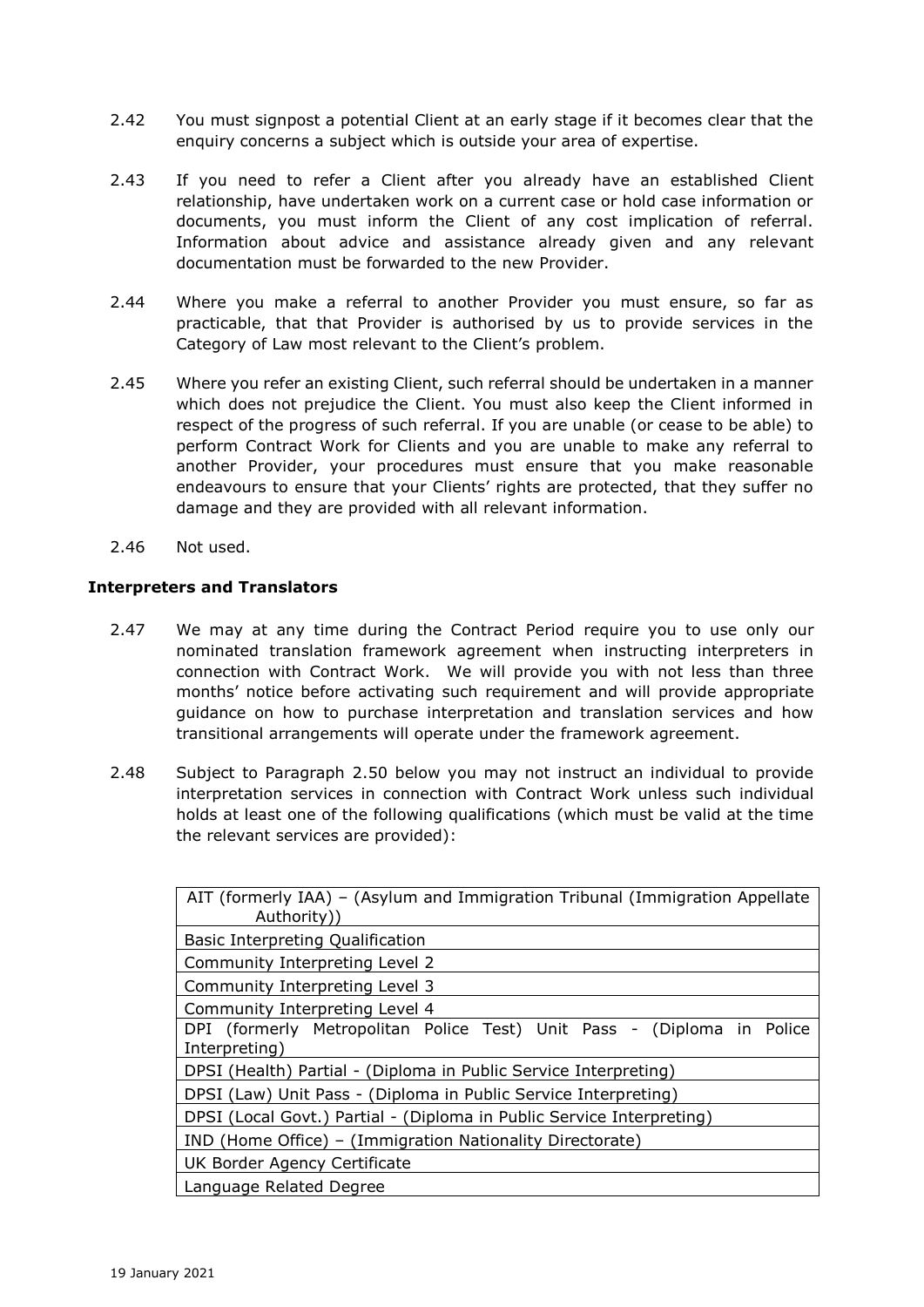Language Related Diploma Any other qualification that we may require from time to time

- 2.49 You must place a note on file confirming either that the interpreter has certified to you that they hold one of the qualifications referred to at Paragraph 2.48 (in which case you must specify which qualification is held), or alternatively that the interpreter has been supplied by a recognised agency (the details of which must be specified) and that such agency has performed its own assessment of the interpreters' qualifications and suitability to provide the services required.
- 2.50 Where exceptional circumstances exist which mean either that it is not appropriate or reasonably possible for you to comply with the requirements set out at Paragraphs 2.48 to 2.49 above, you may instruct such alternative interpreter as you deem appropriate (a "non-qualified interpreter"). The exceptional circumstances referred to in this Paragraph 2.50 may include but are not limited to the following:
	- (a) where it would cause undue delay and/or increased costs (above the prescribed rates);
	- (b) where the client requests an interpreter of a specific gender and such request cannot reasonably be accommodated otherwise than by the use of a non-qualified interpreter (e.g. where the client has been a victim of domestic violence);
	- (c) where there is a rare language or dialect which cannot reasonably be accommodated otherwise than by the use of a non-qualified interpreter;
	- (d) where there is an emergency requirement which cannot reasonably be accommodated otherwise than by the use of a non-qualified interpreter;
	- (e) where you have contacted three interpreters who meet the qualification requirements specified in Paragraph 2.48 above and none are willing or available as required
- 2.51 Where you select a non-qualified interpreter in accordance with Paragraph 2.50 above you must ensure that they have a suitable level of experience and expertise as an interpreter of the language required. You must prepare a file note setting out the exceptional circumstances which exist and a clear explanation as to why it was necessary and appropriate in the circumstances for an alternative nonqualified interpreter to be selected.

# **Key Performance Indicators ("KPI"s)**

*KPI Scope and Procedures*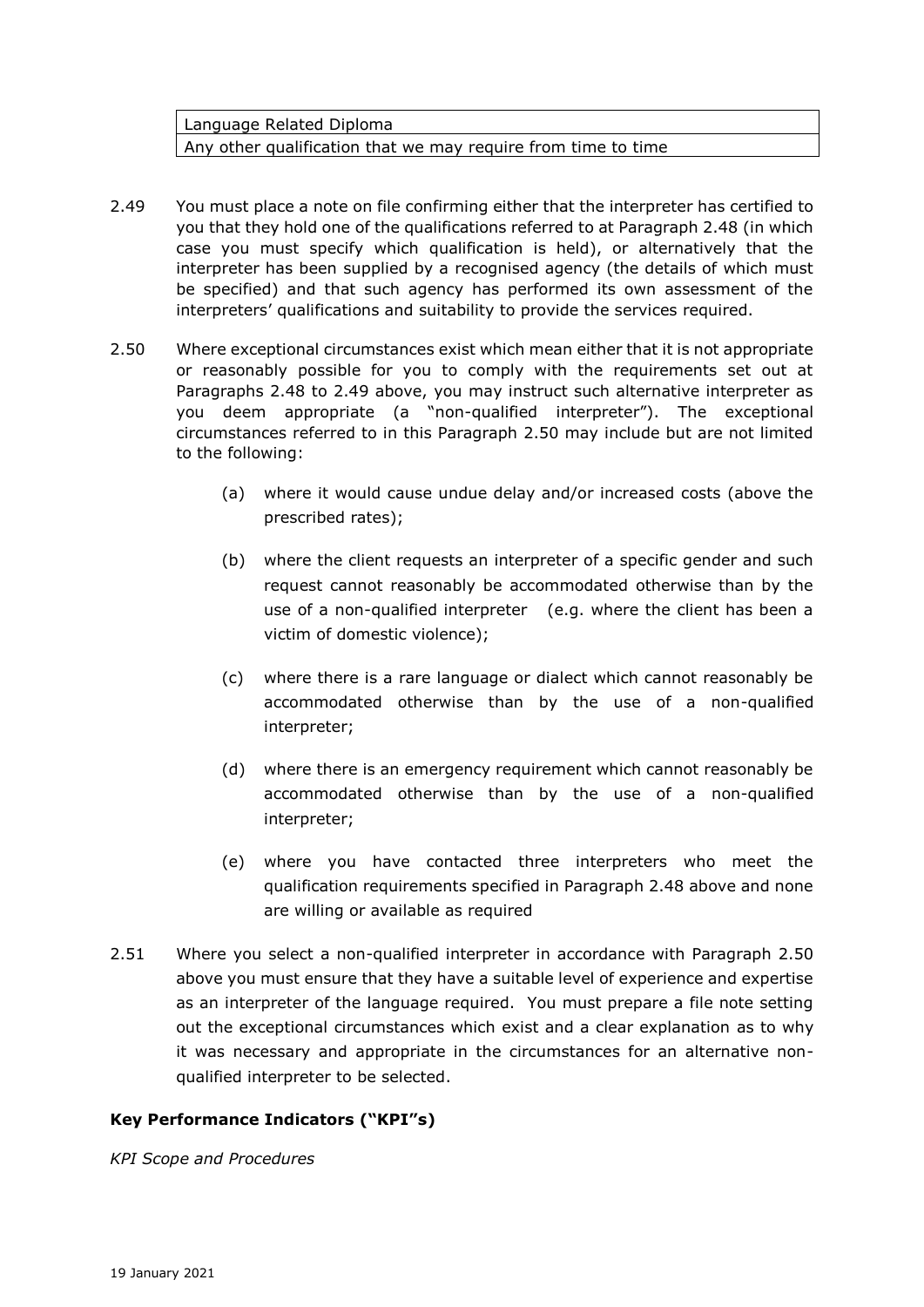- 2.52 KPIs must be complied with for all relevant cases concluded:
	- (a) within any Category;
	- (b) under a particular Form of Civil Legal Services; and/or
	- (c) in relation to Judicial Review, across all Categories,

except any cases which are excluded from the scope of the KPI in question.

- 2.53 When assessing KPI compliance with KPI 1, 2, 6 or 7 we will consider all relevant cases concluded and reported by you over any period of not less than three months. We will consider cases over a period longer than three months (but not exceeding twelve months) if there are insufficient cases to satisfy the minimum volumes set out in Paragraph 2.55 or if, for any other reason, we are not satisfied that the volume of cases concluded within three months is sufficient to reach conclusions about your KPI compliance.
- 2.54 Where we have assessed your compliance with a particular KPI over a period ("the first period") under Paragraph 2.53, in any future assessment of your compliance with that KPI we will not take into account any period which overlaps with the first period.
- 2.55 The minimum volume of cases we will take into account will be:
	- (a) 10 for the purposes of KPI 1, 6 and 7 below; and
	- (b) 5 for the purposes of KPI 2 below.
- 2.56 KPIs will be based on cases concluded within the Contract Period, including those started under any Previous Contract. However, we are only concerned with your KPI performance from the Contract Start Date.
- 2.57 Each KPI obligation will be considered independently.
- 2.58 For KPIs based on case outcomes, KPIs will be assessed for cases correctly reported using the Outcome Codes.
- 2.59 These KPIs depend on fair and accurate recording of case outcomes. You must ensure that outcomes are reported appropriately in accordance with our forms and guidance. Material or persistent failure to report outcomes appropriately may lead to Sanctions under Clause 24 of the Standard Terms.
- *KPI 1 – Value: Controlled Work Escape Fee Cases Assessment reduction*
- 2.60 This KPI applies to Controlled Work only. It relates to costs assessed by us in all Controlled Work cases which are not covered by a Standard Fee or Graduated Fee. The KPI will take into account the total costs claimed in relevant cases, including disbursements and Counsel's fees, but excluding VAT.
- 2.61 **The aggregate amount by which the costs claimed by you in all relevant cases are reduced on assessment (after any appeals have been completed) must not exceed the following percentage: 10%.**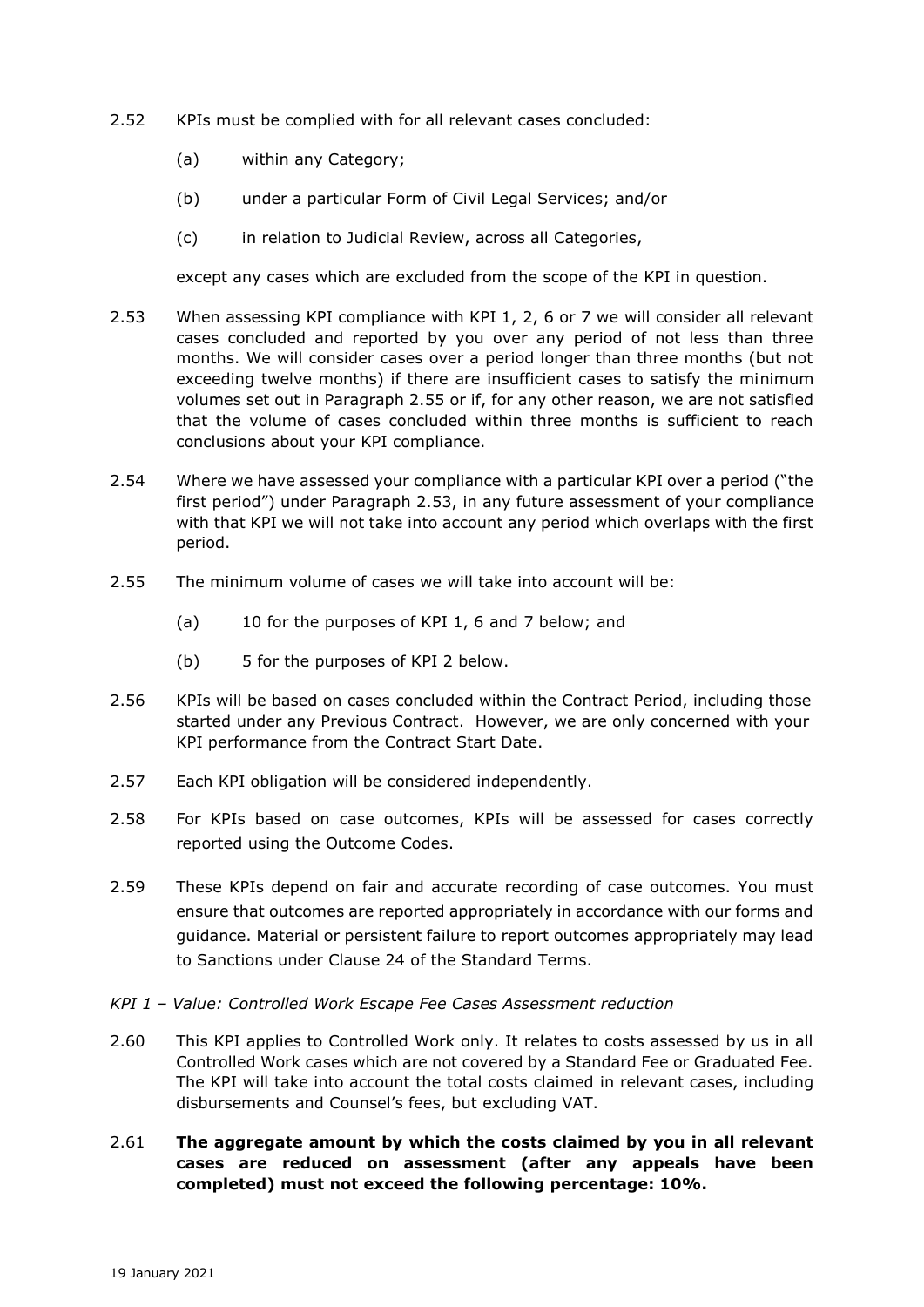### *KPI 2 – Value: Licensed Work Assessment reduction*

2.62 This KPI applies to Licensed Work only. It relates to final decisions on assessment of costs (whether by us or by the court) in all Licensed Work cases which are not covered by a Standard Fee or Graduated Fee. However, it includes assessments in cases where Advocacy is covered by a Standard Fee or Graduated Fee but other costs are payable by way of Hourly Rates (see the Family Specification for further details). The KPI will take into account the total costs claimed under all relevant certificates, including disbursements and Counsel's fees, but excluding VAT.

## 2.63 **The aggregate amount by which the costs claimed by you in all relevant cases are reduced on assessment (after any appeals have been completed) must not exceed the following percentage: 15%.**

#### *KPI 3 – Value: Fixed Fee margin*

- 2.64 This KPI applies to Controlled Work in all Categories. It applies only to work covered by Standard Fees or Graduated Fees excluding all disbursements and Escape Fee Cases. It reflects the maximum saving we would expect to see for a Provider from the introduction of Standard Fees or Graduated Fees flowing from efficiency savings and case mix. This KPI applies to Family Licensed Work and it only applies to work covered by Standard Fees or Graduated Fees paid under the Care Proceedings Graduated Fee Scheme or the Private Family Law Representation Scheme, excluding all disbursements and Escape Fee Cases.
- 2.65 **KPI 3A: The amount by which your total Claims for Standard Fees or Graduated Fees at Controlled Work exceeds the amount which would have been payable to you if all the work had been claimed at Hourly Rates must not exceed: 20%.**
- 2.66 **KPI 3B: The amount by which your total Claims for Standard Fees or Graduated Fees for Family Licensed Work under the Care Proceedings Graduated Fee Scheme and the Private Family Law Representation Scheme exceeds the amount which would have been payable to you if all the work had been claimed at Hourly Rates must not exceed 20%.**
- *KPI 4 – Value: Rejection rates for Licensed Work*
- 2.67 This KPI applies to Licensed Work in all Categories of Work. It applies to all applications for a determination that an individual qualifies for Licensed Work. It also applies to all Claims that are submitted to us for payment for Licensed Work. The KPI will be calculated on the basis of all applications and Claims submitted in a Schedule period across all Categories.

**KPI 4A: The number of applications for determinations that are rejected by us must not exceed 5% of all applications for determinations in that Schedule period.**

**KPI 4B: The number of Claims rejected by us must not exceed 5% of all Claims submitted in that Schedule period.**

*KPI 5 – Value: Refusal rates for Licensed Work*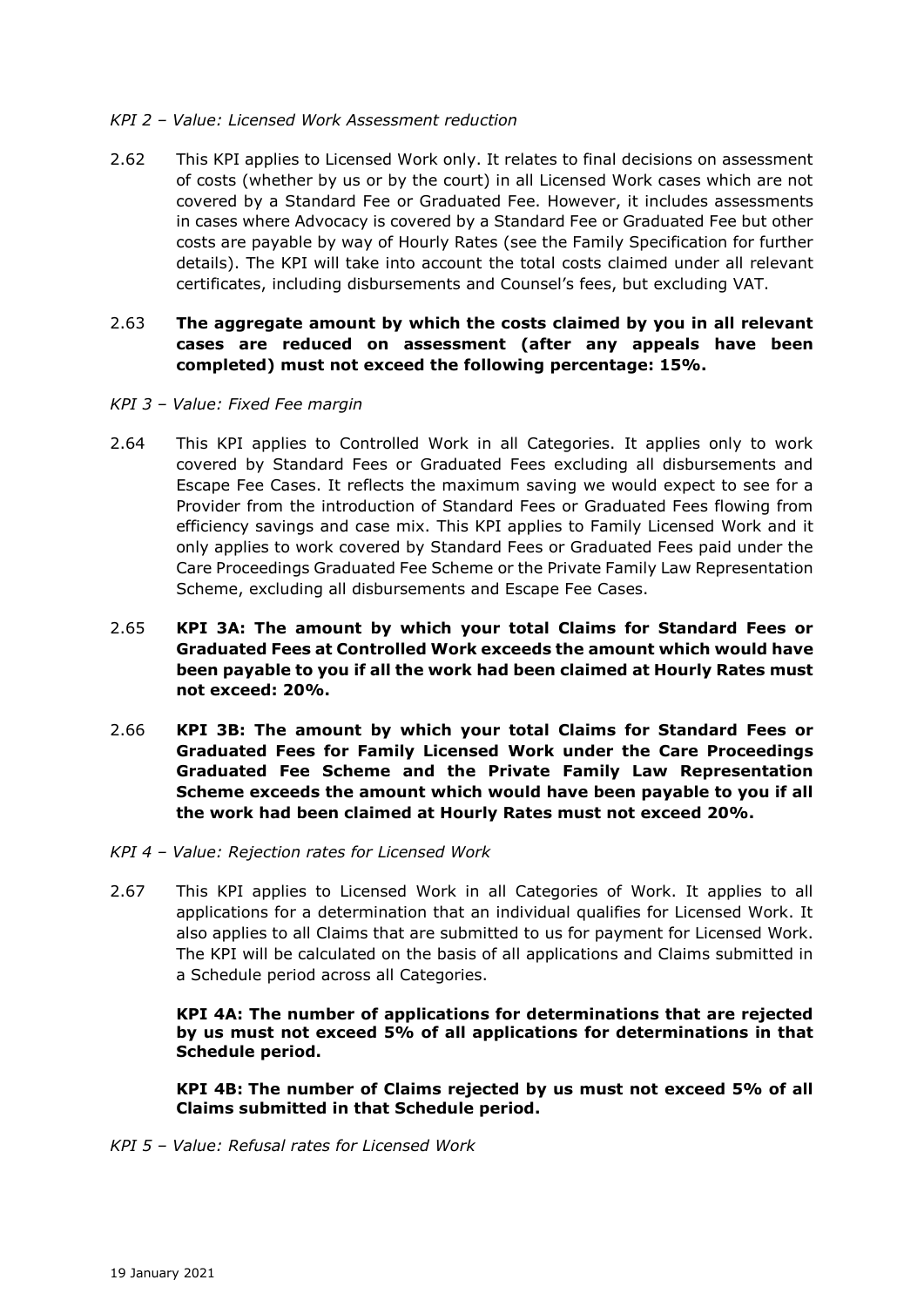2.68 This KPI applies to Licensed Work in all Categories of Work. It applies to all applications for a determination that an individual qualifies for Licensed Work. The KPI will be calculated on the basis of all applications submitted in a Schedule period across all Categories.

**The number of applications for determinations that are refused by us must not exceed 15% of all applications submitted in that Schedule period.**

- *KPI 6 – Quality: Legal Representation Outcomes*
- 2.69 This KPI applies to all Licensed Work in the Clinical Negligence and the Claims Against Public Authorities Categories only.

# **You must achieve a Substantive Benefit for the Client in at least 30% of cases.**

- *KPI 7 – Quality: Post Investigation Success*
- 2.70 This KPI applies to Licensed Work in the Clinical Negligence and the Claims Against Public Authorities Categories in cases which proceed beyond investigation.

**You must achieve a Substantive Benefit for the Client in at least the following proportion of cases:**

**Claims Against Public Authorities 50%**

#### **Clinical Negligence 60%**

- 2.71 For the purposes of this KPI the Substantive Benefit percentage shall be calculated by dividing:
	- (c) the total number of Licensed Work matters with case Outcome Codes designated as demonstrating Substantive Benefit regardless of whether the matter concluded before or after proceedings were issued; by
	- (d) the total number of Licensed Work matters which concluded after proceedings were issued plus the total number of Licensed Work matters with case outcomes designated as demonstrating Substantive Benefit which concluded before proceedings were issued.

### *Substantive Benefit*

2.72 The specific Outcome Codes designated as demonstrating Substantive Benefit for the purposes of KPI 6 and KPI 7 are published on our website. We may amend the Outcome Codes but not to the extent that this would make compliance with your KPIs substantively more onerous.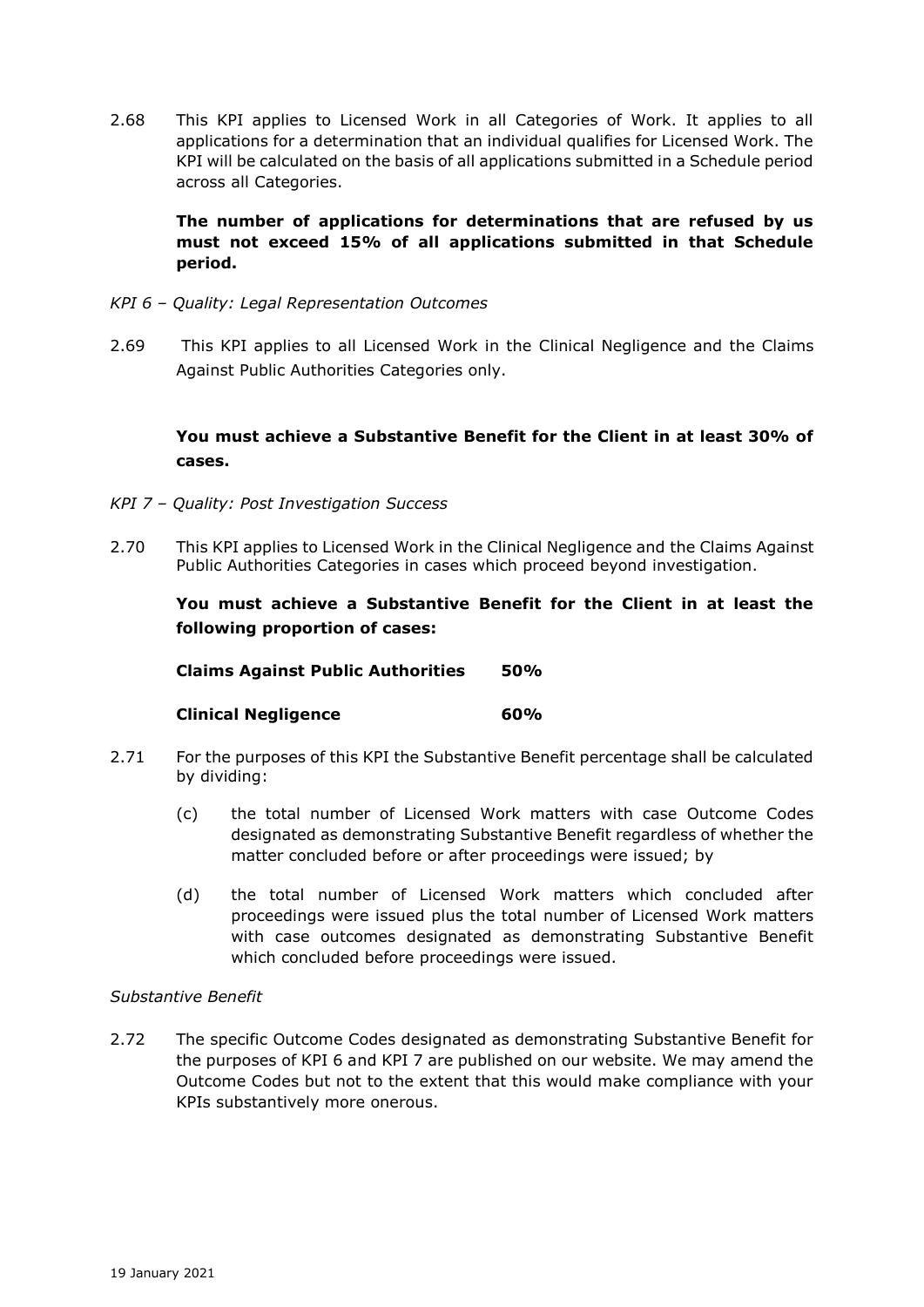# **Section 3 Carrying out Controlled Work**

### **Scope of Controlled Work**

- 3.1 You may undertake Controlled Work for Clients provided it falls within the scope of a Category of Law that you are authorised to undertake in your Schedule, subject to:
	- (a) the Act and any secondary legislation made under it (including the Merits Regulations and the Financial Regulations); and
	- (b) the provisions of this Contract.
- 3.2 Decisions relating to the making and withdrawal of determinations about Controlled Work are delegated to you by the Director in accordance with an Authorisation.
- 3.3 Subject to the terms of your Authorisation you should exercise the Delegated Functions in every appropriate case and these decisions should not be referred to the Director or anyone else to whom he has delegated his determination making function in accordance with an Authorisation. Advice may be sought in cases of difficulty or doubt. These Delegated Functions must in all circumstances be exercised in accordance with the terms of your Authorisation and this Contract (as applicable).

#### *Help at Court*

3.4 You may only provide Help at Court in relation to proceedings for which advocacy may be undertaken in accordance with Legal Aid Legislation and where Help at Court is available under the Merits Regulations.

#### *Provisions on Standard Fees and Graduated Fees*

- 3.5 Subject to the provisions for Escape Fee Cases, where a Matter is payable by a Standard Fee or Graduated Fee you accept that fee as full remuneration for all work required at the Controlled Work level, and must not seek to end a Matter because of the level of time incurred relative to the Standard Fee or Graduated Fee.
- 3.6 You must apply for Licensed Work on a Client's behalf at the appropriate point, and not delay such an application in order to claim a Matter as an Escape Fee Case.

#### **Application Procedures**

- 3.7 You may undertake Controlled Work by using the Matter Starts that, in any Category of Law for the Schedule period, we have allocated to you in the Schedule.
- 3.8 Subject to Paragraphs 1.22 to 1.24 and 3.57 you may not use more Matter Starts than allocated to you in your Schedule.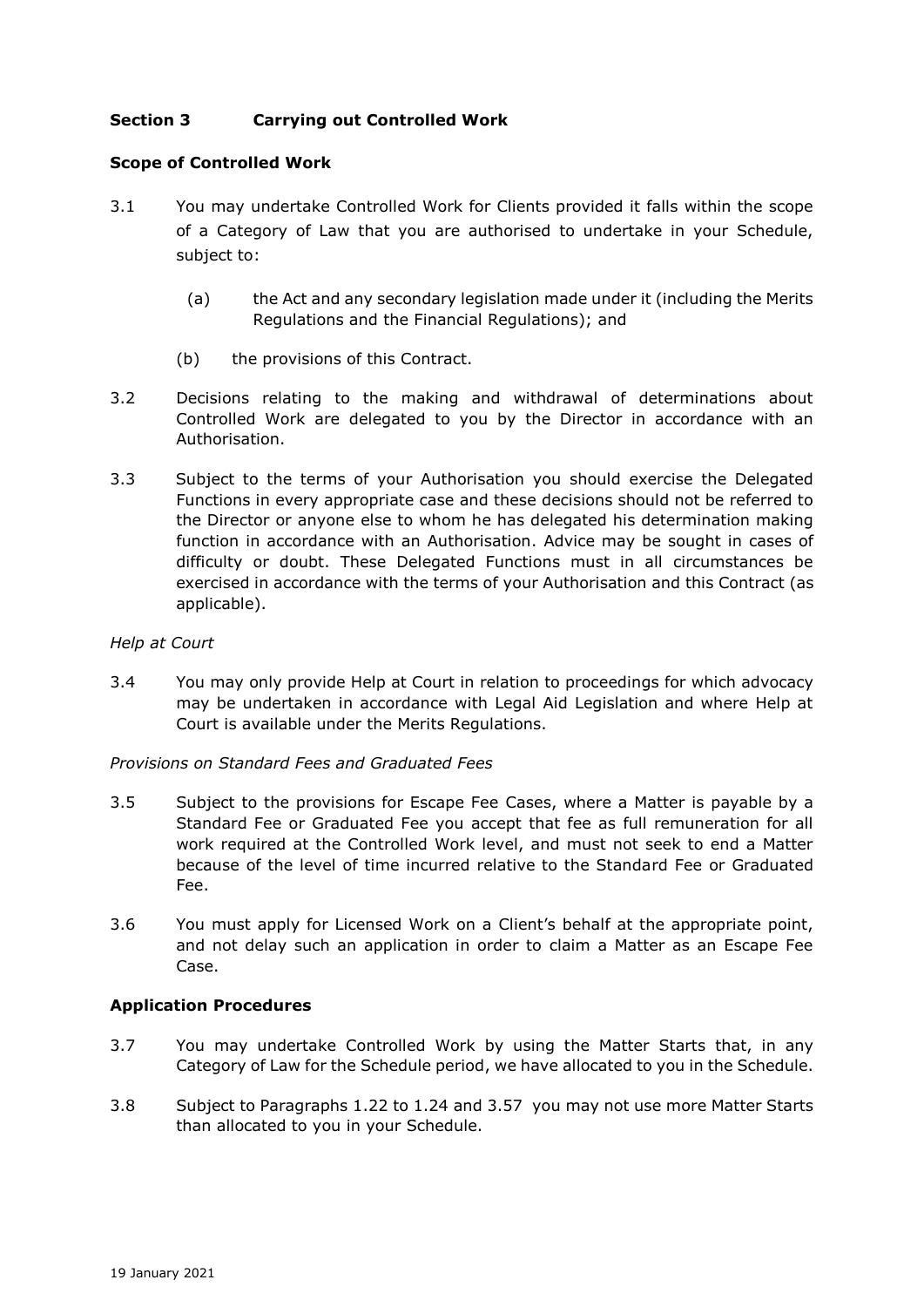- 3.9 Before you commence a Controlled Work Matter, you must ensure that the relevant Application Form is fully and accurately completed. In particular, you must ensure that:
	- (a) the assessment of means section and the Client's details are fully and accurately completed; and
	- (b) the Application Form is signed by the Client in your presence, subject to the exceptions set out in the Procedure Regulations and Paragraphs 3.15 to 3.20 of this Specification.
- 3.10 Where the Application Form is signed in the course of an interview you may record all reasonable time from the beginning of that interview.
- 3.11 Where you act for a Client under the Housing Possession Court Duty Scheme and subsequently open a Matter Start for that Client in relation to the same proceedings, you may include your time spent under the Housing Possession Court Duty Scheme within your Claim for the Legal Help Matter Start.
- 3.12 The completed Application Form must be kept on the file. We may prescribe different Application Forms for different Categories of Law or types of case or Client and for different Forms of Civil Legal Service. We may amend the Application Forms from time to time upon giving at least 28 days' notice to you.

# *Application on behalf of a Child or Protected Party*

- 3.13 You may only accept an application from an "other person" as specified in regulations 22(5) and 22(6) of the Procedure Regulations if:
	- a) there is sufficient connection between the Child or Protected Party and the other person to ensure that the other person is likely to act responsibly in the interests of the Child or Protected Party; and
	- b) the other person has sufficient knowledge of the Child or Protected Party, the problem and the Child's or Protected Party's financial circumstances to give proper instructions to you.
- 3.14 Where Controlled Work is carried out under the regulations specified in paragraph 3.13, the application will be in the name of the Child/Protected Party but signed on his/her behalf. The Application Form should be completed in the name of the Child/Protected Party but signed by the person who is applying on behalf of the Child/Protected Party with an annotation to that effect.

#### *Acceptance of Applications other than in person*

3.15 Subject to Paragraphs 3.16 to 3.18, an application for Controlled Work may be accepted via post, fax, email or other such method of communication as we may agree from time to time where the Client requests that the application is made in this way and it is not necessary for the interests of the Client or his or her case to attend you in person.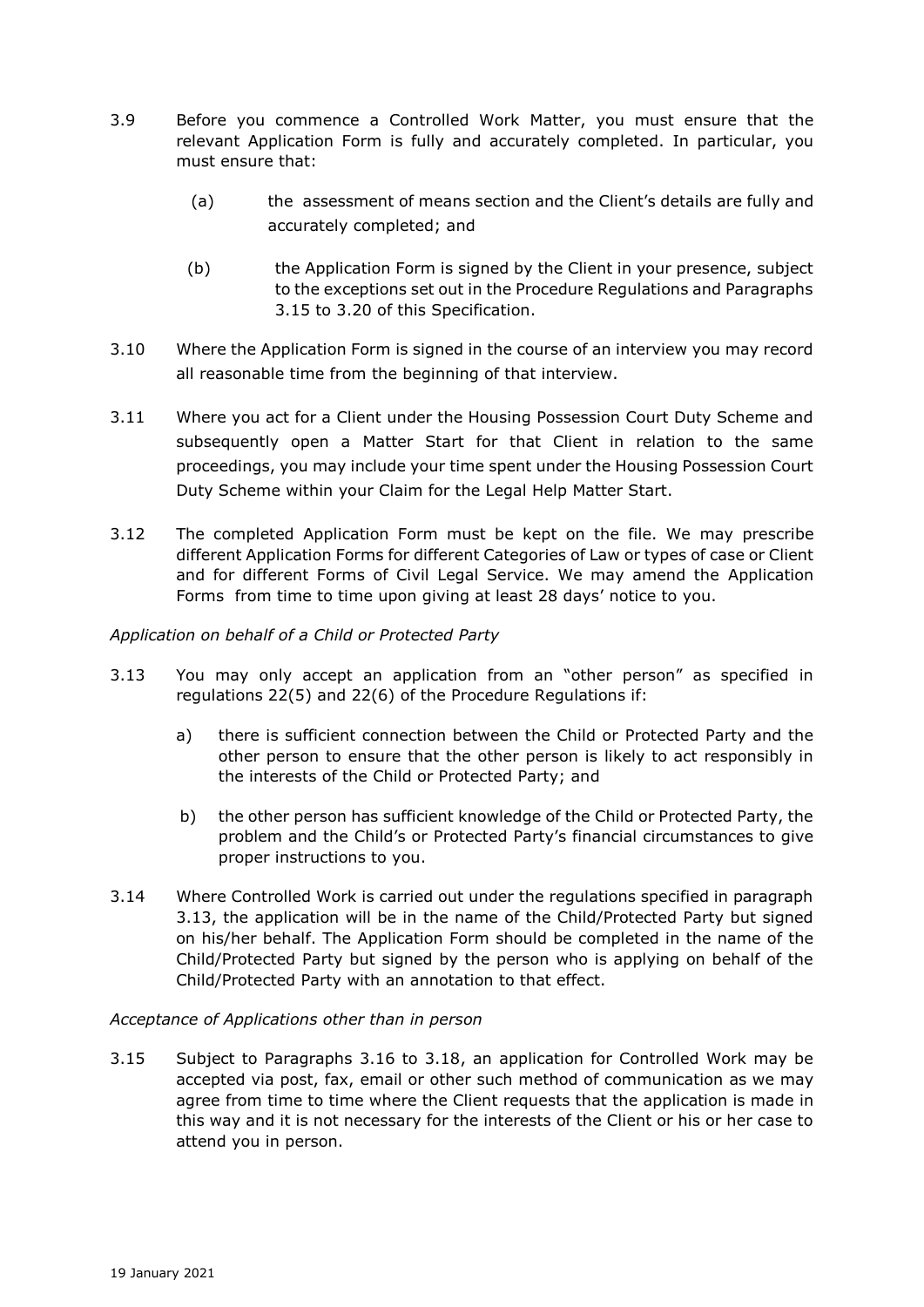- 3.16 Applications may not be accepted in accordance with Paragraph 3.15 above where the Client is resident outside the U.K. and:
	- (a) such residence is purely temporary and the Client can without serious disadvantage delay the application until they have returned to the U.K., or
	- (b) the services could be applied for on the same Matter by a person resident in the U.K., or
		- (c) it is otherwise unreasonable to accept the application.
- 3.17 Unless we provide specific written authority in advance, the number of Matters where your Client does not attend you in person either because you accept an application under Paragraph 3.15 or provide telephone or email advice under Paragraph 3.18, must not exceed 25% of your total Matters opened in any Schedule period. For the avoidance of doubt, where you accept a postal or faxed application under Paragraphs 3.15 or provide telephone or email advice under Paragraphs 3.18 in order to comply with your duties under the Equality Act 2010, this will not count towards the 25% limit set out in this Paragraph 3.17.

# *Advice via Remote Communication*

- 3.18 You may give advice to a Client over the telephone, by email or via other means of remote communication before that Client has signed the Application Form where:
	- (a) the Client requests and it is not necessary for the interests of the Client or his or her case to attend you in person; and
	- (b) the Client meets the criteria in the Merits Regulations and Financial Regulations for the provision of Legal Help,

and you may make a Claim for this work provided that the Client subsequently signs the Application Form and provides appropriate evidence in relation to their financial means and identity.

- 3.19 The Client does not have to attend your Office to sign the Application Form after having been given advice in the manner set out in Paragraph 3.18. You may send the Application Form to your Client, after you have given the advice, for signature and return, subject to Paragraph 3.15.
- 3.20 No payment will be made in respect of any Matter where your Client has not signed and returned an Application Form and any work you undertake before your Client signs the Application Form is at your risk.

# *Controlled Legal Representation*

3.21 You must evidence your determination that a Client qualifies for Controlled Legal Representation by completing and signing a prescribed form. The prescribed form must be signed by or on behalf of a Supervisor.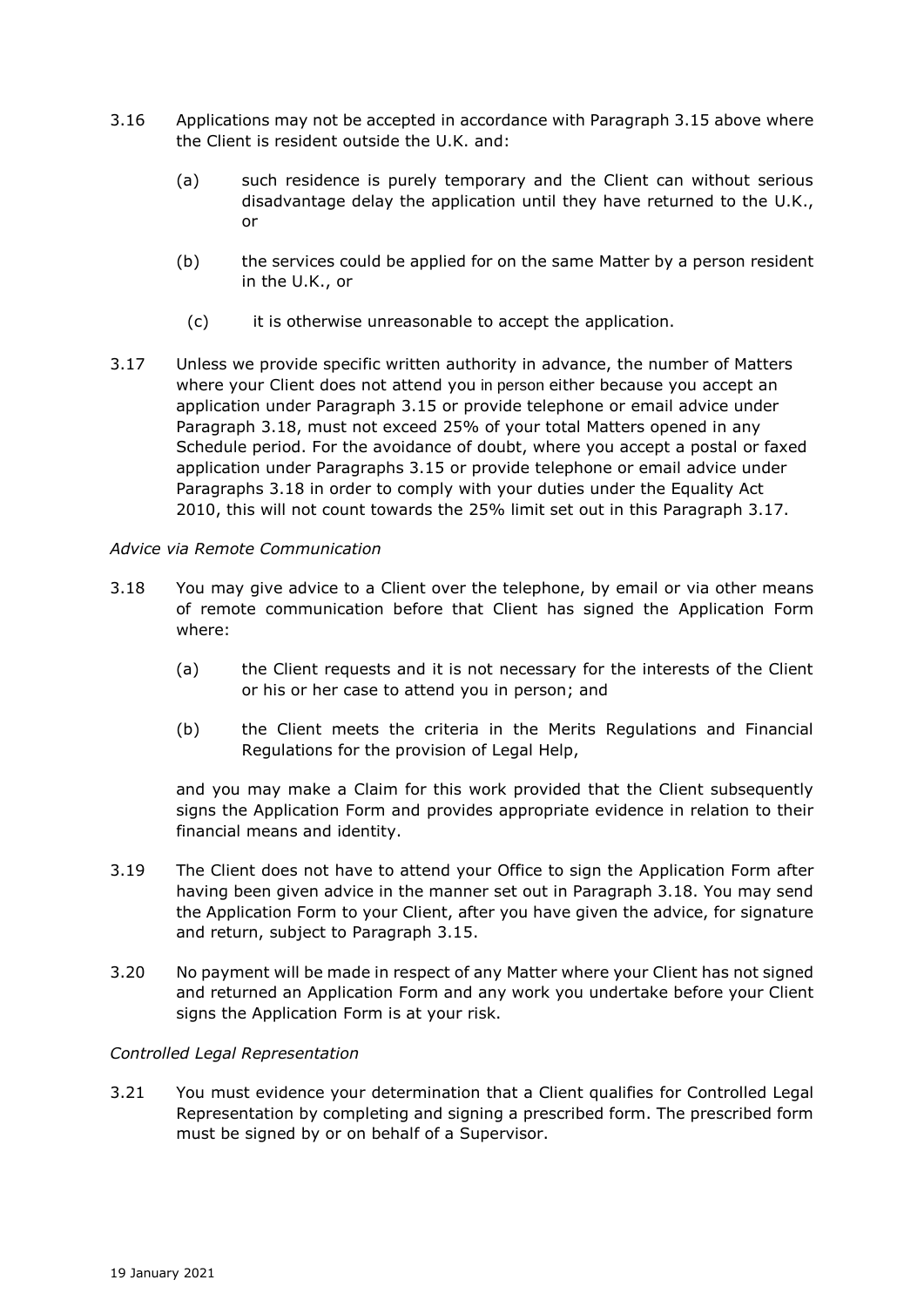## **Financial Eligibility**

- 3.22 The thresholds for financial eligibility are those set out in the Financial Regulations.
- 3.23 Satisfactory evidence in support of the prospective Client's information as to their means must be provided to you before you assess financial eligibility, subject to the provisions of Paragraph 3.24. The evidence (or a copy) must be retained on the file.
- 3.24 You may assess the prospective Client's means without the accompanying evidence where:-
	- (a) it is not practicable to obtain it before commencing the Controlled Work;
	- (b) pre signature telephone advice is given; or
	- (c) exceptionally, the personal circumstances of the Client (such as the Client's age, mental disability or homelessness) make it impracticable for the evidence to be supplied at any point in the case.
- 3.25 Unless Paragraph 3.24(c) applies, you must require the Client to provide the evidence as soon as practicable. If satisfactory evidence of the Client's financial eligibility is not subsequently supplied, or if the evidence shows that the Client is not financially eligible, you may claim the work carried out as a Matter Start provided that:
	- (a) you have acted reasonably in undertaking work before receiving satisfactory evidence of the Client's means;
	- (b) you have acted reasonably in initially assessing financial eligibility on the information available;
	- (c) you do not claim:
		- (i) any disbursement; or
		- (ii) if the Matter is remunerated at Hourly Rates, profit costs beyond those incurred in the period before it is practicable to obtain satisfactory evidence of the Client's means; and/or
	- (d) you do not report time incurred beyond the period it was practicable to obtain satisfactory evidence of the Client's means.
- 3.26 When assessing the means of a Child or Protected Party, the appropriate means which you must take into account are:
	- (a) those of the Child or Protected Party; and
	- (b) in all cases other than applications for Legal Representation in non-family proceedings, those persons who are liable to maintain the Child or Protected Party or usually contribute substantially to the Child's or Protected Party's maintenance, subject to the exception provided for by the Financial Regulations.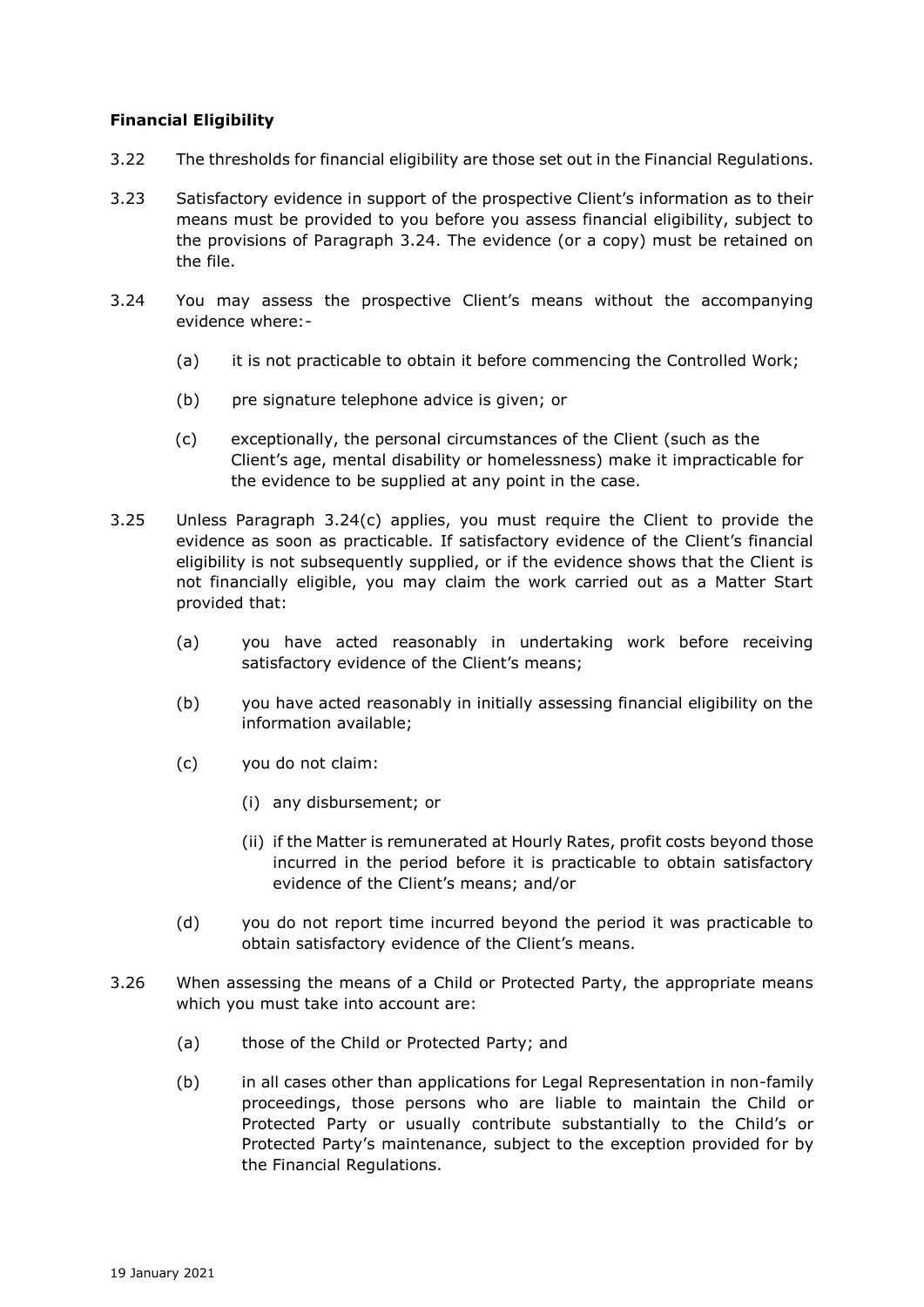3.27 When assessing means where you accept an application for Controlled Work directly from a Child you must consider whether it is just and equitable not to aggregate the Child's means with those of the person liable to maintain the Child. The presumption is that there should be aggregation but you can decide not to aggregate (and assess only the Child's means) if, having regard to all the circumstances, including the age and resources of the Child (and any conflict of interest), you reasonably consider it just and equitable to do so. Non-aggregation is more likely to be justified where there is a conflict between the Child and the person liable to maintain the Child.

# **Matter Start Rules**

### *General*

- 3.28 Paragraphs 3.29 to 3.45 and relevant Matter Start Category Specific Rules in Sections 7 to 15 of this Specification set out the rules for when a Legal Help Matter Start may be commenced. No fee may be claimed for a Matter Start which does not comply with these Matter Start rules and if we discover a breach of the Matter Start rules, on Audit or otherwise, any payments we have made may be reclaimed.
- 3.29 The following rules are of general application:
	- (a) a Matter Start should be commenced only where all applicable criteria in the Merits Regulations and Financial Regulations are met in respect of opening the new Matter. In particular, each separate Legal Help Matter Start must satisfy the sufficient benefit criteria set out in regulation 32(b) of the Merits Regulations;
	- (b) a Matter Start cannot be in more than one Category of Law;
	- (c) each separate Matter Start must be the subject of a separate Application Form. You must identify and record on the file any point at which the work that you are performing for any Client becomes two separate Matters and you open a separate Matter Start; and
	- (d) each Matter Start is unique to the Provider that commences it. Where, pursuant to Paragraph 3.35, you provide Controlled Work to a Client in relation to which Controlled Work has been undertaken by a previous Provider, you must commence a new Matter Start.

#### *When can more than one Matter Start be opened for a single Client?*

- 3.30 You must not open more than one Matter Start for a Client unless the Client has more than one separate and distinct legal problem. Legal problems will only satisfy this test if they are genuinely separate and distinct, typically because they arise out of different causes or events, and where either:
	- (a) they necessarily fall under different Categories; or
	- (b) if they fall within the same Category, both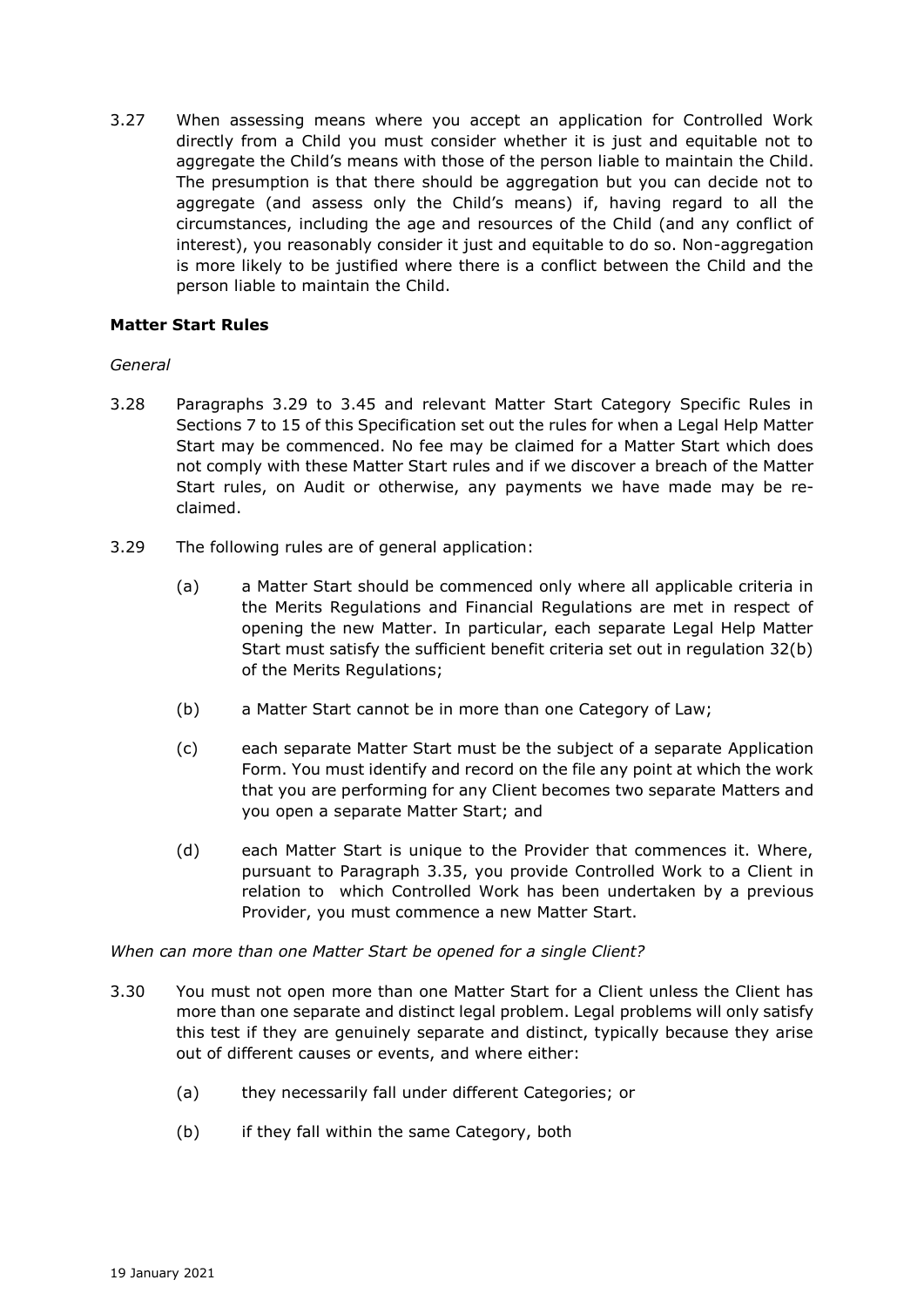- (i) if legal proceedings were started, or other appropriate remedies pursued, for each problem it would be appropriate for such proceedings to be both issued and heard, or for other remedies to be dealt with, separately; and
- (ii) each problem requires substantial legal work which does not address the other problem(s).
- 3.31 For the purpose of Paragraph 3.30(b)(ii) "substantial legal work" must consist of at least:
	- (a) an additional 30 minutes of preparation or advice; or
	- (b) separate communication with other parties on legal issues.
- 3.32 Where the Client raises several issues at the first meeting, a single Matter Start should be commenced to identify the legal problems and provide general, preliminary advice. If one legal problem is identified then the original, single Matter Start should be used for the provision of further Controlled Work. However, more than one Matter Start may be opened at the initial meeting where this is justified under Paragraph 3.30.
- 3.33 Whether a further Matter Start is justified depends on the nature of the Client's problems and does not depend on whether you purport to limit your retainer to any particular part of the Client's problem.

#### *When can subsequent Matter Starts be opened?*

- 3.34 Once a Matter Start has commenced, whether under this Contract or any Previous Contract, a new Matter Start can only be opened for the same Client if the Client has a new legal problem which is separate and distinct, as defined in Paragraph 3.30. Any work which does not relate to such a separate and distinct problem must be carried out under the original Matter Start, whether or not circumstances have changed or developments have occurred as the Client's case has progressed.
- 3.35 As an exception to Paragraph 3.34, you may commence a new Matter Start in relation to the same legal problem for which you have previously opened a Controlled Work Matter:
	- (a) if a period of at least 6 months has elapsed since the Claim for that Controlled Work Matter was submitted; or
	- (b) if:
		- (i) there has been a material development or change in the Client's instructions; and
		- (ii) save where the Matter was concluded under Paragraph 3.63(b), a period of at least 3 months has elapsed since the Claim for that Controlled Work Matter was submitted.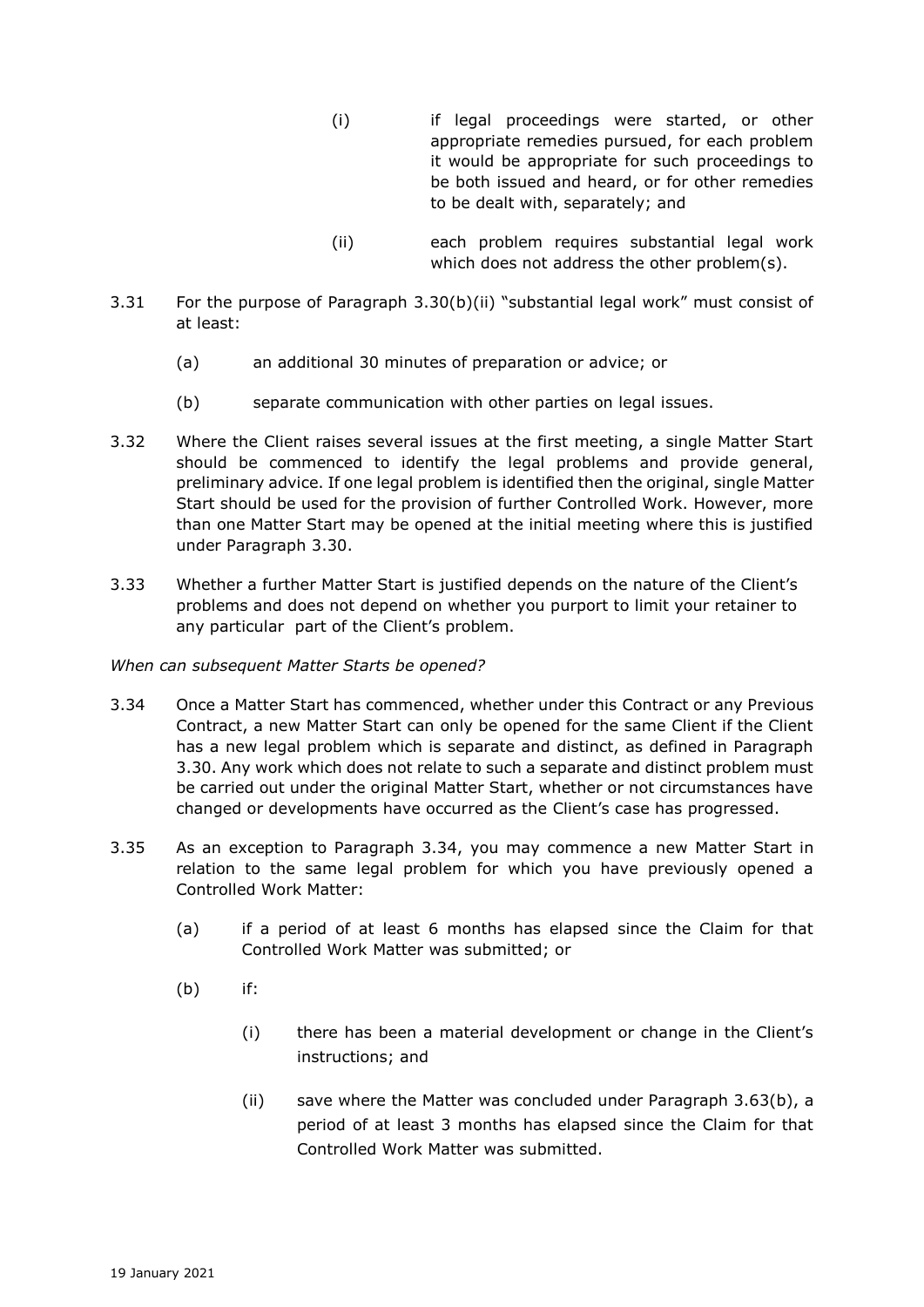- 3.36 For the purposes of Paragraph 3.35(b):
	- (a) the fact that the Client has failed to give instructions shall not constitute or give rise to a change in the Client's instructions;
	- (b) a decision or other response from another party to any correspondence, application, appeal or review or other request that was made in the course of the original Controlled Work Matter shall not constitute a material development in the case; and
	- (c) a change in the law that is anticipated within the original Matter shall not constitute a material development.
- 3.37 Where a Matter has been closed and claimed for but further work is necessary and a separate Matter Start is not justified:
	- (a) the work already undertaken and the further work should be taken into account in determining whether the Matter is an Escape Fee Case that escapes from the Standard Fee or Graduated Fee provisions. If we agree to pay the Matter as an Escape Fee Case, we will take into account any payments already made by way of the Standard Fee or Graduated Fee;
	- (b) you may Claim further disbursements as part of the Matter where appropriate;
	- (c) where the Matter has already been paid as an Escape Fee Case, the further work is payable on an Hourly Rates basis, subject to Assessment; and
	- (d) unless the Matter is accepted as an Escape Fee Case, the further work carried out will be included in any calculation of average costs per Matter.

# *Multiple Clients*

- 3.38 Where you act for more than one Client in relation to the same general legal problem a single Matter Start should generally be used. Matter Starts in respect of more than one Client may be commenced only where the following are satisfied:
	- (a) if proceedings were issued each Client would need to be a party to those proceedings; and
	- (b) each Client has a separate and distinct legal interest in the problem or issue.
- 3.39 In considering whether there is sufficient benefit for any subsequent Client to receive Legal Help in relation to the same general legal problem, you must take into account the fact the Legal Help that is already being provided in relation to the same general legal problem.

#### *Previous Controlled Work carried out by a different provider*

3.40 You are required to establish whether previous Controlled Work has been provided to the Client in respect of the same Matter by making reasonable enquiries including (but not limited to);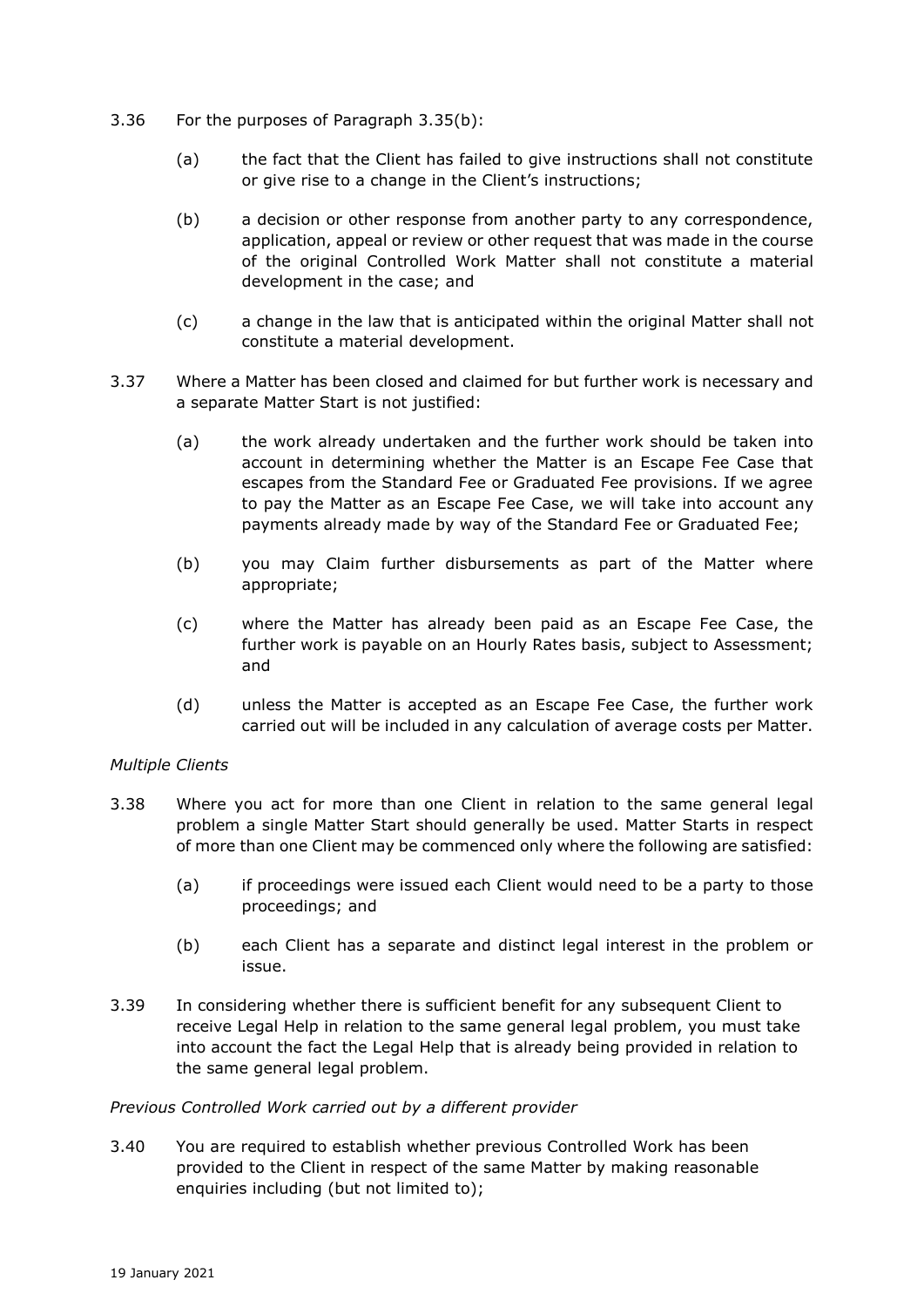- (a) asking the Client;
- (b) examining any documentation provided by the Client; and
- (c) considering the length of time that the legal problem has been in existence and any developments during that time.
- 3.41 If you fail to make reasonable enquiries in this situation any Claim for Controlled Work in relation to the Matter may be disallowed where the Client has already received Controlled Work in relation to the same legal problem.
- 3.42 Where Controlled Work has been given for the same Matter from another Provider within the six months preceding the application, you must obtain the consent of the Client to contact the previous Provider as soon as practicable in writing to:
	- (a) confirm the reasons for the termination of the retainer; and
	- (b) request a transfer or copy of the file.

Where the Client refuses to give you consent to contact the previous Provider, then you may not provide Controlled Work for that Client and may not make any Claim for payment in respect of any such work under this Contract.

- 3.43 When you have made a request for a Client's file under Paragraph 3.42(b), you may not start work for that Client until you have received the file and considered its contents unless it is absolutely necessary to take steps immediately to protect the Client's position or meet a court deadline. If you undertake Controlled Work in a situation of urgency and then, having received the file, conclude that the requirements of the Merits Regulations, Financial Regulations and the Procedure Regulations were not satisfied, you must cease acting for that Client immediately, but may still make a Claim for the work you have undertaken.
- 3.44 When providing Controlled Work in circumstances outlined in Paragraphs 3.40 to 3.43 you must record the justification for doing so on the file. Changes to a subsequent Provider on the grounds of dissatisfaction with the service provided or a breakdown in relationship with a previous Provider will require greater justification. You must have regard to any Contract Work already carried out on the Matter by the previous Provider and ensure that the Contract Work you carry out does not involve unnecessary duplication.
- 3.45 Where Controlled Work is provided in contravention of Paragraphs 3.40 to 3.44, the work provided cannot be claimed as Contract Work except under Paragraph 3.43.

# *Specific situations*

- 3.46 A Legal Help Matter Start is not justified in the following circumstances:
	- (a) providing information to Clients or to other persons contacting your organisation;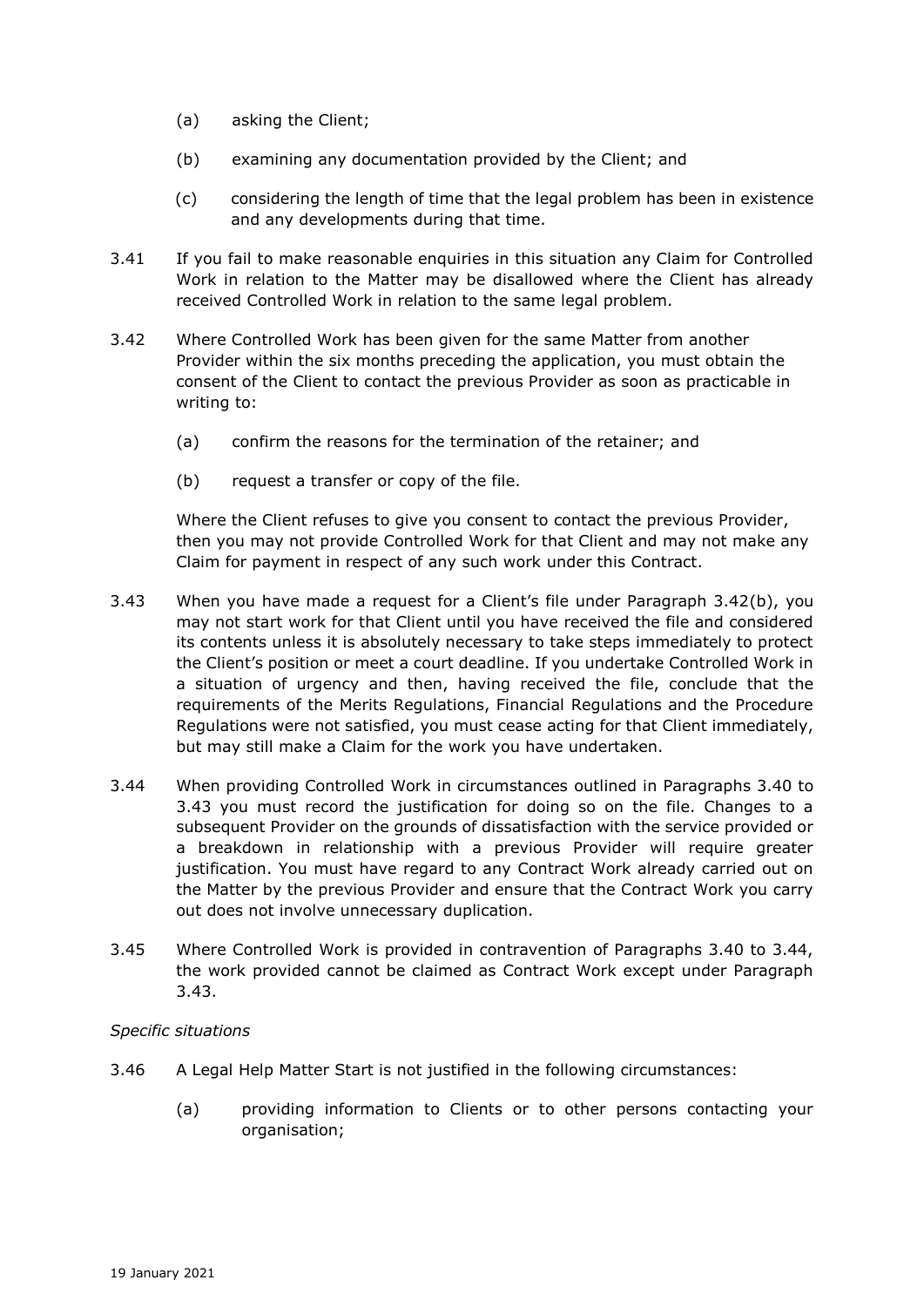- (b) supplying a new Provider with a former Client's file or a copy, or information about the circumstances of termination of the retainer, under Paragraph 3.42;
- (c) where on the day that work is carried out you are satisfied that the Merits Regulations, Financial Regulations and the Procedure Regulations are met for a determination that an individual qualifies for Emergency Representation, or other Licensed Work, in relation to the same Matter and you determine or intend to determine that the Client qualifies for such work. All work carried out on the day of your determination in relation to the Licensed Work may be claimed under the resulting Certificate. This Paragraph 3.46(c) shall not prevent the opening of a Matter Start where Legal Help is required on matters not covered by Licensed Work.
- 3.47 Where Controlled Work has already been carried out for a Client then, subject to Category Specific Rules, a separate Matter Start would not be justified in the following circumstances:
	- (a) Controlled Work in relation to an interim remedy in a Matter on which Controlled Work has already been provided;
	- (b) Controlled Work in relation to enforcement, a review, or an appeal (including an application for a determination that the Client qualifies for Licensed Work) in a Matter on which Controlled Work has already been provided;
	- (c) Controlled Work in relation to making a complaint in relation to a Matter where Controlled Work is at any time provided in relation to a substantive legal remedy in the same Matter;
	- (d) if a Client seeks advice as to whether he or she must change Provider from a Provider already providing Controlled Work. The provisions in Paragraphs 3.28 to 3.46 should be applied before any work is provided under a new Matter Start;
	- (e) providing Controlled Legal Representation in a Matter for which you have been providing Legal Help;
	- (f) providing Help at Court in a Matter for which you have been providing Legal Help; or
	- (g) any work undertaken on a case by an Agent on your behalf will form part of the same Matter Start.
- 3.48 Notwithstanding Paragraph 3.47(b), where the Client faces enforcement proceedings because he or she is alleged to have breached the terms of a suspended or postponed order, or is alleged to have breached the terms on which proceedings were adjourned, further Legal Help may be provided under a new Matter Start.
- 3.49 Any advice given to a Client over the telephone before that Client has signed the Application Form under Paragraph 3.18 will count as the same Matter Start as work carried out after the Application Form has been signed. If the Client does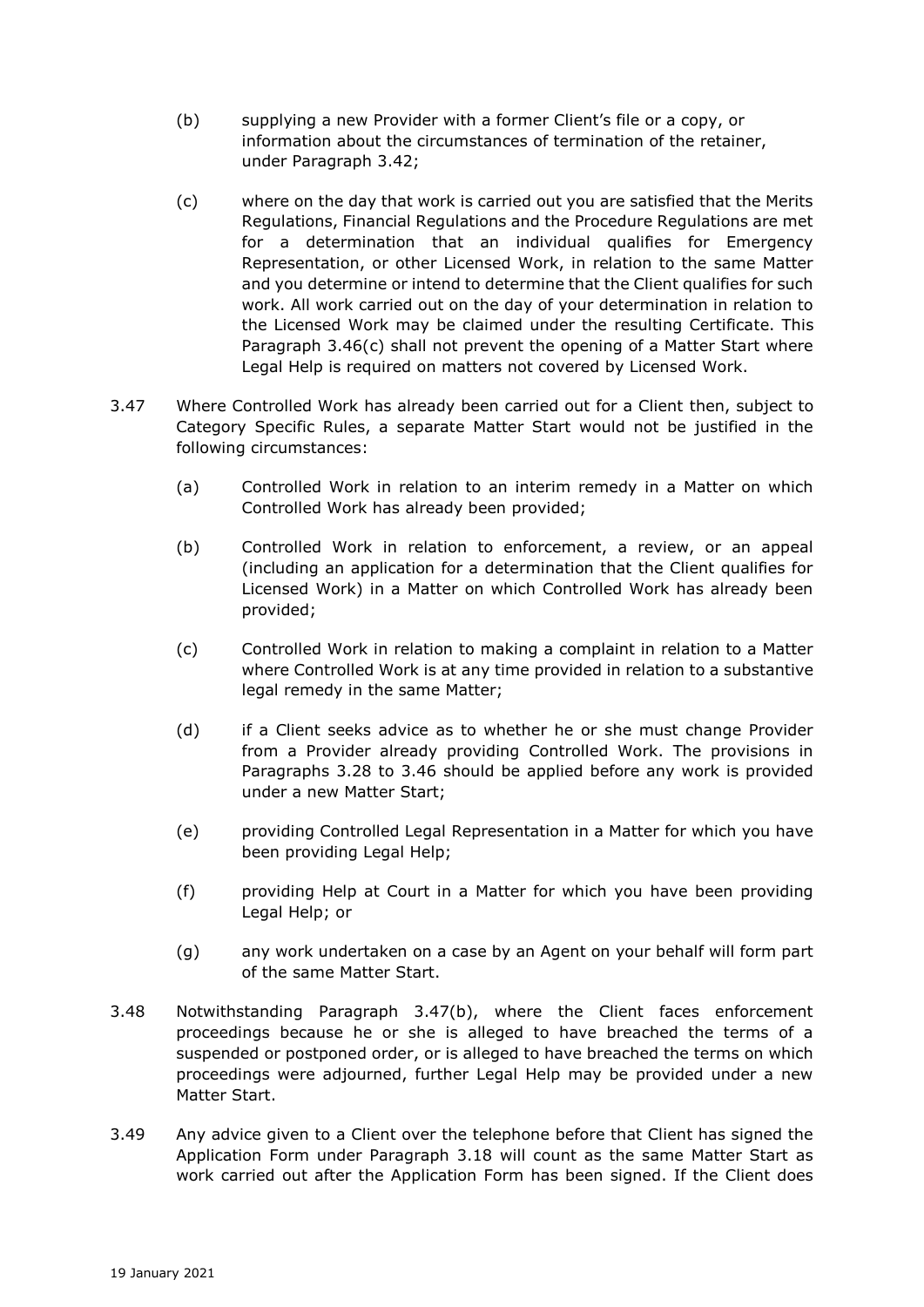not, for any reason, subsequently sign the Application Form then you may not Claim for this work or count it as a Matter Start.

## **Declining Controlled Work**

#### *Decline for good cause*

- 3.50 In addition to making a determination that an individual does not qualify for Controlled Work, you may for another good cause decline to receive an application.
- 3.51 Good cause for declining to receive an application under Paragraph 3.50 includes:
	- (a) where you lack appropriate Matter Starts under your Schedule to take on the case or Matter;
	- (b) where you do not have the capacity to take on the case or Matter;
	- (c) where you do not have the necessary skill or expertise to take on the case or Matter; or
	- (d) other professional conduct reasons such as actual or potential conflict of interest.
- 3.52 You must give us such information about declining to receive an application under Paragraph 3.51 as we may require.
- 3.53 You must not decline to receive an application under Paragraph 3.50:
	- (a) which is within the scope of your Contract and which you have the appropriate skills and capacity to carry out, on any grounds which directly or indirectly discriminate on the grounds of a protected characteristic (as defined in section 4 of the Equality Act 2010); or
	- (b) because a potential Client's protected characteristic (as defined in section 4 of the Equality Act 2010) may result in additional costs or disbursements being incurred compared with a Client without them.

#### *Declining on the basis of likely cost*

3.54 "Good cause" in Paragraph 3.50 does not include any considerations regarding the level of any Standard Fee or Graduated Fee you may be entitled to receive under this Contract. You may not decline to receive an application under Paragraph 3.50 on the grounds (however stated) that the Standard Fee or Graduated Fee you would be entitled to Claim for that work does not represent what you consider to be appropriate remuneration in the circumstances of the individual case or Matter.

#### *Controlled Work following a refusal of Legal Representation*

3.55 Any provision of Legal Help in relation to a review or an appeal of a determination that the Client does not qualify for civil legal services provided as Licensed Work will not be a separate Matter Start if you have previously provided Legal Help in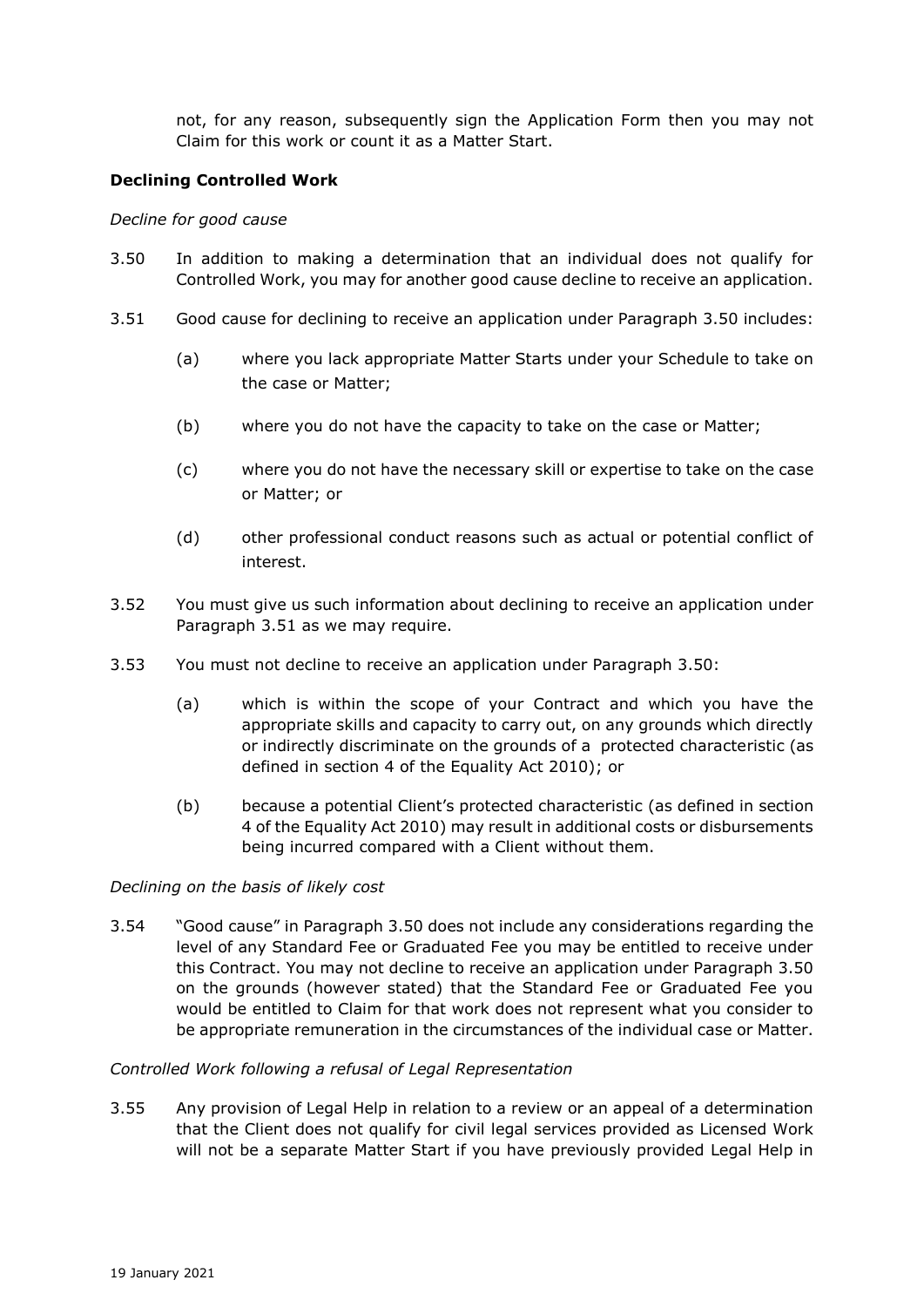relation to the case and you may not claim a separate Standard Fee or Graduated Fee.

## **Refusing Controlled Legal Representation**

3.56 Pursuant to an Authorisation, you may make and withdraw determinations about Legal Representation that is Controlled Work.

#### **Authorising Matter Starts**

- 3.57 You may accept an application for Controlled Work notwithstanding the fact that you have reached the maximum number of Matter Starts authorised by your Schedule in the relevant Category of Law if the following conditions are met:
	- (a) the application is:
		- (i) in relation to a Special Children Act 1989 Case or civil proceedings falling within a paragraph of Part 1 of Schedule 1 to the Act where the Client is at real and immediate risk of loss of life or liberty;
		- (ii) by a Client seeking an injunction or other order for protection from harm to the person;
		- (iii) by a Client seeking a committal for breach of any other order; or
		- (iv) by a Client who is a Protected Party; and
	- (b) it is necessary to make a determination that an individual qualifies for Controlled Work as a matter of such urgency that it is not reasonably practical to obtain permission from us via a Schedule amendment before providing the Controlled Work; and
	- (c) we receive notification from you (on the form provided by us) within five working days of a determination that an individual qualifies for Controlled Work; and
	- (d) your Contract allows you to carry out work in the relevant Category of Law.

#### **Use of Counsel**

- 3.58 Where you instruct Counsel under Legal Help in a case that is covered by a Standard Fee, you are responsible for agreeing Counsel's fees and paying them out of the Standard Fee. Counsel's fees under Legal Help do not count as a disbursement unless the case escapes from the relevant Standard Fee and may not be taken into account in determining whether a case escapes from that fee.
- 3.59 If you instruct Counsel under Legal Help and the case escapes from the Standard Fee you may, when claiming your fees on the basis of Hourly Rates, Claim payment from us of Counsel's fees as if such fees were a disbursement incurred by you. The Hourly Rates set out in the Remuneration Regulations shall not apply to Counsel's fees claimed under this Paragraph 3.59.
- 3.60 Where you claim Counsel's fees under Paragraph 3.58 to 3.59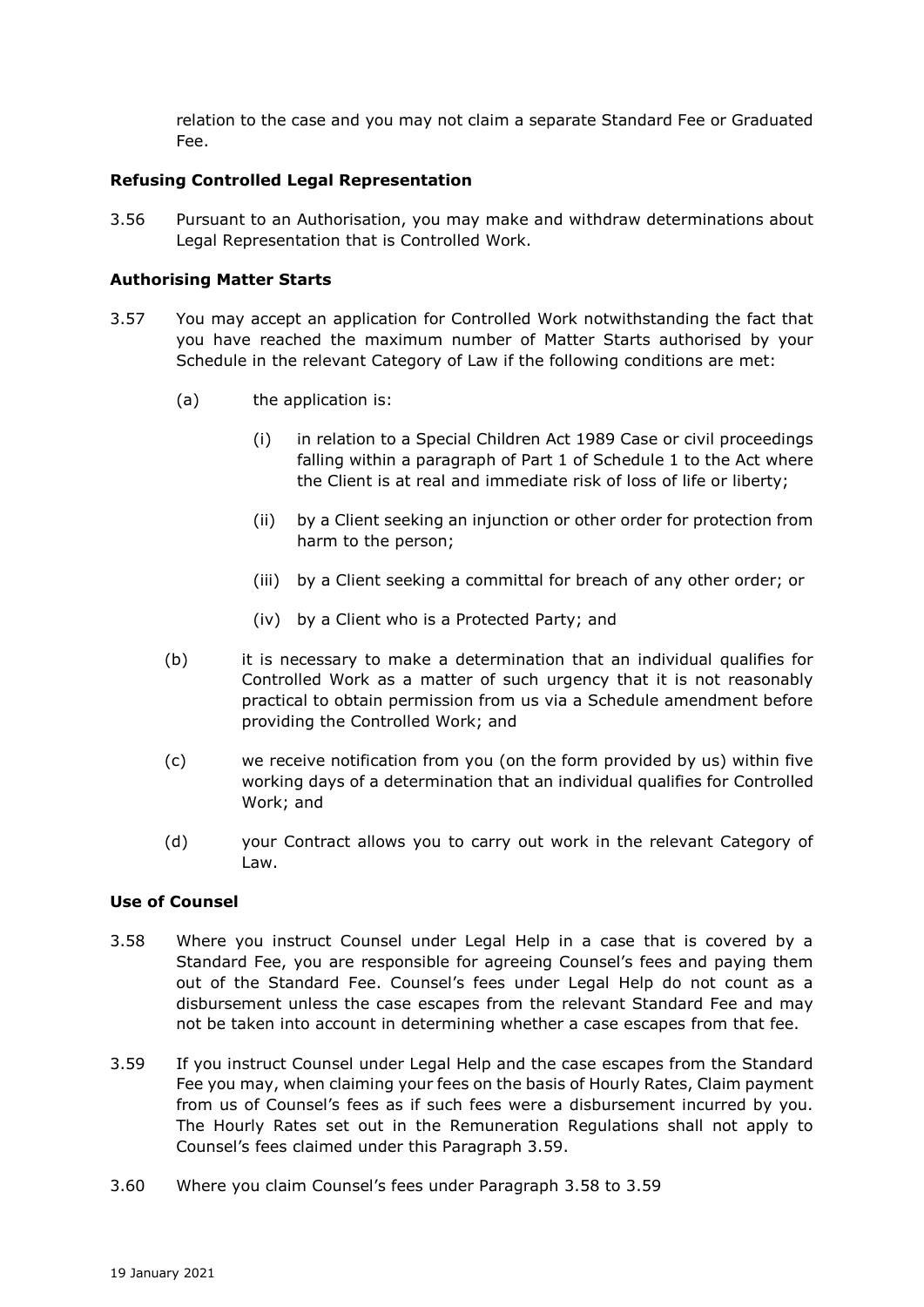- (a) you must record the justification for the instruction of Counsel in terms of the complexity or other exceptional circumstances of the case and the relevant expertise of Counsel;
- (b) Counsel must set out details of the time spent in their invoice; and
- (c) you must pay Counsel the full fee stated in Counsel's invoice and claimed from us, irrespective of any reduction in respect of Counsel's fees on assessment.
- 3.61 You may not instruct Counsel under Help at Court.

### **Clients With a Financial Interest in Your Costs**

- 3.62 If your Client has or is likely to have a financial interest in any Claim or assessment (because the statutory charge applies, they are obliged to make a contribution to their legal costs, or otherwise) they are entitled to be made aware of the costs you are incurring. You must on a regular basis:
	- (a) notify your Client that they have a financial interest and explain why;
	- (b) explain that when you make your Claim for costs they have a right to make representations; and
	- (c) provide them with an update of your costs, including information in relation to the fees of Counsel, experts and other disbursements.
- 3.63 If your Client has or is likely to have a financial interest in a Matter paid by a Standard Fee or Graduated Fee:
	- (a) the information to be provided under Paragraph 3.62(c) must include:
		- (i) the Standard Fee or Graduated Fee together with disbursements or other additional payments payable at that point in the case;
		- (ii) the point at which the costs of the Matter may increase through being paid as an Escape Fee Case or higher level of Graduated Fee; and
		- (iii) the costs that would be payable if the Matter were paid at Hourly Rates.
	- (b) except where urgent work is required, you must notify your Client before undertaking work that may lead to the Matter being paid as an Escape Fee Case or at a higher level of Graduated Fee.

#### **Ending Controlled Work**

- 3.64 You may make a Claim for a Controlled Work Matter when any of the following events occurs:
	- (a) the Client decides not to proceed;
	- (b) the Client fails to give instructions for three months (unless the Matter is on hold);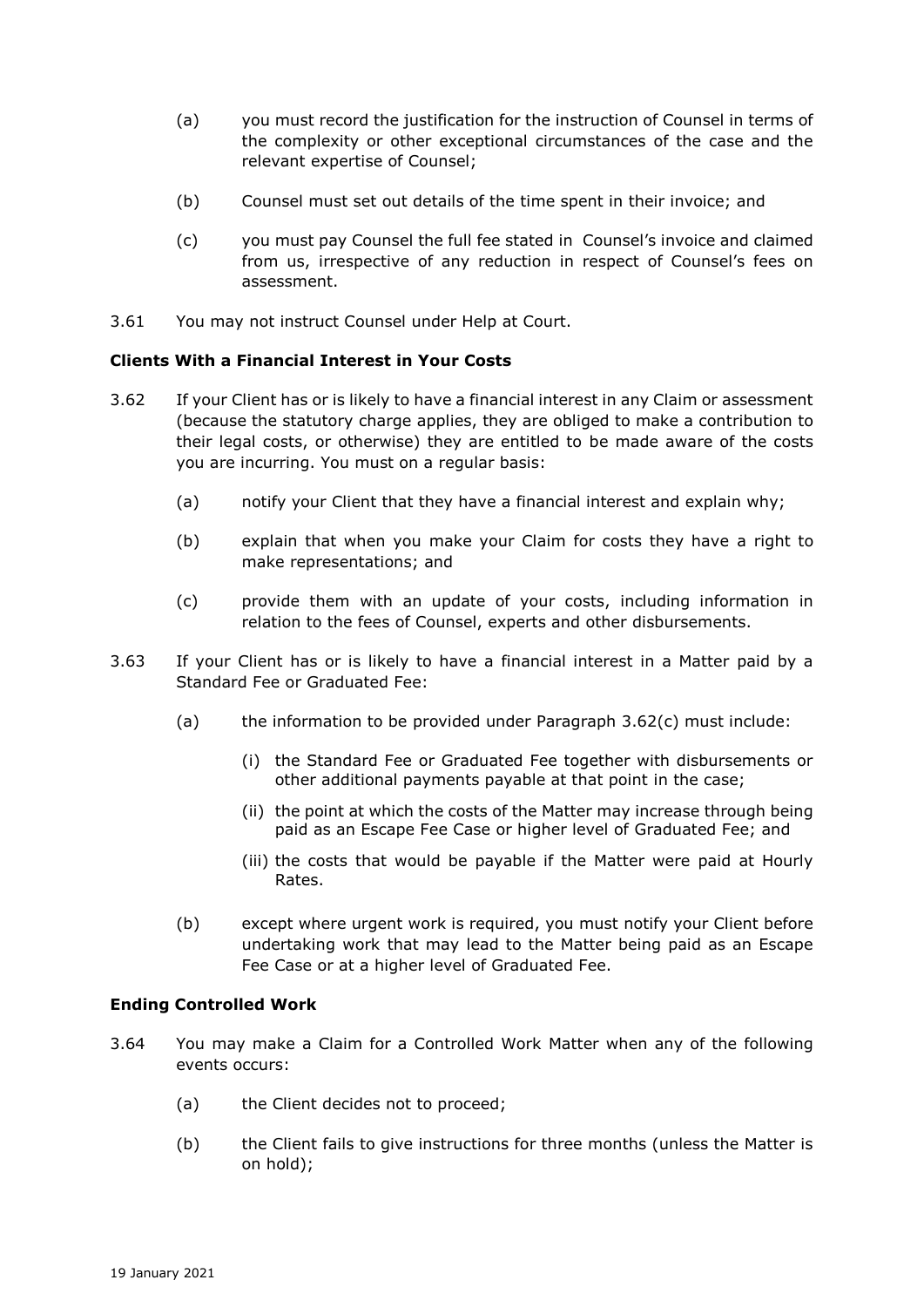- (c) a determination is made that the Client qualifies for civil legal services provided as Licensed Work (unless further Legal Help is required on a part of the legal problem which is not covered by the determination) or the Matter begins to be funded outside this Contract;
- (d) you consider that the Matter (having regard to Paragraphs 3.28 to 3.49 and any Category Specific Rules on commencing Matter Starts) is completed;
- (e) the determination that an individual qualifies for Controlled Work has been withdrawn under the Procedure Regulations;
- (f) you can no longer act through a conflict of interest or other reason of professional conduct.
- 3.65 Unless we notify you otherwise, regardless of whether payment for work must be made under a Standard Fee or Graduated Fee, you must submit all your Controlled Work Claims on our Contract Report Form which will require you to report your profit costs (calculated in accordance with the relevant Hourly Rates set out in the Remuneration Regulations), disbursements, Counsel's fees and VAT.

# **Exceptional Case**

3.66 You are authorised, under this Contract, to apply for an Exceptional Case in respect of Controlled Work in accordance with the procedures set out in the Procedure Regulations.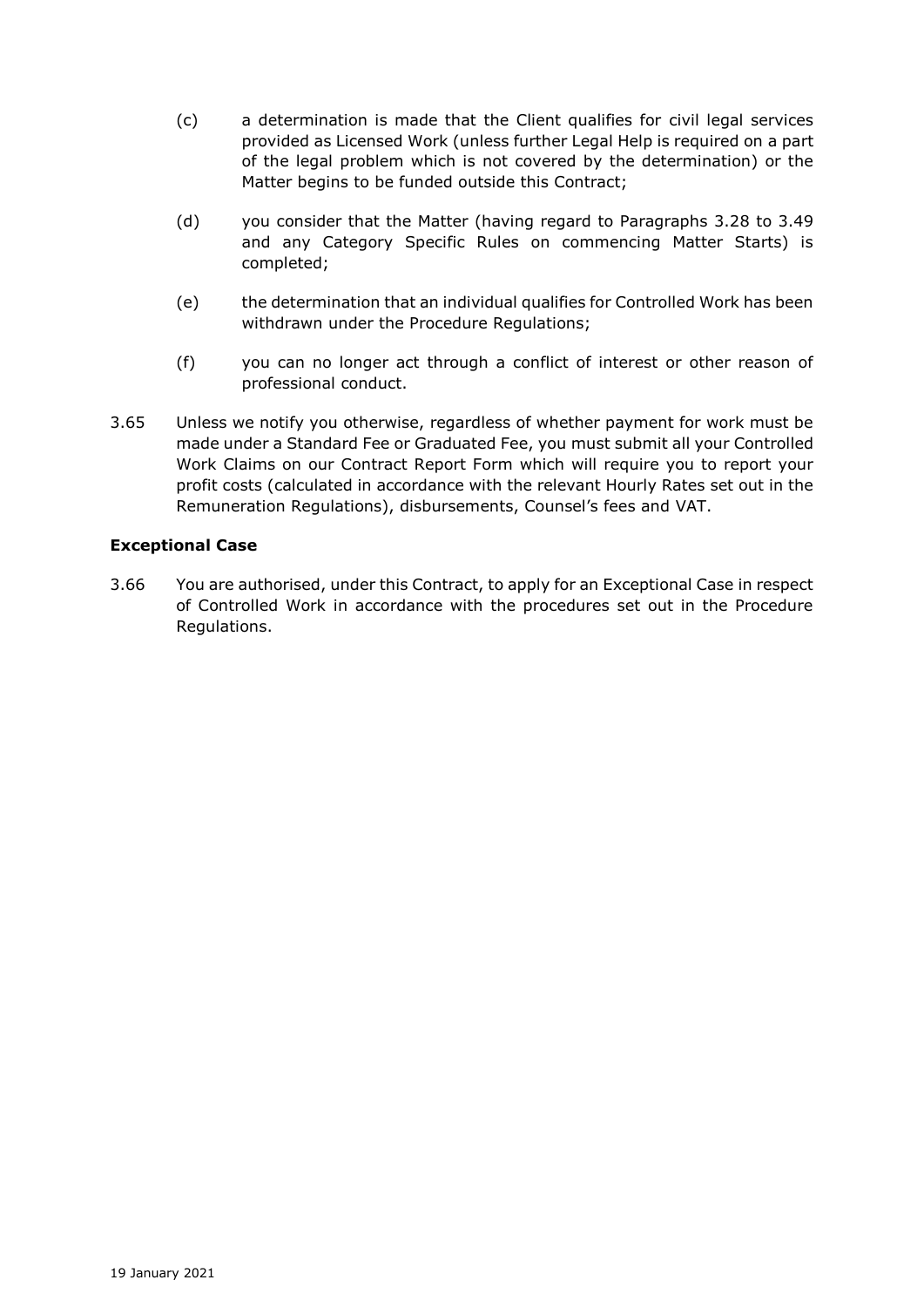# **Section 4 Payment for Controlled Work**

## **General regime**

*Levels of payment for Controlled Work*

- 4.1 We will pay you for Controlled Work carried out in accordance with this Contract and properly claimed under one of the following payment methods:
	- (a) Standard Fees;
	- (b) Graduated Fees; and
	- (c) Hourly Rates.

### *Matters Starts carried out under criminal Legal Aid*

4.2 The following matters are carried out under criminal Legal Aid but are authorised under this Contract.

| <b>Work</b>                                         | <b>Levels of</b><br>service                           | <b>Payment method</b>             |
|-----------------------------------------------------|-------------------------------------------------------|-----------------------------------|
| Debt: debt proceedings in<br>the magistrates' court | Representation<br>as part of<br>criminal Legal<br>Aid | Standard Fee (criminal Legal Aid) |
| Family cases under<br>criminal Legal Aid            | Representation<br>as part of<br>criminal Legal<br>Aid | Standard Fee (criminal Legal Aid) |

- 4.3 You may provide representation under section 15 of the Act in proceedings for an order for committal to prison for contempt of court ("Committal Proceedings") provided that:
	- (a) the Committal Proceedings arise out of civil legal services described in Part 1 of Schedule 1 to the Act, including proceedings relating to a breach of an order or undertaking; and
	- (b) where the Committal Proceedings arise from civil legal services that fall within a specific Category of Law you hold Schedule Authorisation for that Category.
- 4.4 Representation under Paragraph 4.3 above is part of criminal Legal Aid and payment shall be made as appropriate in accordance with the relevant Standard Fee applicable to such cases under the applicable crime contract and/or associated legal aid legislation. You must apply for criminal Legal Aid in relation to such cases by completing and sending us the appropriate forms.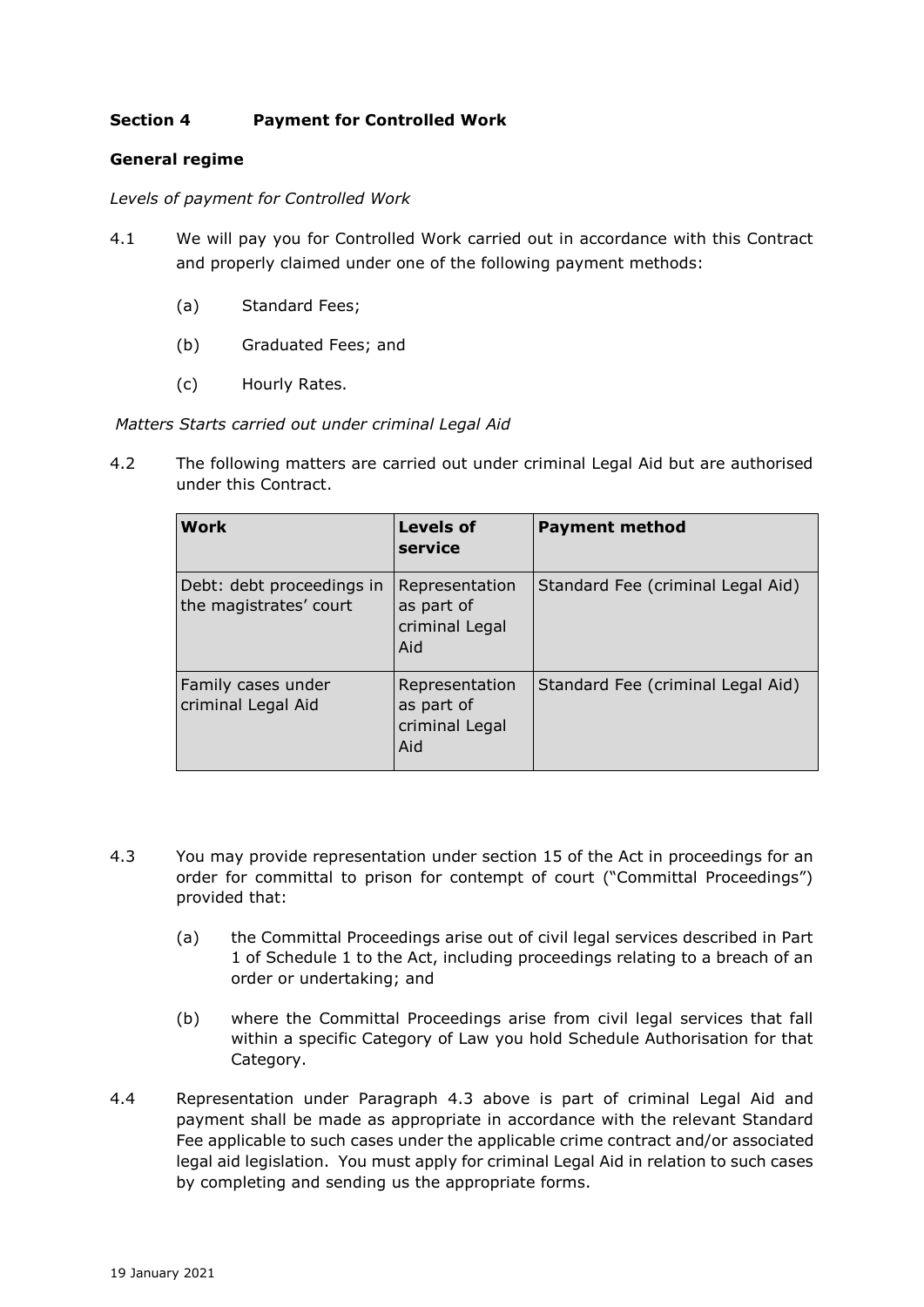### **Standard Fee and Graduated Fee Schemes**

- 4.5 We will pay for each Matter Start covered by Standard Fees and Graduated Fees which is:
	- (a) properly conducted: and
	- (b) claimed in accordance with the terms of this Contract.

The fees for the relevant Category of Law are set out in the Remuneration Regulations. By accepting an application from a Client for Controlled Work covered by a Standard Fee or Graduated Fee payment, you are accepting that Standard Fee or Graduated Fee as full payment for all work reasonably required for the Client in that Matter at the Controlled Work level (unless the Matter subsequently becomes an Escape Fee Case).

- 4.6 Standard Fees and Graduated Fees are inclusive of profit costs, travel and waiting time and Counsel's fees (subject to the applicable Category Specific Rules of this Specification), but are exclusive of other disbursements and VAT.
- 4.7 Subject to Category Specific Rules and the Escape Fee Case provisions set out in this Specification, payments for Legal Help and Help at Court shall be by way of the Standard Fees specified for the relevant Category of Law in the Remuneration Regulations.
- 4.8 Disbursements incurred on Controlled Work Matters and not covered in Paragraph 4.28 may be claimed separately.
- 4.9 For the avoidance of doubt no payment is due for a Matter Start where no Claim is made, or where the amount of your Claim on an Hourly Rates basis would be nil.

#### *Recovery of Costs*

- 4.10 Nothing in this Contract affects your rights to recover costs from another party in proceedings or prospective proceedings in excess of the amount payable by us as a Standard Fee or Graduated Fee.
- 4.11 Subject to Category Specific Rules, where you recover costs in a Matter in relation to which a determination has been made that the Client does not qualify for civil legal services provided as Licensed Work:
	- (a) where the costs you are able to recover cover all items of work carried out under the Matter, you must elect whether to retain the costs recovered or to claim for the Matter under the terms of this Section 4; otherwise
	- (b) you may retain the costs recovered, and:
		- (i) if the work not covered by these costs meets the relevant Escape Fee Case threshold, claim the Matter as an Escape Fee Case; or
		- (ii) claim the relevant Standard Fee or Graduated Fee.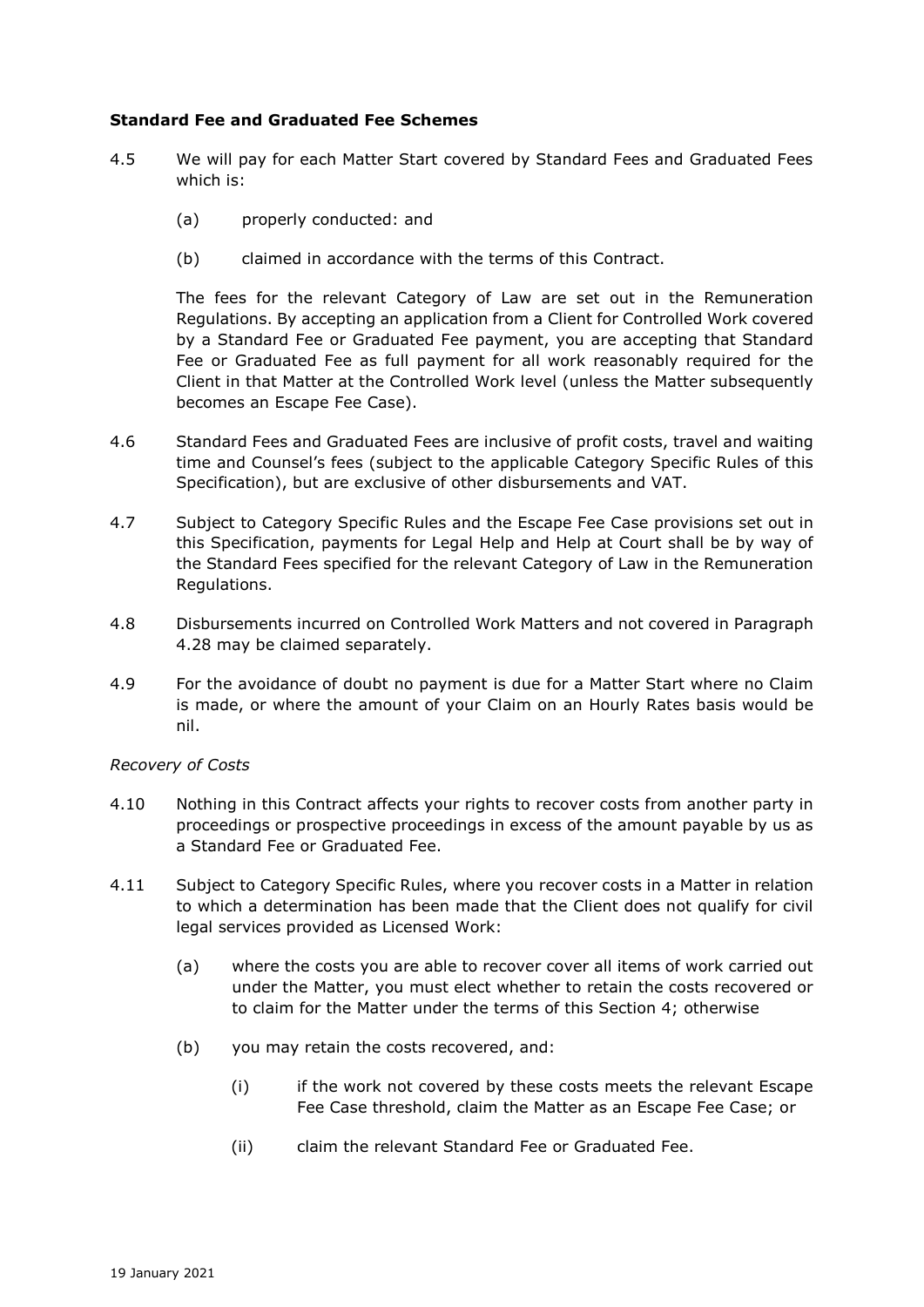You must not claim from us for a disbursement in addition to retaining costs paid by another party, unless the disbursement can be justified as an item of Legal Aid only costs under Paragraph 6.50.

- 4.12 Where, following a determination that the Client qualifies for civil legal services which are provided as Licensed Work you are able to recover costs under a Client's costs order in respect of work carried out under a Controlled Work Matter you should report to us:
	- (a) where the Matter was paid as an Escape Fee Claim, the value of the work covered by the costs recovered, calculated at the relevant Hourly Rates under the Remuneration Regulations; otherwise
	- (b) the lower of
		- (i) the costs recovered; and
		- (ii) the Standard Fee or Graduated Fee, or the part or parts of the Graduated Fee, paid to you in respect of which work is covered by the costs recovered,

together, in either case, with the value of disbursements covered by the recovered costs, and we will recoup the total sum from you as part of balancing your Claim.

# **Escape Fee Cases**

- 4.13 Subject to Category Specific Rules, where the amount of any Claim as calculated on the basis of Hourly Rates exceeds the Escape Fee Case threshold for the relevant Category specified in the Remuneration Regulations you may apply to us for the Claim to be treated as an Escape Fee Case, on a form specified by us.
- 4.14 For the purposes of calculating whether the value of a Claim exceeds the Escape Fee Case threshold for the relevant Category, you must not disregard any Contract Work which you have properly conducted on a Matter, or do any such work on a pro-bono or similar basis, following a determination that a Client qualifies for Controlled Work, where the reason for doing so is to escape the fee which would otherwise be payable.
- 4.15 Escape Fee Cases will be remunerated on the basis of Hourly Rates.
- 4.16 We will not normally refuse to treat a Claim as an Escape Fee Case on the grounds that the legal problem should have been dealt with under more than one case or Matter. However, where it appears that a Claim covers clearly unrelated matters with the intention of avoiding payment by a Standard Fee or Graduated Fee, we may ask you to resubmit your Claim accordingly. Any decision to request resubmission of Claims under this Paragraph will be subject to the appeals procedure set out in Paragraphs 6.71 to 6.81.
- 4.17 We may assess the costs of each Escape Fee Case Claim or a sample of them and where the amount assessed as payable for the Claim is:
	- (a) nil, we will not make payment for the Claim; or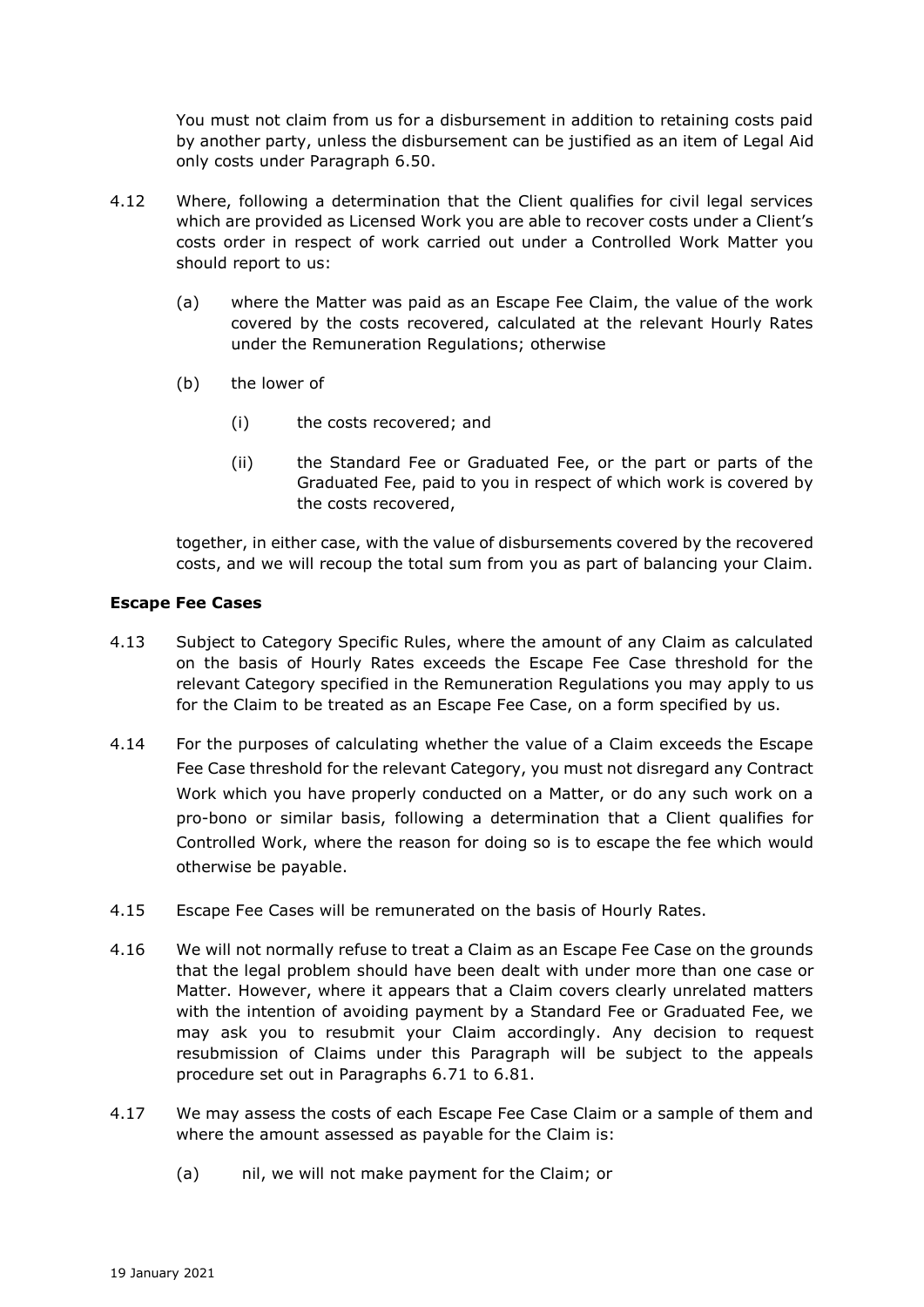(b) otherwise below the Escape Fee Case threshold referred to in Paragraph 4.13, we will pay the appropriate Standard Fee or Graduated Fee,

otherwise, we will pay the amount assessed as payable for the Claim.

- 4.18 If we refuse a request to pay a Claim as an Escape Fee Case you may appeal against that decision to an Independent Costs Assessor. The procedures in Section 6 shall apply to any such appeal.
- 4.19 Any refusal by us of a request by you to treat a Claim as an Escape Fee Case is excluded from Clauses 27 and 28 of the Standard Terms.
- 4.20 Claims for Escape Fee Cases must be submitted within three months of the Matter being reported.

# **Hourly Rates**

- 4.21 Hourly Rates may only be claimed for Controlled Work where specifically authorised under this Specification and in accordance with the applicable rules contained in the Costs Assessment Manuals. We will pay for each Matter Start covered by Hourly Rates that is properly conducted and claimed in accordance with the terms of this Contract at the Hourly Rates set out in the Remuneration Regulations. You may also Claim for disbursements incurred in accordance with Paragraphs 4.24 to 4.31.
- 4.22 The Hourly Rates applicable to Legal Help, Help at Court and Family Help (Lower) are set out in the Remuneration Regulations. Where different Hourly Rates are payable according to the Category of Work, you may only claim the Category specific Hourly Rate if you have a Supervisor in the relevant Category and you are acting under a Matter Start authorised in your Schedule.
- 4.23 For all work carried out under Miscellaneous Work, the rates in the Remuneration Regulations apply.

#### **Disbursements**

- 4.24 You may incur disbursements where:
	- (a) it is in the best interests of the Client to do so;
	- (b) it is reasonable for you to incur the disbursement for the purpose of providing Controlled Work to the Client;
	- (c) the amount of the disbursement is reasonable and where applicable complies with Paragraph 6.60 of this Specification; and/or
	- (d) incurring the disbursement is not prohibited by this Section 4 or the applicable part of this Specification.
- 4.25 We may prescribe types of disbursements that may or may not be incurred in the provision of Controlled Work.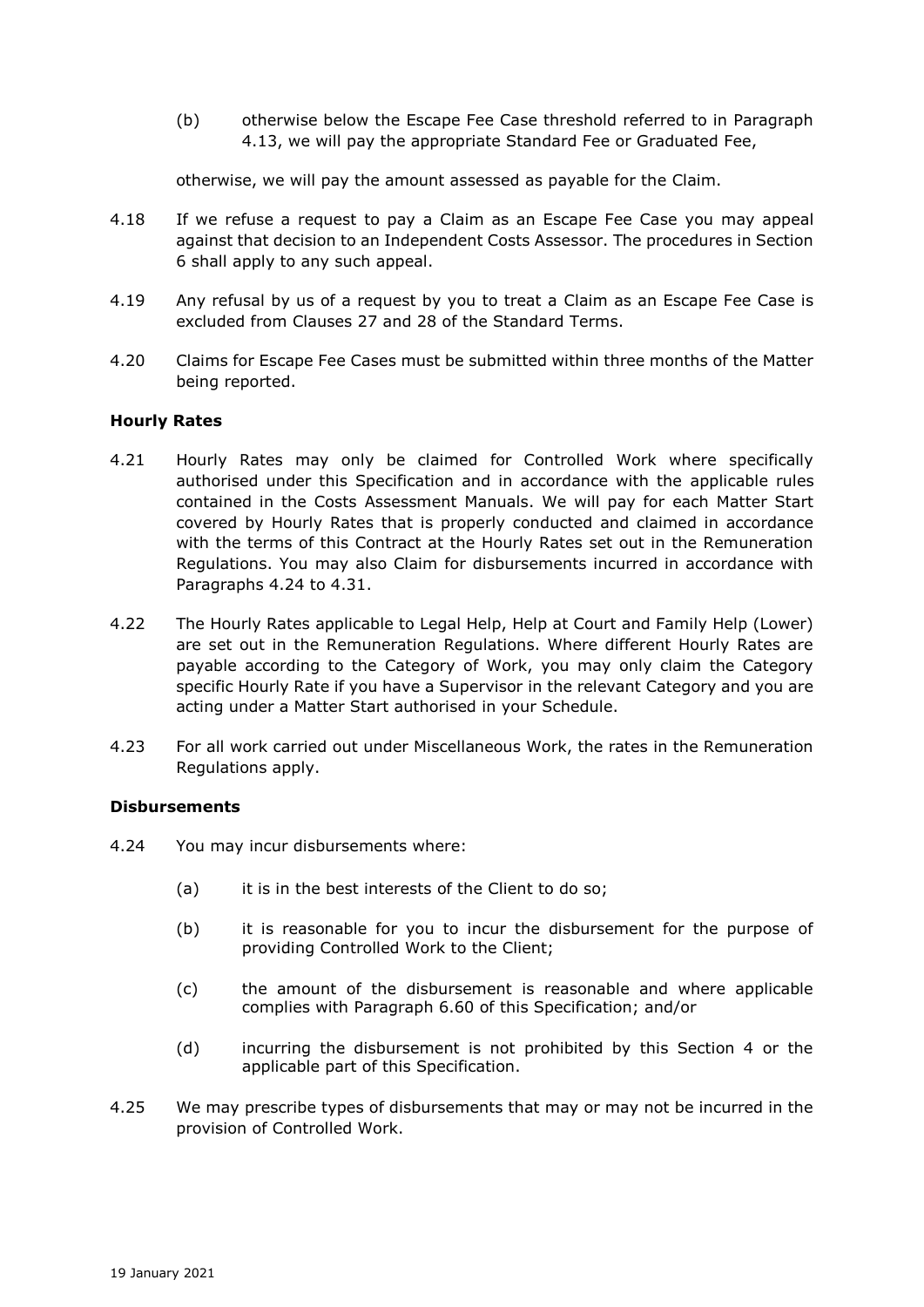- 4.26 The provisions for reimbursing and claiming for the costs of disbursements depend on the type of Controlled Work and the level of remuneration as set out in the Remuneration Regulations and/or Sections 4 and 6 of the Specification.
- 4.27 Where you wish to incur a disbursement which:
	- (a) meets the requirements of Paragraph 4.24, and
	- (b) where the Remuneration Regulations do not specify the level of remuneration for the disbursement; and
	- (c) where there are multiple providers of the services to which the disbursement relates,

you must obtain and keep on file written quotations from at least three separate providers of the services to which the disbursement relates, and unless we agree that it is not appropriate for you to do so, you must select the provider which you reasonably believe (and can demonstrate) delivers the best value for money taking into account the particular circumstances of the case (including but not limited to the need for speed and the competence/expertise of the provider in question). If circumstances arise which mean it is not reasonably possible for you to comply with the requirements of this Paragraph 4.27 then you must advise us accordingly and provide such further information as we may reasonably require in relation to the matter.

4.28 A non-exhaustive list of disbursements, which may not be incurred in the provision of Controlled Work, appears in the table below:

| Disbursements which may not be claimed under Controlled<br>Work                                                                                                                                                                                                                                     |
|-----------------------------------------------------------------------------------------------------------------------------------------------------------------------------------------------------------------------------------------------------------------------------------------------------|
| Costs of (or expenses relating to) the residential assessment of a<br>Child or treatment, therapy, training or other interventions of an<br>educative or rehabilitative nature unless authorised by us.                                                                                             |
| Ad Valorem stamp duties.                                                                                                                                                                                                                                                                            |
| Capital duty.                                                                                                                                                                                                                                                                                       |
| Client's travelling and accommodation expenses save in the<br>circumstances prescribed in the Costs Assessment Manuals and<br>unless they relate to treatment, therapy, training or other<br>interventions of an educative or rehabilitative nature or to the<br>residential assessment of a Child. |
| All fees, charges and costs of Child contact centres, including<br>assessments and reports on supervised contact, and of other<br>professional assessments of contact between Children and adults.                                                                                                  |
| Court fees unless for a search/photocopies/bailiff service or as part<br>of Controlled Legal Representation or otherwise permitted by<br>Category Specific Rules.                                                                                                                                   |
| Discharge of debts owed by the Client, for example, rent or mortgage<br>arrears.                                                                                                                                                                                                                    |
| Fee payable on voluntary petitions in bankruptcy.                                                                                                                                                                                                                                                   |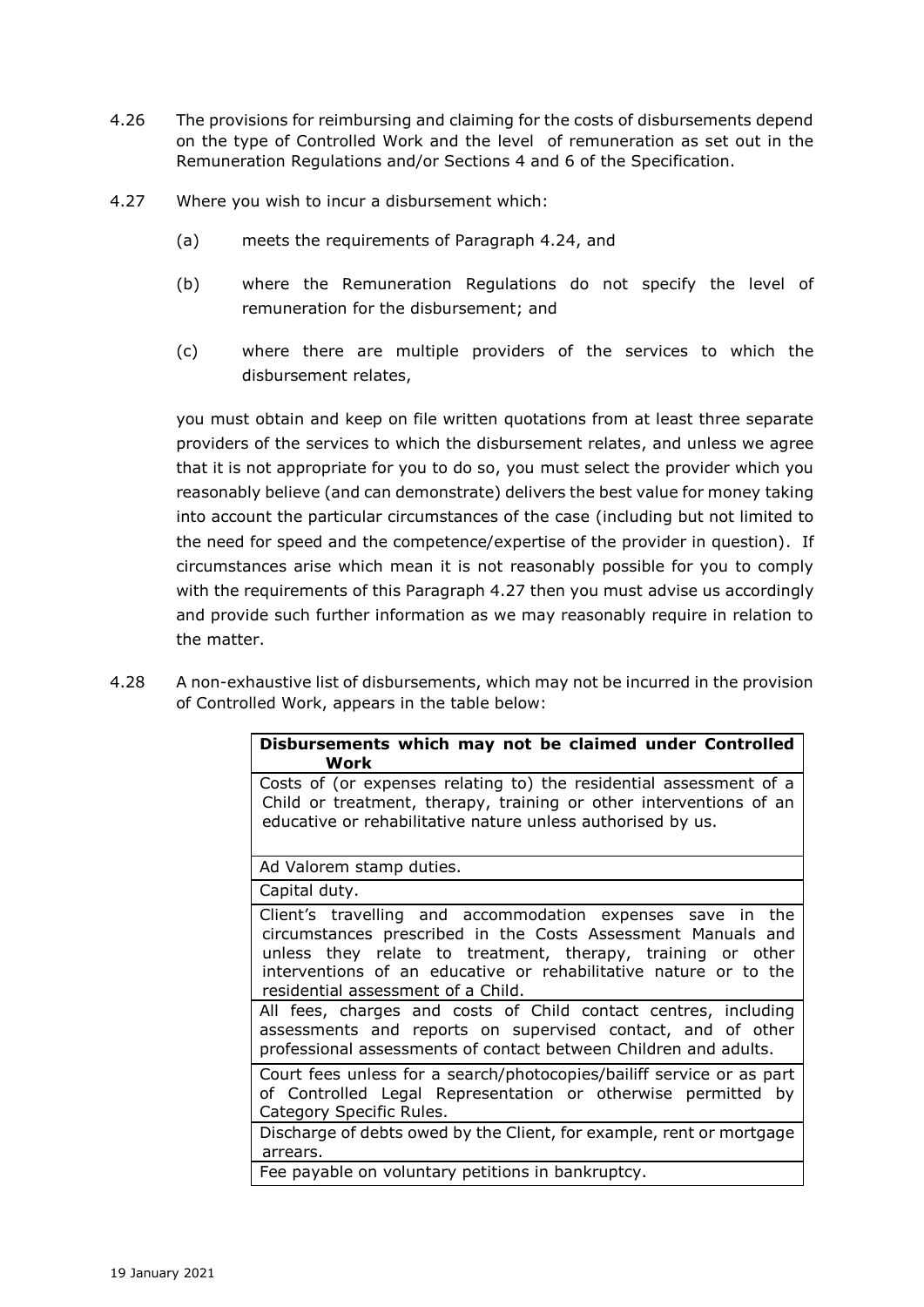Fees payable to implement a pension sharing order.

Fees payable to the Office of the Public Guardian.

Immigration application fees.

Mortgagees' or lessors' legal costs and disbursements.

Passport fees.

Probate fees.

In the Family Category of Law only, costs of or expenses in relation to the provision of Family Mediation, conciliation or any other dispute resolution including Family Group conferences.

In the Family Category of Law only, costs or expenses of risk assessments within section 16A Children Act 1989 (as amended) and undertaken by Cafcass officers or Welsh family proceedings officers, including assessments of the risk of harm to a Child in connection with domestic abuse to the Child or another person.

In the Family Category of Law only, costs of or expenses relating to any activity to promote contact with a Child directed by the court under section 11A to 11G Children Act 1989 (as amended). This includes all programmes, consideration of suitability under s11E and other work to or with a view to establishing, maintaining or improving contact with a child or, by addressing violent behaviour, to or with a view to enabling or facilitating contact with a child.

Any administration fee charged by an expert including, but not limited to, (i) a fee in respect of office space or provision of a consultation room, (ii) a fee in respect of administrative support services, such as typing services, (iii) a fee in respect of courier services and (iv) a subsistence fee.

Any cancellation fee charged by an expert, where the notice of cancellation was given to the expert more than 72 hours before the relevant hearing or appointment.

Any fees charged for witness intermediary services provided in court, reports in advance of the provision of such services and other work in preparation for or ancillary to court proceedings.

- 4.29 If you propose to incur a disbursement which does not appear in the list in the table at Paragraph 4.28 then you must consider whether the disbursement is recoverable or not by reference to its purpose and the provisions of Paragraph 4.24. The cost of the provision of legal advice by a person who is neither a lawyer nor supervised by a lawyer cannot be treated as a disbursement.
- 4.30 You may not use the Legal Help scheme where the main purpose is to incur the disbursement on behalf of the Client rather than to provide substantive legal advice or assistance to the Client.
- 4.31 Rates for instructing experts are specified in the Remuneration Regulations. Where the rate for an expert is not set out in the Remuneration Regulations, you must comply with Paragraph 4.27.

#### **Monthly Payments**

4.32 We will make Monthly Payments in accordance with the SMP Reconciliation Protocol or the Variable Monthly Payments Guidance as applicable.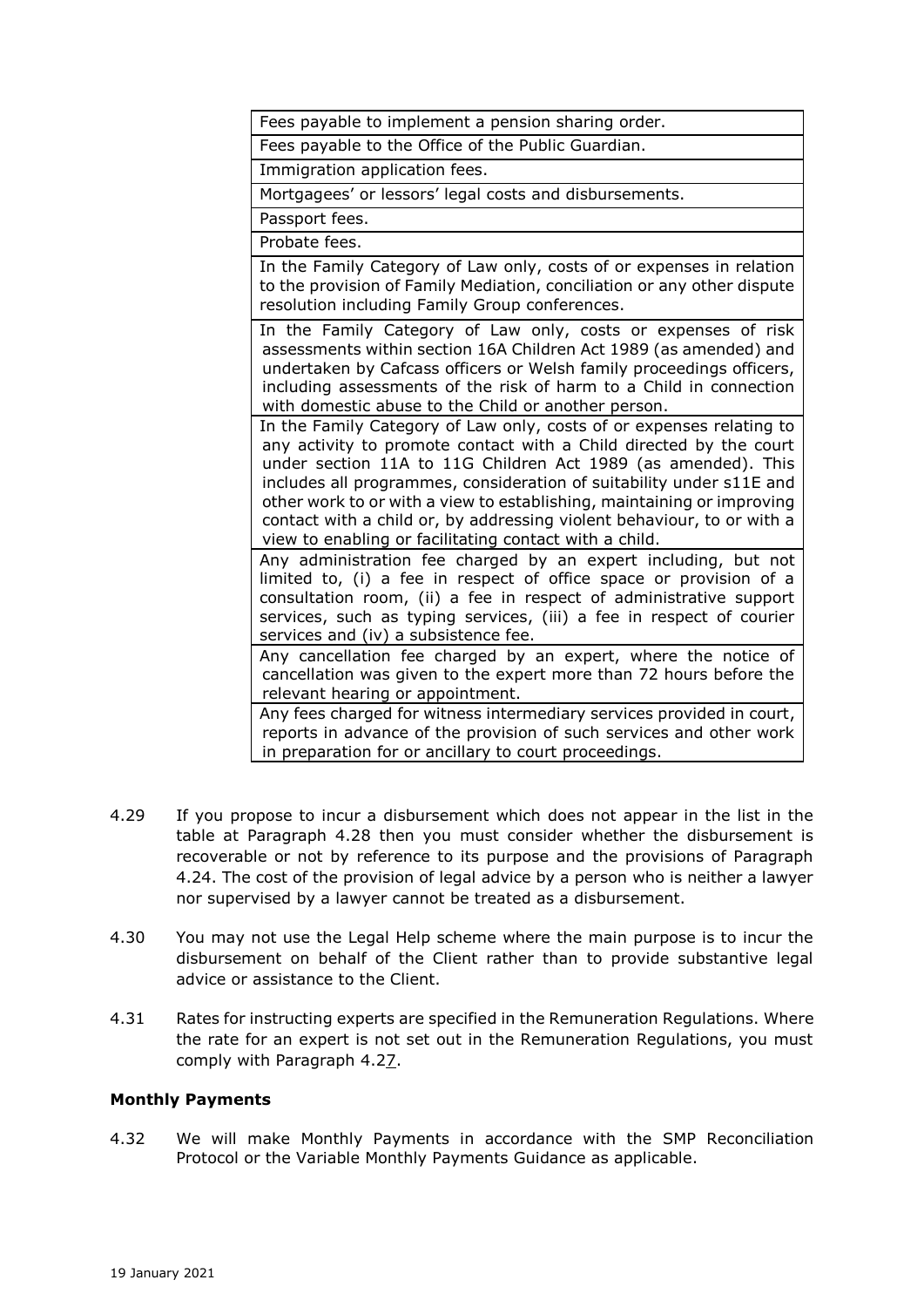- 4.33 Subject to Paragraph 4.36 below, unless you have elected to receive Variable Monthly Payments, you will be paid by Standard Monthly Payment.
- 4.34 We will specify the amount of any Standard Monthly Payments payable (and of any Schedule Payment Limit) in your Schedule. We will set the amount of your Standard Monthly Payments (and of any Schedule Payment Limit) so as to pay or recover any amounts underpaid or overpaid under any previous Schedule.
- 4.35 Each Monthly Payment is triggered by our receipt from you, within 20 days after the end of the previous month, of the appropriate Contract Report Forms. Late receipt by us of the Contract Report Forms will delay your next Monthly Payment and may result in you failing to receive your Monthly Payment until the following month.
- 4.36 If we reasonably anticipate at the start of a Schedule that you will claim the annual equivalent of £2,500 or less for work undertaken in the period of that Schedule then we will not pay you Standard Monthly Payments in respect of this work but will instead pay you following submission of Claims on the basis of Variable Monthly Payments.
- 4.37 We will set the amount of Standard Monthly Payments with the aim of making good any underpayments and recovering any overpayments arising under any previous Schedule.
- 4.38 Your Monthly Payments may be reviewed and amended but only where and to the extent this is consistent with the applicable rules and guidance in relation to Standard Monthly Payments or Variable Monthly Payments as applicable.

# **Applying for Payment**

- 4.39 In respect of any Controlled Work you conduct under this Contract:
	- (a) you must make a Claim for Controlled Work in accordance with this Specification; and
	- (b) we may exercise our rights to assess your Claim(s) in accordance with this Section 4.
- 4.40 Within 6 months of the conclusion of a Controlled Work Matter (in accordance with Paragraph 3.64) you must make a Claim for payment for that Matter.
- 4.41 In order to make a Claim for Controlled Work you must, within 20 days of the end of each month, submit a Contract Report Form to us claiming an amount to be reconciled against the payments made to you under the Contract (a "Credit") based on the appropriate Hourly Rates, Standard Fee or Graduated Fee applicable to the Controlled Work carried out, plus disbursements, and VAT.
- 4.42 Unless we inform you otherwise, you must submit all Controlled Work Claims via CWA in accordance with operational instructions that we will provide to you from time to time. If CWA (or any alternative electronic platform that we require you to use) becomes unavailable for a sustained period of time, then we shall inform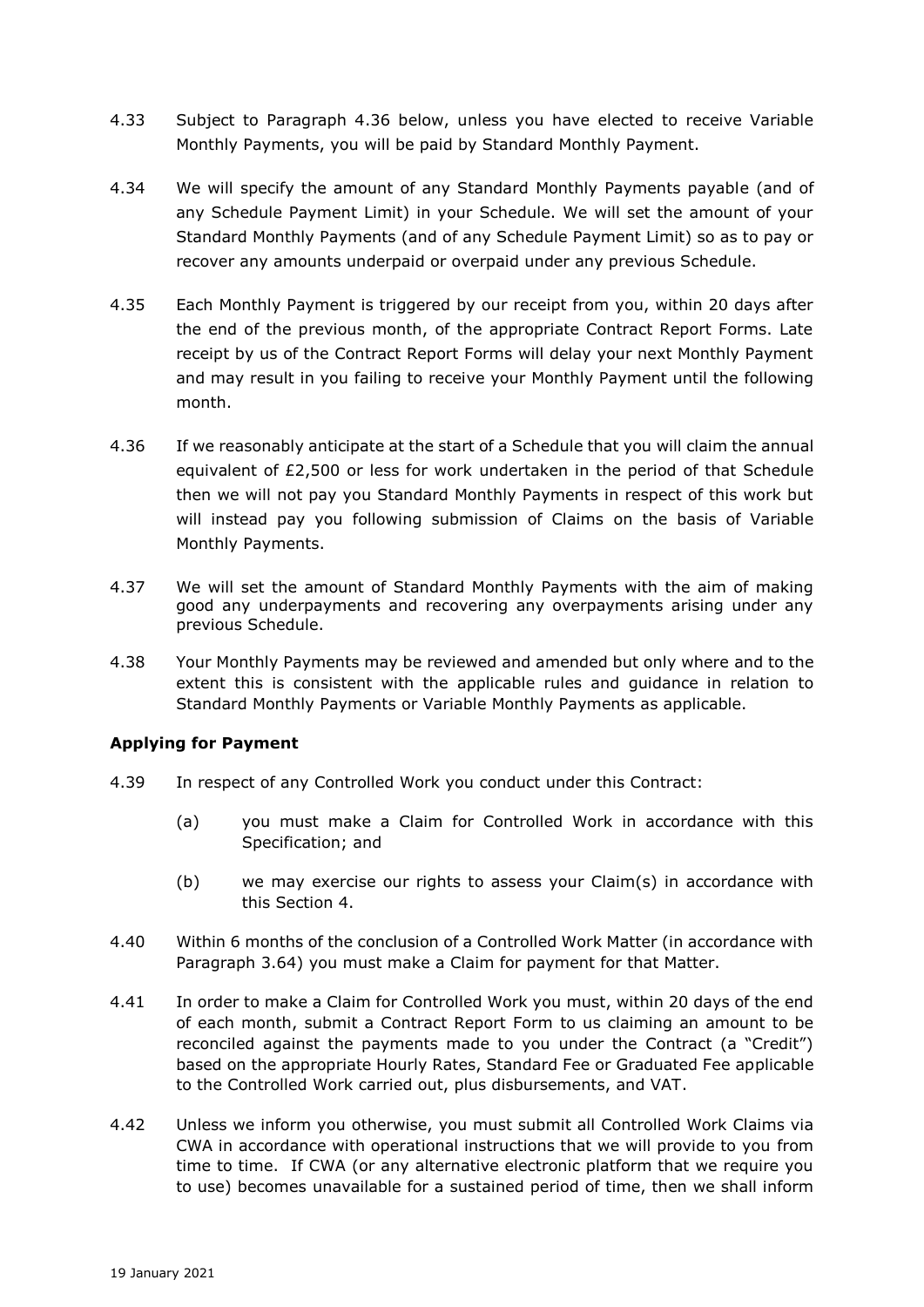you of the appropriate contingency arrangements to be followed in order to ensure your Claims can be submitted to us as soon as reasonably possible.

### **Assessment Procedures**

4.43 Paragraphs 6.8 and 6.54 to 6.82 also apply to the assessment of Controlled Work Matters other than where they are expressed as applying to Licensed Work cases only.

### *Standard Fees and Graduated Fees*

- 4.44 We have the right to Assess all your Claims for Standard Fees and Graduated Fees in accordance with the provisions of the Contract. However, we will not amend any Standard Fee or Graduated Fee payable to you as a result of an Assessment except that:
	- (a) we will not pay for work that is outside the terms of the Contract;
	- (b) where your Contract is terminated and you do not (or are not permitted to) complete your Matters and cases then:
		- (i) if the Contract terminates under Clause 25.2 of the Standard Terms, or you terminate the Contract pursuant to Clause 25.1 of the Standard Terms, subject to the other provisions of this Paragraph and to any provisions of the Category Specific Rules, we will pay the Standard Fee or Graduated Fee or pay the case as an Escape Fee Case, as appropriate; or
		- (ii) otherwise, we may pay the lower of the Assessed amount or the Standard Fee or Graduated Fee;
	- (c) where more than one Standard Fee or Graduated Fee has been claimed for a case that should, in our reasonable view, have been treated as one Matter Start (see Paragraphs 3.28 to 3.49 and the Category Specific Rules) then we may Assess the costs of any additional Standard Fee and Graduated Fee Claims as nil, so that only one Standard Fee or Graduated Fee is payable;
	- (d) in the case of Graduated Fees, we may decide that you have claimed at the wrong level and restrict your payments to a lower level of Graduated Fee;
	- (e) where you have failed to evidence on file that the relevant criteria in the Merits Regulations and Financial Regulations have been met;
	- (f) where you have failed to retain on file evidence required under i the Procedure Regulations; or
	- (g) where work is not within the scope of Legal Aid.
- 4.45 We may also take into account the results of any Assessment under Paragraph 4.44 in:
	- (a) assessing your performance under this Contract; and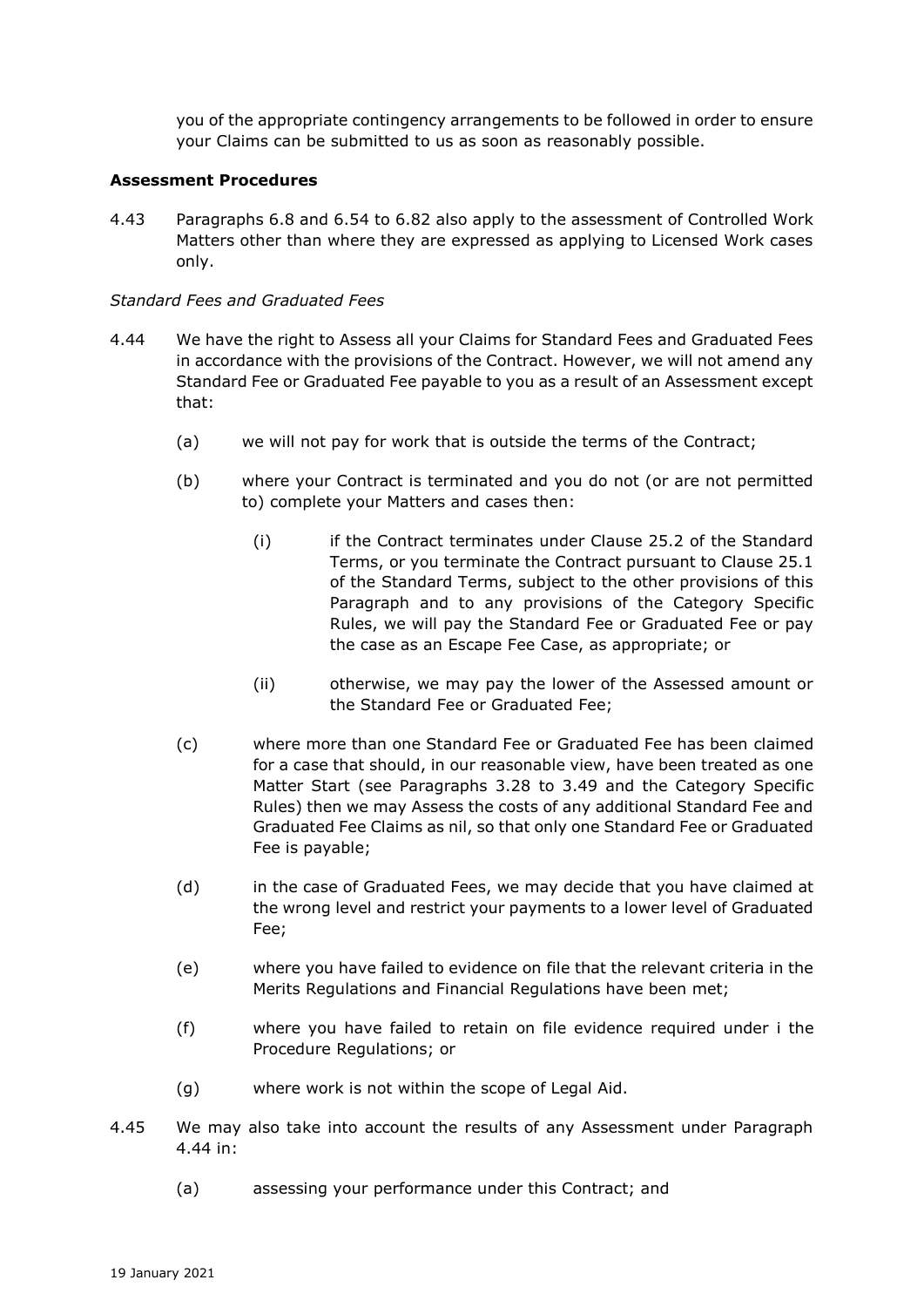(b) deciding whether your work should be subject to quality assessment or another form of Audit.

## *Claims for Hourly Rates*

4.46 We have the right to Assess all your claims for Controlled Work at Hourly Rates. We may Assess the claim either before or after the Credit (as defined in Paragraph 4.41) in relation to that Claim has been given. Where an Assessment is carried out after a Credit has been given in relation to any Matter, then that Credit may be adjusted accordingly.

### *Controlled Work Costs Audits*

- 4.47 References to "Sample" below mean a sample of no fewer than 20 Claims made by you (or all Claims if you have submitted less than 20 since the last Assessment was undertaken). When we Assess a Sample of Claims, we may apply any Findings to your other Claims for payment for Controlled Work.
- 4.48 When we apply Findings in this way, we may do so for all Matters commenced under this Contract (or any Previous Contract it has replaced) where costs have been claimed from us either:
	- (a) in the case of Mis-Claiming, at any time within the two years following its submission to us or within six years if (i) an Official Investigation is underway or (ii) we have received a report that we reasonably consider requires us to Assess such Claims;
	- (b) in the case of Over-Claiming or other claiming issues:
		- (i) since the date of the last Contract compliance Audit; or
		- (ii) from a date 12 months immediately preceding the date the file Sample was requested for Assessment,

whichever is the most recent.

- 4.49 If the Sample relates only to a specific group of your files or Category of Law, then we will only apply the Findings to that specific group.
- 4.50 When Findings are applied to a Claim under these provisions, then we have assessed that Claim.

# **Exceptional Case**

4.51 You are authorised, under this Contract, to be paid in accordance with the Remuneration Regulations for any Exceptional Case that you undertake under this Section 4.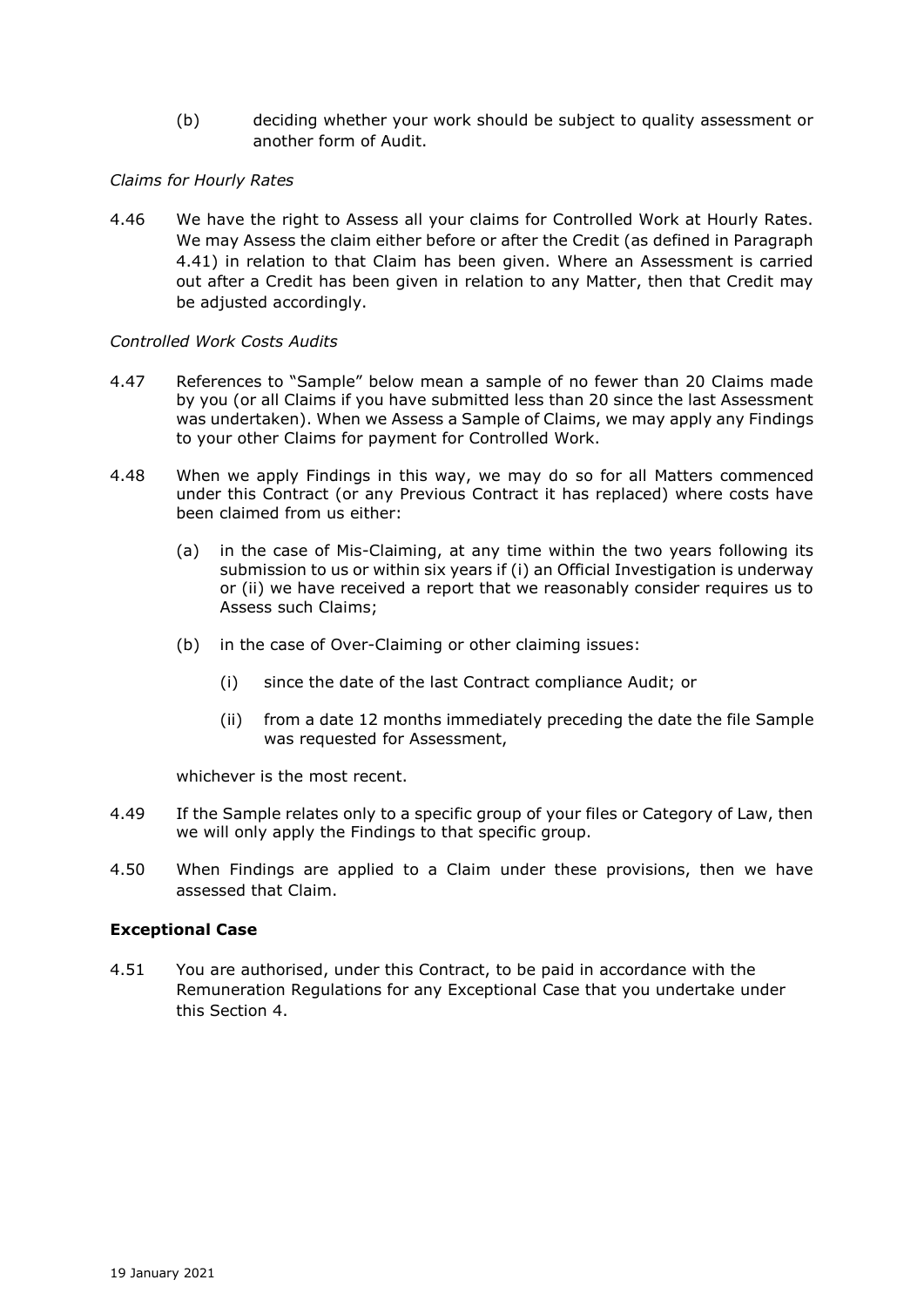# **Section 5 Carrying out Licensed Work**

### **Scope of Licensed Work**

*Undertaking Licensed Work*

- 5.1 You may only perform Licensed Work:
	- (a) that is within the scope of the Act and for which the Client qualifies in accordance with the Merits Regulations and the Financial Regulations;
	- (b) in accordance with the Procedure Regulations;
	- (c) that is covered by the terms of a Certificate;
	- (d) that is not prohibited by any restriction in your Schedule; and
	- (e) in cases in an exclusive Category of Law as defined by Paragraph 2.29, where you have a Schedule Authorisation in that Category.

### *Delegated Functions in respect of Licensed Work*

- 5.2 Subject to Paragraph 5.3 below, provided you have Schedule Authorisation in the relevant Category of Law, and subject to any restriction within your Schedule you may carry out such actions on behalf of the Director as may be delegated to you in accordance with an Authorisation.
- 5.3 The Director may extend or restrict the extent of your Delegated Functions relating to Licensed Work, by varying an Authorisation.

# **Application procedures**

#### *Electronic Applications*

- 5.4 Where you submit an application electronically you must, where necessary, register your Client's details on our online Client registration system (in accordance with such Contract Guide as we may issue), and you will be deemed to have certified that:
	- (a) your Client has signed a copy of the Application Form;
	- (b) you have retained the Application Form on your file;
	- (c) you have explained to the Client their obligations and the meaning of their declaration;
	- (d) you have given to the Client to keep our leaflets referred to in their declaration and where appropriate you have explained the statutory charge to them;
	- (e) you have provided as accurately as possible all the information requested on the Application Form;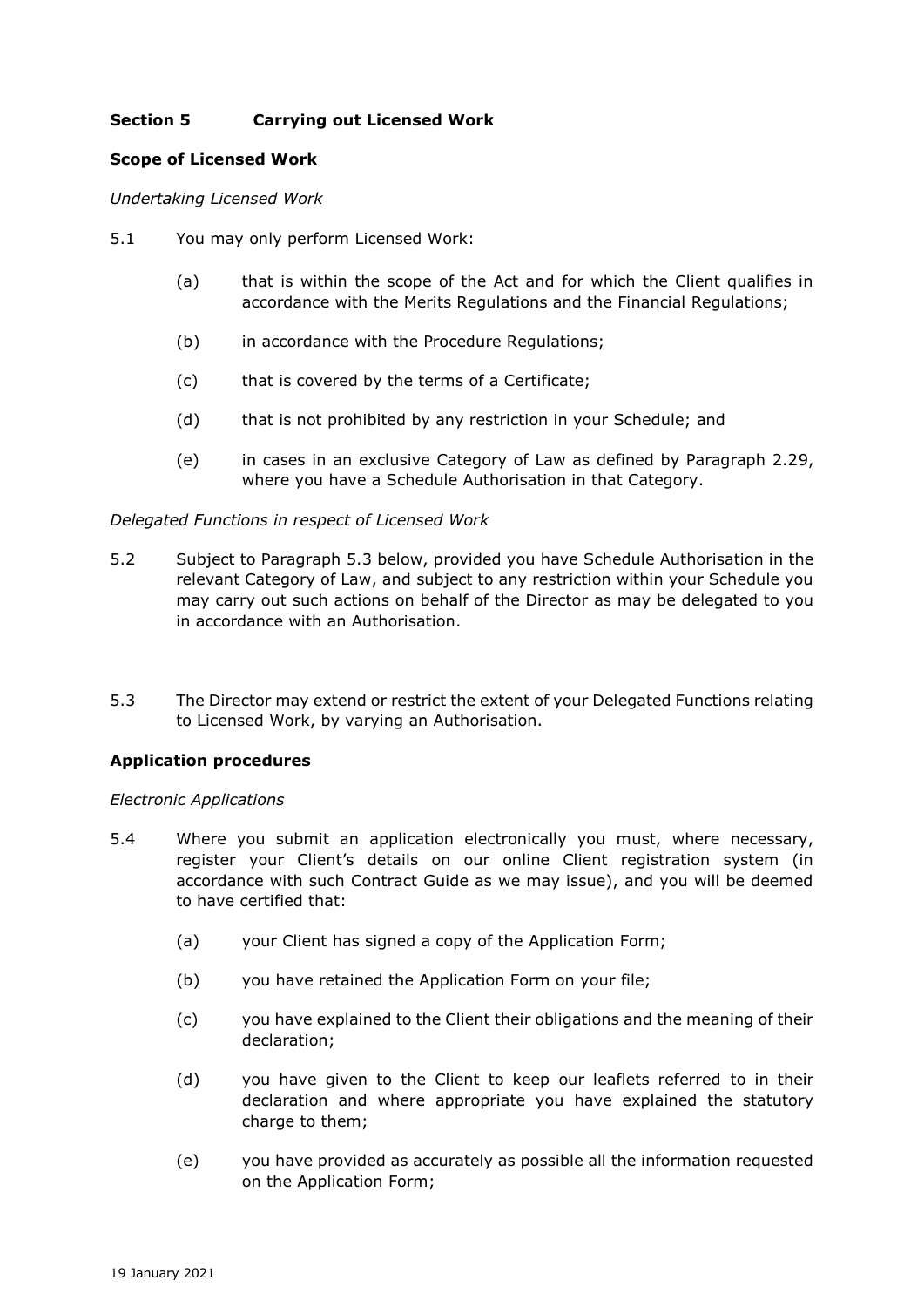- (f) you have seen and retained copies of any documentary evidence referred to in support of the application; and
- (g) your Schedule authorises Licensed Work in the proceedings to which the application relates.

#### *Case Starts*

5.5 This Contract does not restrict the number of Licensed Work cases you may undertake unless any such restriction has been imposed on you by way of Contract amendment or Sanction and is set out in your Schedule. Category Specific Rules may however require a minimum volume of Licensed Work cases.

#### **Financial Eligibility**

- 5.6 You are responsible for determining financial eligibility of a Client in accordance with the Financial Regulations unless the assessment of a Client's financial means is referred to us either at our request or in accordance with Paragraph 5.9.
- 5.7 You must refer the assessment of a Client's financial means to the Director if you are aware of any of the following circumstances:
	- (a) the Client is based overseas;
	- (b) the Client is self-employed, a partner in a business, a company director or a shareholder in a private or limited company;
	- (c) the Client has negative disposable income;
	- (d) there is suspected fraud;
	- (e) the case involves personal insolvency or there are assets held under a freezing order;
	- (f) there is an interest under a will or trust fund;
	- (g) the Client has access to a third party's assets, assets that have been sold or transferred, or assets are held overseas;
	- (h) there is an apparent aura of wealth;
	- (i) the Client has previously provided false information;
	- (j) the Client has had a previous determination revoked or withdrawn due to non co-operation with a means enquiry; or
	- (k) the Client's means are subject to an ongoing investigation.

References to "Client" in this Paragraph 5.7 include any person whose means are to be or may be aggregated with those of the Client under the Financial Regulations.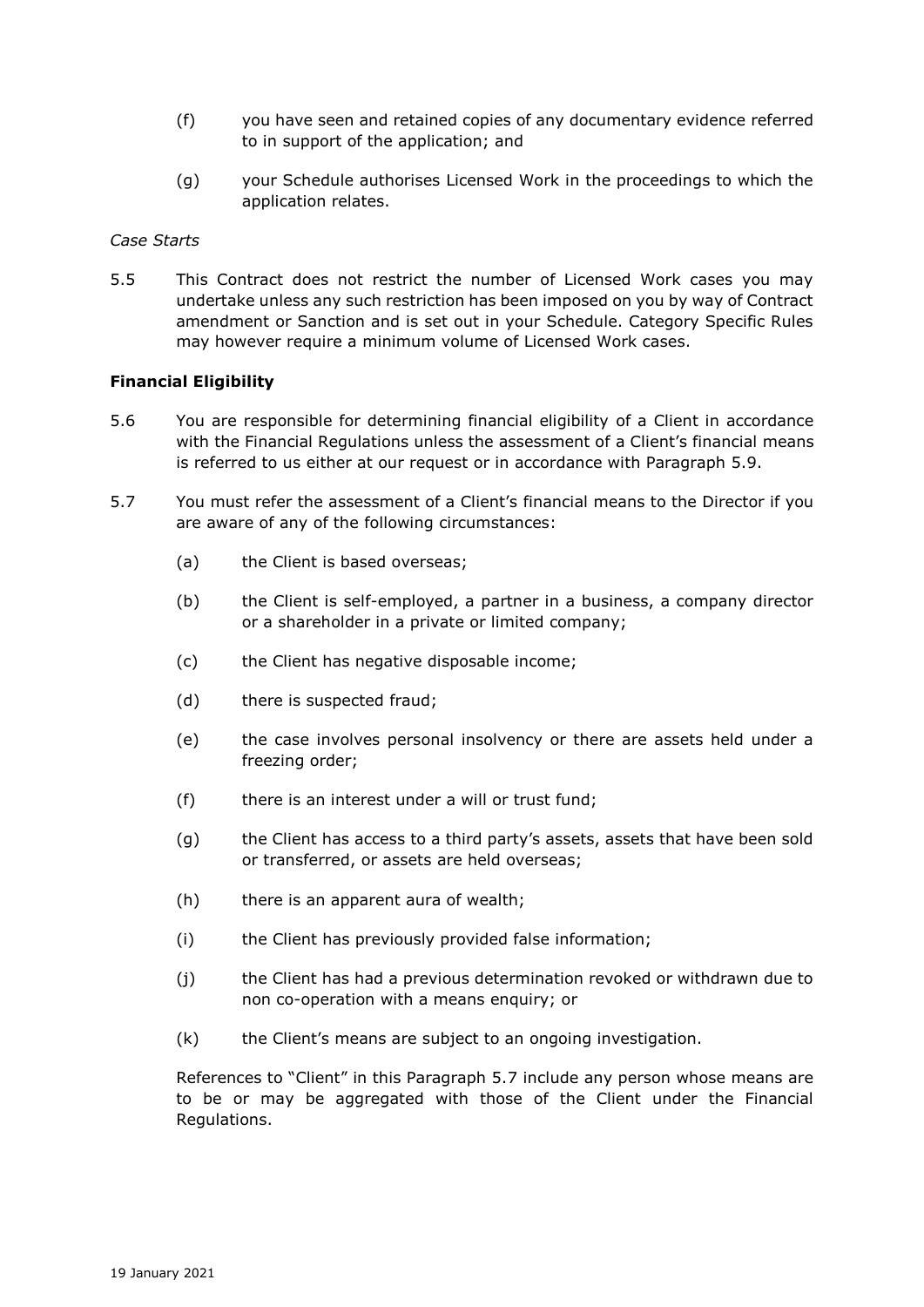## **Exceptional and Complex Cases Unit**

- 5.8 You must refer any application for a determination that a Client qualifies for civil legal services provided as Licensed Work or any case which is currently subject to a determination that the Client qualifies for Licensed Work to the Exceptional and Complex Cases Unit if the case falls within the circumstances described in the Procedure Regulations in which the Director may treat a case as Special Case Work.
- 5.9 The Director may also refer any application for a determination that a Client qualifies for civil legal services provided as Licensed Work, or case covered by a Certificate currently in force, to the Exceptional and Complex Cases Unit if the case falls within the circumstances described in the Procedure Regulations in which the Director may treat a case as Special Case Work.

#### **Prior Authority**

- 5.10 You may apply in writing to us, in advance on a form we specify, for prior authority for incurring an item of costs where:
	- (a) that item of costs is either unusual in its nature or is unusually large;
	- (b) you propose to instruct a Queen's Counsel or more than one Counsel (see Paragraph 6.59(d));
	- (c) prior authority is otherwise required under the Specification; or
	- (d) you seek to pay an expert higher rates than are set out in the Remuneration Regulations.
- 5.11 Where you have been granted prior authority, the item of costs will be allowed on Assessment unless it becomes apparent that the authority was obtained as a result of your provision of incorrect information or circumstances have changed materially between the authority being obtained and the costs being incurred. However:
	- (a) any prior authority given takes effect subject to any overall limitation on costs (including the Costs Limit) specified in the relevant Certificate; and
	- (b) the fact that you have obtained prior authority for an item of costs must not prevent your seeking to recover the full costs of that item from another party under any relevant inter partes costs order.

#### **Use of Counsel**

- 5.12 Other than in relation to the instruction of Queen's Counsel or more than one Counsel (see Paragraph 5.10(b)), you do not require our authority to instruct Counsel, but Counsel's fees will only be paid to the extent that they are assessed as reasonable and proportionate and within the scope of the Certificate.
- 5.13 All instructions delivered to Counsel must:
	- (a) include a copy of the current Certificate which records a determination, where available;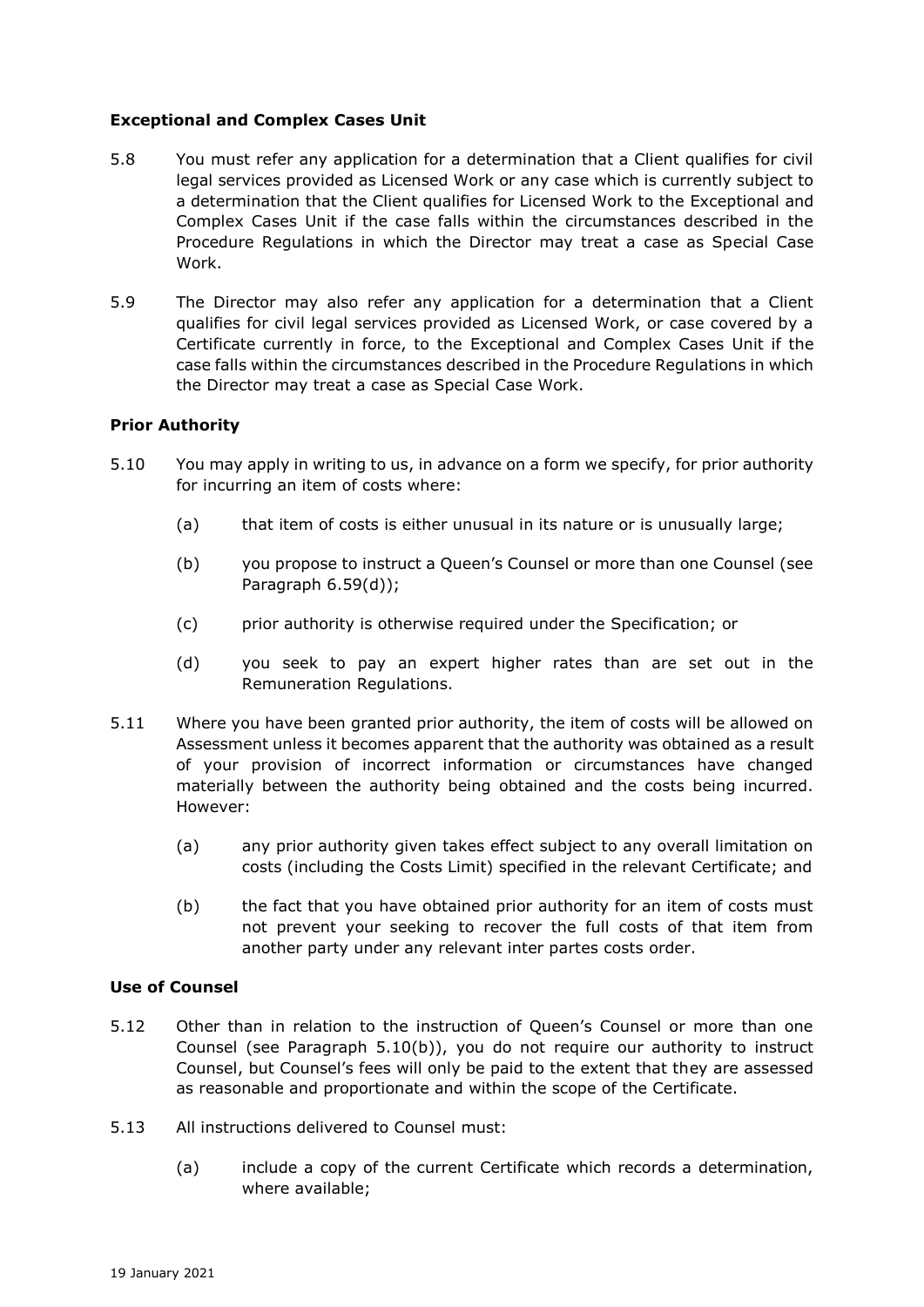- (b) include a copy of any prior authority to instruct Counsel; and
- (c) be endorsed with the Certificate reference number, where available.
- 5.14 Where the Certificate has not yet been issued at the point that instructions are delivered to Counsel, a copy must be provided to Counsel within 14 days of your receiving it.

### **Clients with a Financial Interest in Your Costs**

5.15 Paragraph 3.62 and 3.63 apply also in relation to Licensed Work cases. In Licensed Work cases your Client will also have a financial interest in your costs where his/her determination has been revoked.

### **Application of the Statutory Charge to Licensed Work**

- 5.16 You must not accept instructions to propose an order or settlement or agree a consent order having the effect that money that may be subject to the statutory charge is not paid to you or to us as required by regulations made under section 25 of the Act, or that otherwise may hinder our enforcement or protection of the statutory charge.
- 5.17 In complying with your duty under regulations made under section 25 of the Act to report to us where money or other property is recovered or preserved by your Client (including costs), and in any subsequent communications in relation to the statutory charge, you must provide all relevant information and not seek in any way to mislead us in relation to the application or extent of the statutory charge.
- 5.18 Your retainer under a Certificate in respect of Licensed Work does not extend to making representations to us, the Land Registry or Adjudicator of the Land Registry against application, extent or enforcement of the statutory charge in relation to services under that Certificate.
- 5.19 Where you fail to take steps required under Legal Aid Legislation or this Contract to protect the statutory charge, we will be treated as having suffered loss for the purposes of Clause 14.15(b) of the Standard Terms.
- 5.20 In cases where a proportion of the Client's damages is or may be required to be paid by the Client pursuant to regulations made under section 23(3) of the Act, you must report this to us in the format we specify.

#### **Exceptional Case**

5.21 You are authorised, under this Contract, to apply for an Exceptional Case in respect of Licensed Work in accordance with the procedures set out in the Procedure Regulations.

### **Urgent Applications**

5.21 You must act reasonably and proportionately in the course of making any representation to us that an application for Legal Aid is urgent and must take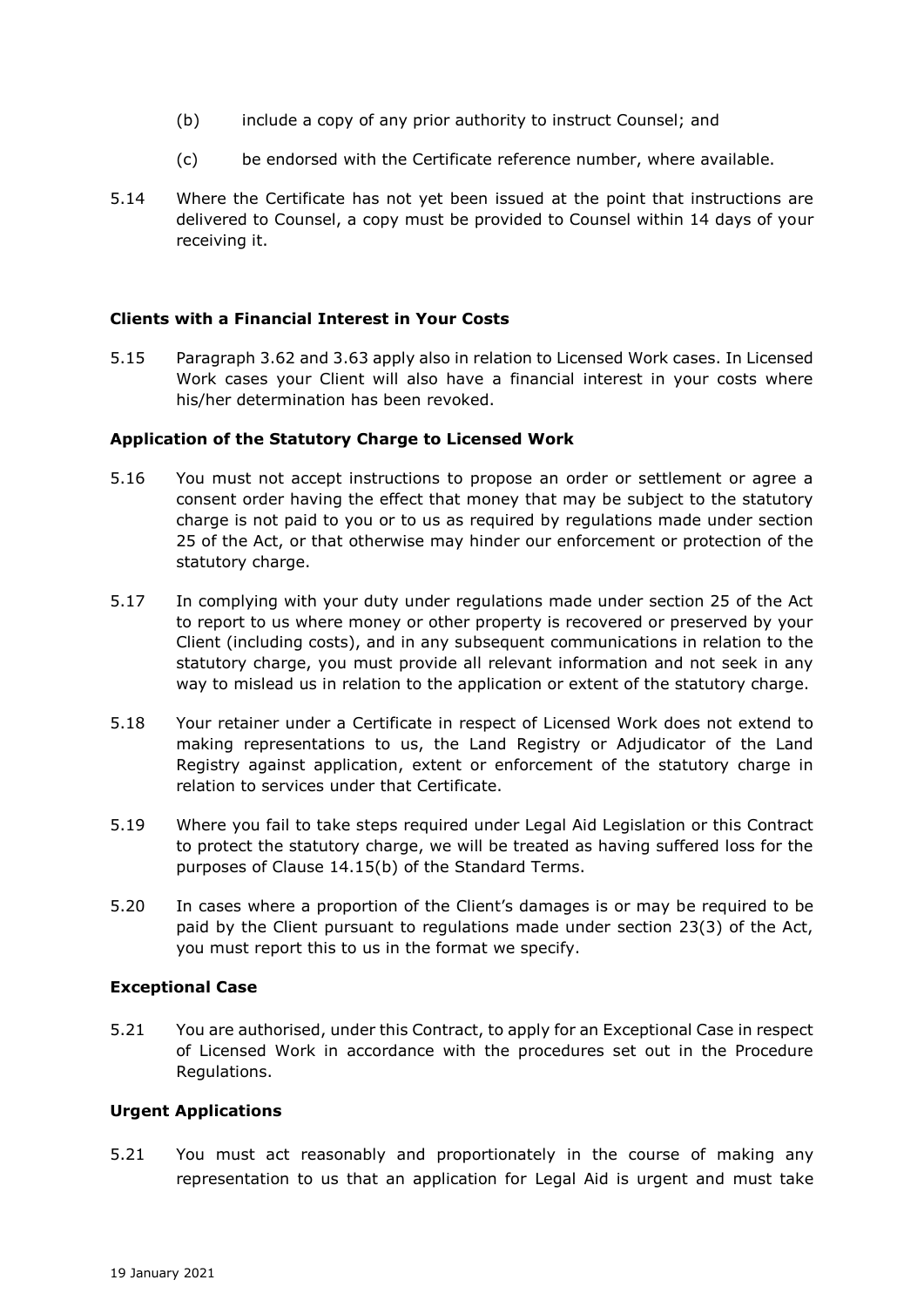reasonable steps to ensure that you do not cause or contribute to any such urgency due to unnecessary delay in the submission of applications to us.

# **Transfer of Contract Work Between Providers**

- 5.22 In the event that you cease to be instructed or are required to withdraw from acting in relation to a case and such case is subsequently transferred to a new Provider, you must provide all relevant information about the case to the other Provider in good time and in such manner as the new Provider may reasonably request. Such information shall include but not be limited to:
	- (a) a complete copy of the file;
	- (b) confirmation of whether any Payments on Account have been made by us to you in relation to the Certificate;
	- (c) an explanation of why you are no longer instructed (subject to any necessary consent being provided); and
	- (d) any other information or documentation reasonably requested by the new Provider.
- 5.23 In the event of a dispute over which Provider should be paid for Contract Work carried out in relation to the case, where and to the extent appropriate we will make a determination in relation to the same. 5.24 For the avoidance of doubt and without prejudice to Paragraph 3.40, upon receiving new instructions in relation to a case you must make reasonable enquires to establish whether the Client has previously instructed a different Provider and/or previously received Legal Aid in relation to the same case. Where there is evidence that an alternative Provider has been instructed and/or Legal Aid has been received previously you will make such enquiries as are reasonably necessary with your prospective Client and with us to ensure that there is no unnecessary duplication of work and/or cost.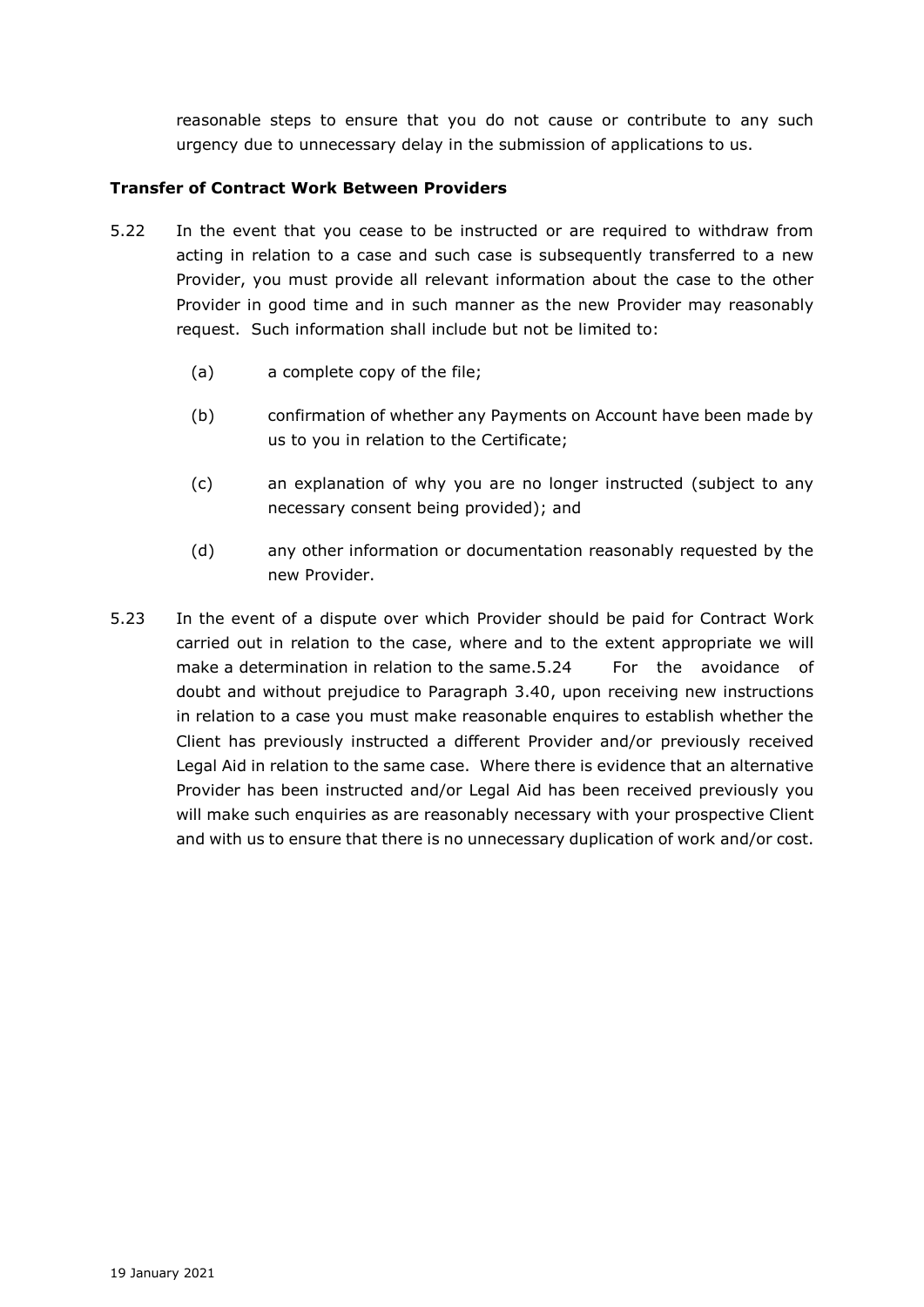# **Section 6 Payment for Licensed Work**

## **General Regime**

- 6.1 Subject to:
	- (a) our and the court's right to assess Claims for Licensed Work; and
	- (b) our right under this Contract to reduce payments,

 we will pay you for Licensed Work which is properly conducted and claimed in accordance with the terms of this Contract at the rates set out in the Remuneration Regulations. All payments are subject to the applicable Category Specific Rules. .

- 6.2 We will pay you for Licensed Work after our receipt from you of a valid Claim.
- 6.3 All provisions in this Contract as to the timing of payment for Claims are subject to Paragraphs 6.4 to 6.9.
- 6.4 Subject to our receipt from you of all necessary information and payments in connection with a Claim for Licensed Work (and provided you have complied with your obligations in respect of the bill or Claim and the case to which it relates) any payment for it due under this Contract will be made no later than 28 days after the "relevant date" (see Paragraph 6.5). Normally, payment will be included in one of the regular settlements that we make, the dates of which are published on our website.
- 6.5 Subject to Paragraph 6.7, the "relevant date" for the purposes of Paragraph 6.4 is:
	- (a) where a bill or Claim has been assessed by a court, 7 days after compliance and receipt of "all necessary information and payments", as required by Paragraph 6.4; and
	- (b) for any other bill or Claim (including claims for Payments on Account) either:
		- (i) the date on which we have assessed it or otherwise passed it for payment; or
		- (ii) the date of receipt of "all necessary information and payments" and compliance, as required by Paragraph 6.4,

whichever is later. Where there is an appeal against an Assessment, the date of the appeal decision is the date of the Assessment, for the purposes of this Paragraph 6.5.

- 6.6 In Paragraphs 6.4 and 6.5:
	- (a) "all necessary information" comprises all information that we require to enable us to perform our functions under the Act, whether required from you or Counsel or an expert you have instructed. Such information may include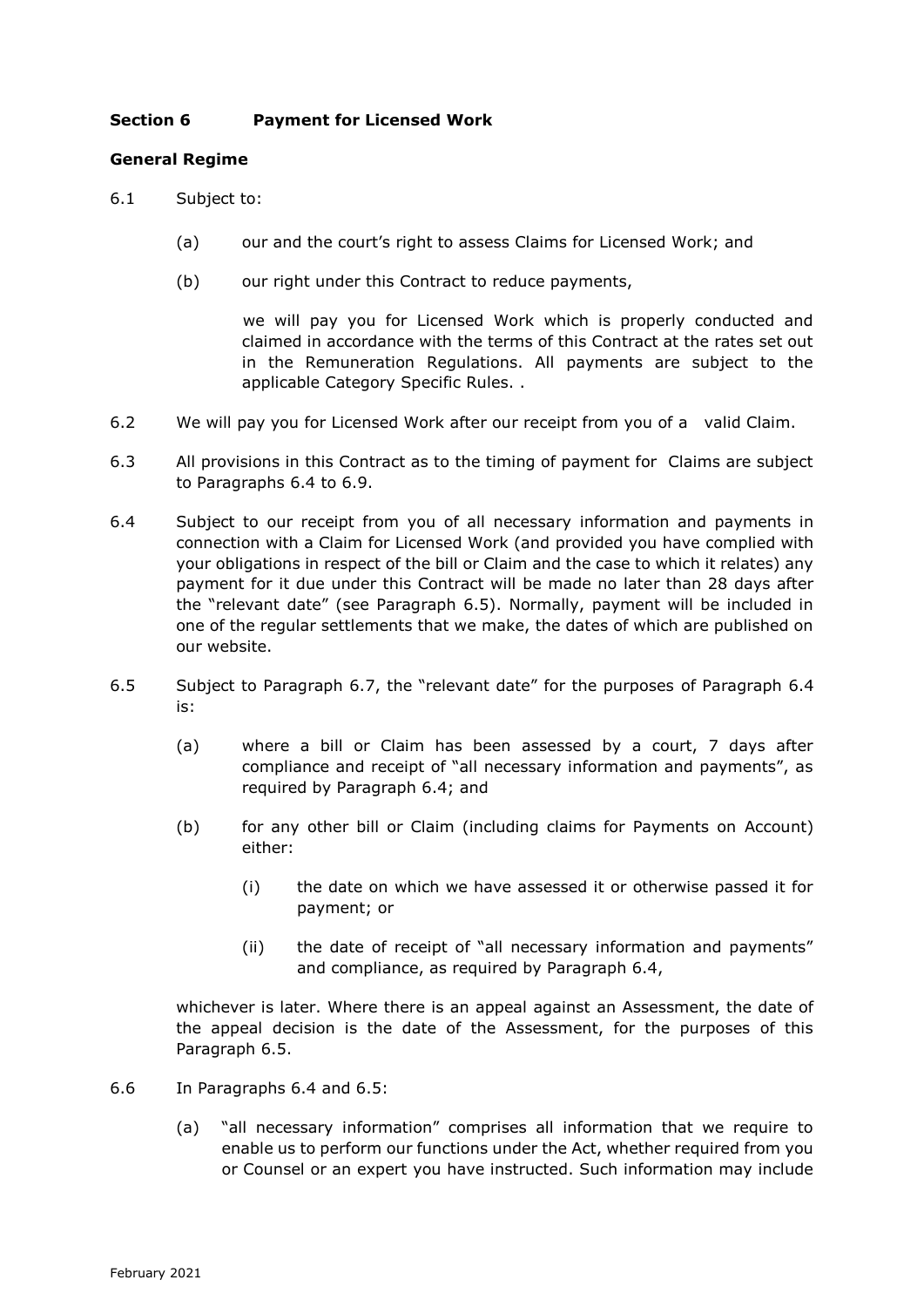but is not limited to: correct and properly completed forms; information to enable us to assess the bill or Claim; information to enable a decision to be made as to whether the statutory charge on property recovered or preserved applies or whether there should be a re-assessment of the Client's means; and/or information necessary to demonstrate that this Contract has been complied with and responses to all reasonable queries;

- (b) "all necessary payments" means any payments that, under this Contract, you are obliged to make in respect of the case and may include payment to us of property recovered or preserved for the Client.
- 6.7 If you have failed to comply with your obligations in respect of the bill or Claim or the case to which it relates the relevant date (if later than that provided by Paragraph 6.5) is 14 days after all necessary steps to protect our (and the Client's) position have been completed.
- 6.8 You must comply with the provisions on claiming and Assessment in respect of Contract Work set out in the terms of this Contract, Legal Aid Legislation and the Civil Procedure Rules.

#### *Basis of Assessment*

6.9 All Assessments of Contract Work are to be on the Standard Basis as defined by Civil Procedure Rule 44.4(2), subject to the other provisions of this Specification and any Contract Guide.

## **Fee Definitions**

- 6.10 We will pay for Licensed Work in accordance with the provisions set out in the Remuneration Regulations. All rates are exclusive of VAT.
- 6.11 Prescribed Rates also apply to relevant work within detailed assessment proceedings.

# **Hourly Rates Enhancements**

- 6.12 The following rules apply only to remuneration by way of Prescribed Rates under the Remuneration Regulations (but excluding for this purpose any determination as to whether a case escapes from any Standard Fee or Graduated Fee). No other form of enhancement or uplift is payable except as set out below.
- 6.13 The threshold test: on assessment of Licensed Work we may allow fees at more than the Prescribed Rate in respect of any item of work where it appears, taking into account all the relevant circumstances, that:
	- (a) the work was done with exceptional competence, skill or expertise;
	- (b) the work was done with exceptional speed; or
	- (c) the case involved exceptional circumstances or complexity.
- 6.14 Where we or the court consider that any item of work should be allowed at more than the Prescribed Rate, we may apply to that item of work a percentage enhancement in accordance with the provisions of Paragraphs 6.15 to 6.17 below.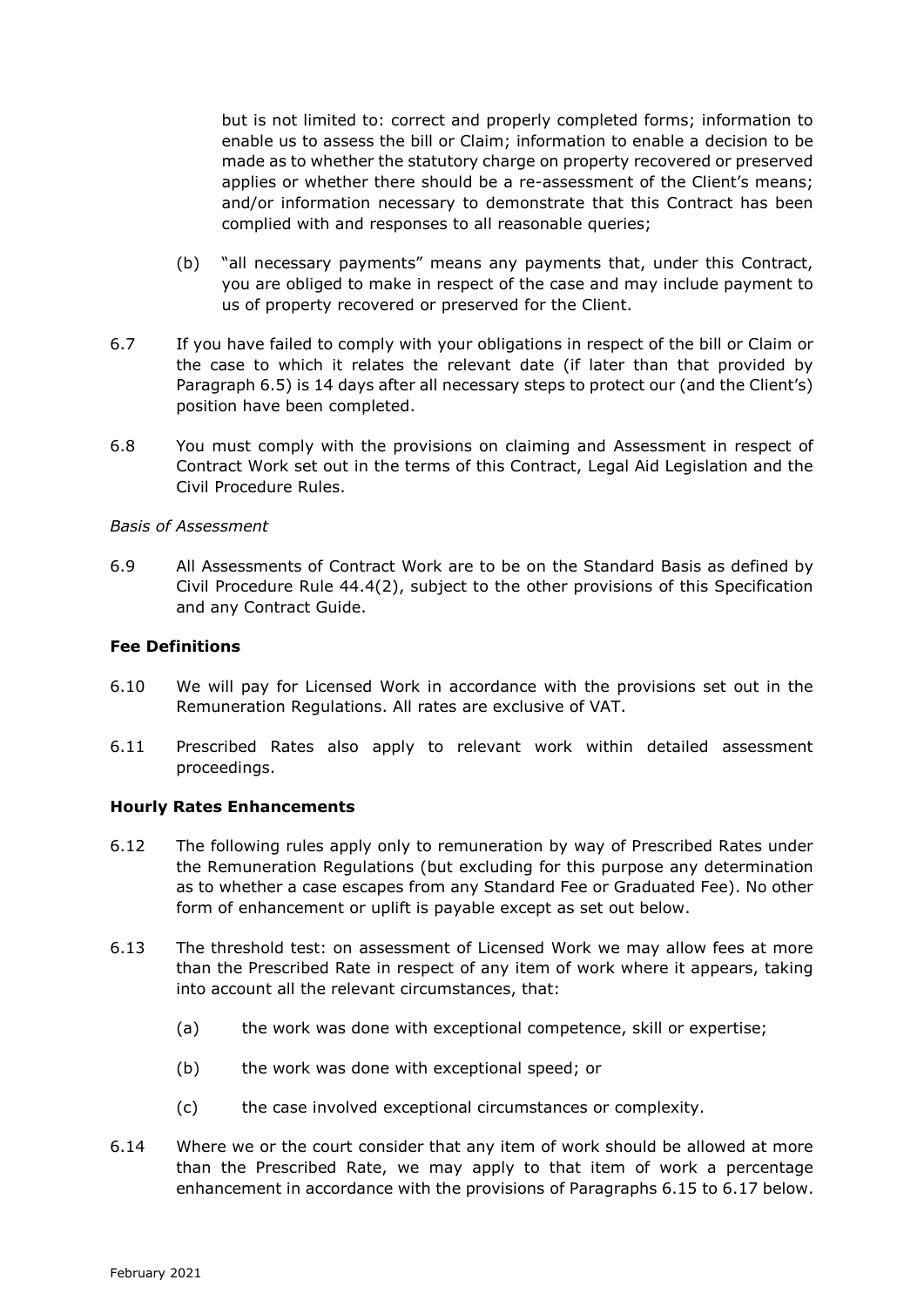- 6.15 In determining the percentage by which fees should be enhanced above the Prescribed Rate we shall have regard to:
	- (a) the degree of responsibility accepted by the legal advisor;
	- (b) the care, speed and economy with which the case was prepared; and
	- (c) the novelty, weight and complexity of the case.
- 6.16 The percentage above the Prescribed Rate by which fees for work may be enhanced shall not exceed 50%. The exception to this is that in proceedings in the High Court, Court of Appeal, Upper Tribunal or Supreme Court, we may allow an enhancement not exceeding 100% where it is considered that, in comparison with work in other proceedings in those courts which would merit 50% enhancement, the item of work relates to exceptionally complex matters which have been handled with exceptional competence or speed.
- 6.17 We or the court may have regard to the generality of proceedings to which the relevant Prescribed Rates apply in determining what is exceptional within the meaning of this provision.

### **Fast Track Proceedings**

- 6.18 Where proceedings are allocated to the fast track as defined in Part 28 of the Civil Procedure Rules:
	- (a) the amount payable by us to any advocate, whether from your personnel or a representative instructed by you, shall not exceed the amount of fixed costs allowable under Civil Procedure Rule 45.38;
	- (b) the amount payable by us to any legal representative attending court to assist the advocate shall not exceed the amount allowable under Civil Procedure Rule 45.39(2) regardless of any amounts actually awarded by the court under Civil Procedure Rule 45 VI.

### **Payments on Account**

- 6.19 Your right to apply for Payments on Account for Licensed Work is governed solely by the provisions of Paragraphs 6.20 to 6.30 and Category Specific Rules.
- 6.20 On any Licensed Work case, you may apply to us for a Payment on Account of your disbursements incurred, or about to be incurred, under the Certificate.
- 6.21 On any Licensed Work case, subject to Paragraph 6.23 and the Category Specific Rules, you may apply to us for a Payment on Account of your profit costs incurred under the Certificate provided that:
	- (a) an application for a first Payment on Account may not be made earlier than 3 months after the issue of the Certificate;
	- (b) you may make no more than four applications within any 12 month period;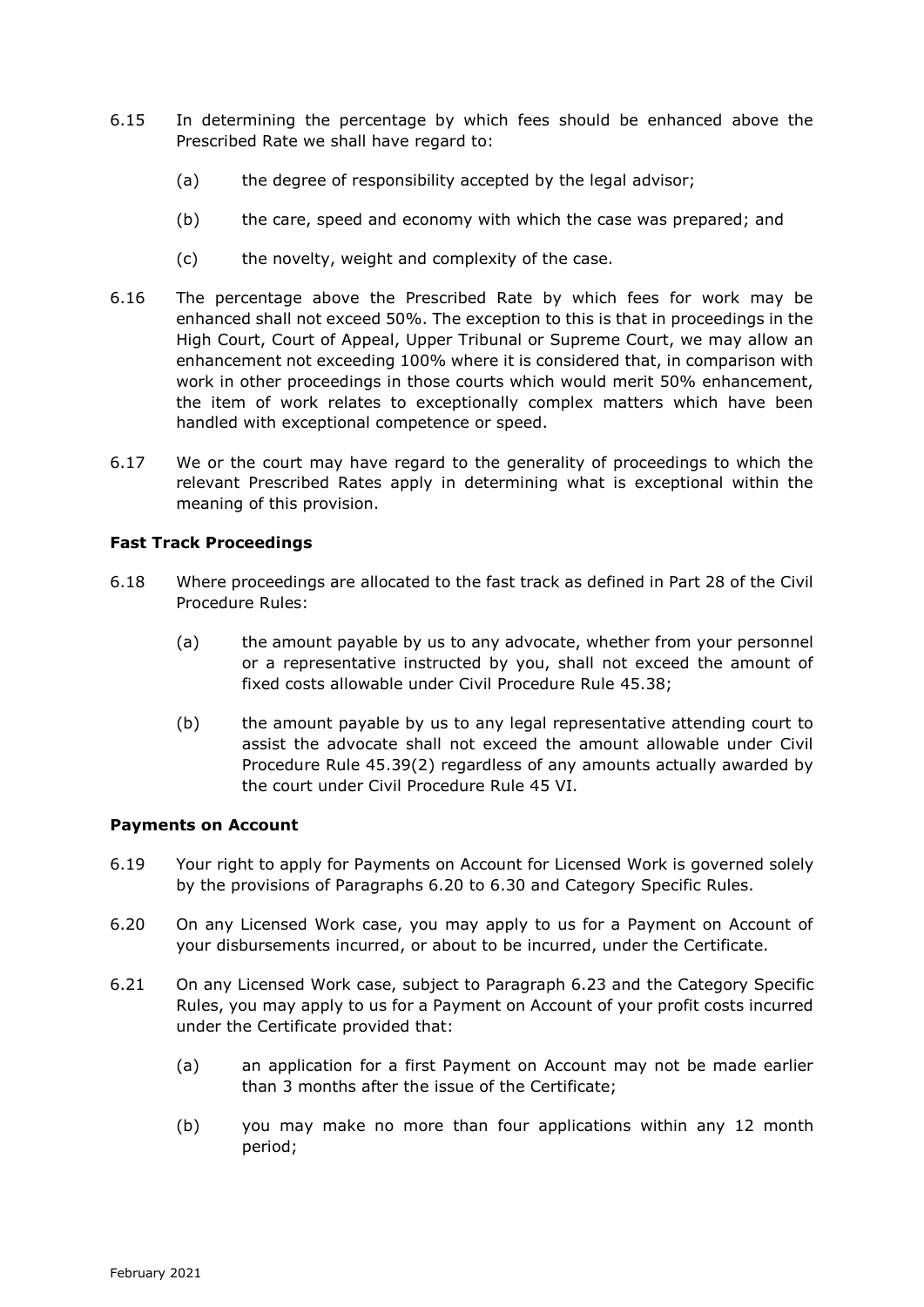- (c) subject to the provisions of paragraph 6.21(d), cumulative Payments on Account for profit costs under a Certificate must not exceed 75% of the amount of your incurred profit costs, calculated at the date of each application for the Payment on Account; and
- (d) where applications for Payments on Account for profit costs are made during the period 4 August 2020 to 30 April 2021 only, cumulative Payments on Account for profit costs may exceed 75% but must not exceed 80% of your incurred profit costs at the date of the application.
- 6.22 When deciding whether to make any Payment on Account, we will exercise our reasonable discretion and are entitled to take into account:
	- (a) the limitations on the Certificate; and
	- (b) the financial situation of your account with us.
- 6.23 Your Schedule may specify a maximum limit for Payments on Account. Payment on Accounts will not be made where this would cause any such limit to be exceeded. If any such limit is exceeded, the excess is automatically repayable to us. If you become aware that any maximum limit for Payments on Account has been exceeded, you must notify us to enable us to adjust your account (or to require repayment) should we wish to do so.
- 6.24 The Category Specific Rules in the Specification may provide different payment provisions for a specified Category of Law. If any such provisions state that they override any of the above payment provisions, then they shall do so.
- 6.25 If you are in practice as solicitors, we agree that you may pay Payments on Account in to your office account, if permitted or required to do so under any accounts rules applicable to you.
- 6.26 Any Payment on Account will be an "overpayment or mispayment" under Clause 14.15 of the Standard Terms where:
	- (a) it is made in respect of a Claim in breach of Paragraphs 6.21 or 6.23;
	- (b) it is "repayable" under Paragraph 6.27.
- 6.27 A Payment on Account is "repayable" to us when any of the following occurs:
	- (a) three years have elapsed since the date of issue of the Certificate for the case in respect of which the Payment on Account was made;
	- (b) three months have elapsed since the case ended;
	- (c) we have requested information from you about the case and you have failed to provide it to our reasonable satisfaction within 14 days; or
	- (d) the Payment on Account related to third party fees or other disbursements and they have not been incurred within one month of receipt of the Payment on Account (or if they have not been incurred up to the full amount of the Payment on Account, the excess of the Payment on Account is repayable).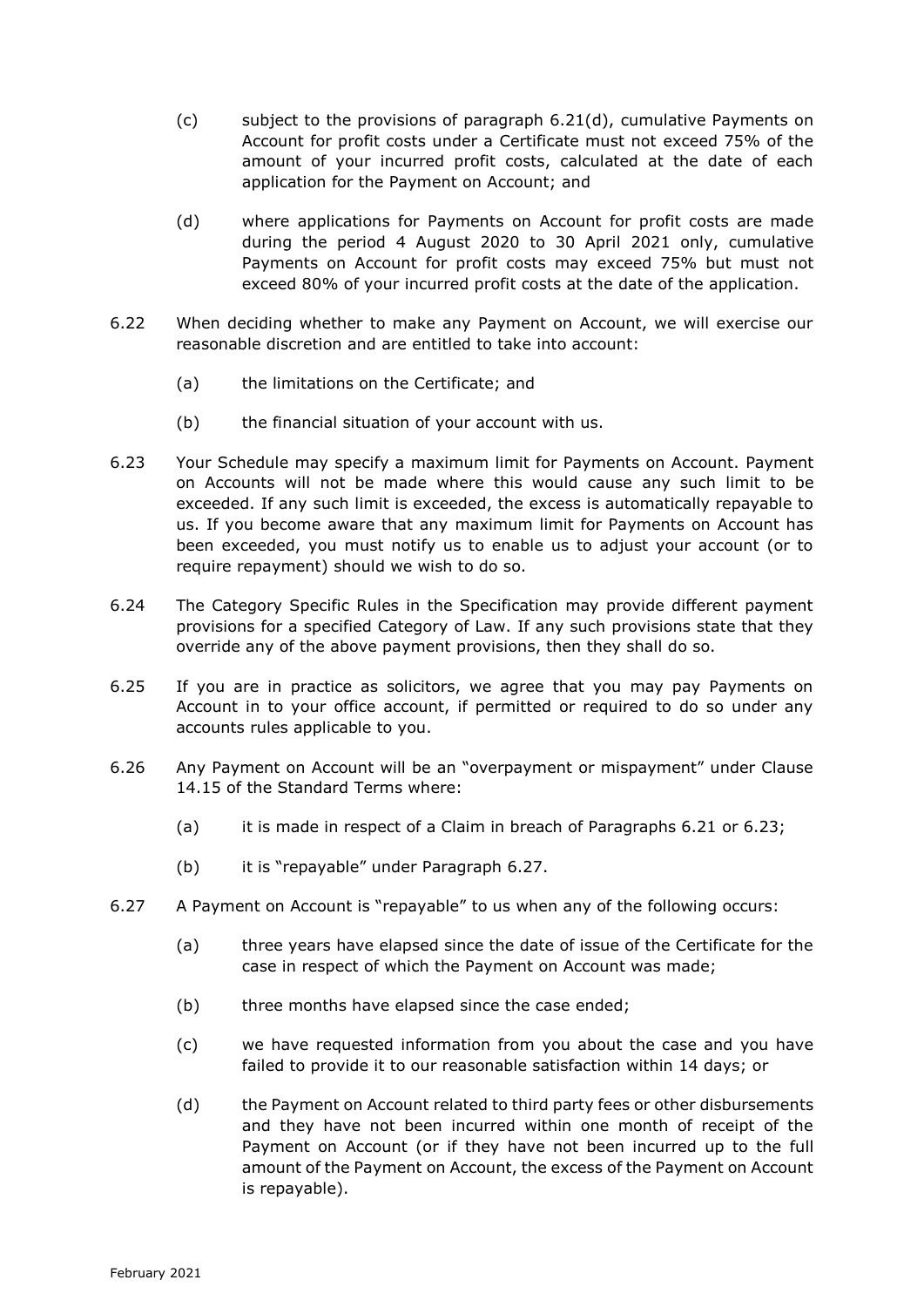- 6.28 If you become aware that any of the events set out in Paragraphs 6.26 or 6.27 has occurred you should notify us within 14 days of becoming aware to enable us to adjust your account (or to require repayment) should we wish to do so and you shall promptly make any repayment requested by us.
- 6.29 Before seeking repayment in respect of an overpayment or mispayment under Paragraph 6.26, we will give you an opportunity to state why we should not do so. If you have made out good reason why we should not do so, then we shall not seek repayment.
- 6.30 Any Payments on Account made to you in respect of a Licensed Work case become repayable to us on a final assessment of the Claim made in respect of that case and may be set-off against any payment due to you under Clause 14.11 of the Standard Terms.

### **Assessment Procedures**

- 6.31 In respect of Licensed Work, for Claims where the court is responsible for Assessment (in accordance with Paragraph 6.41), you must first submit your Licensed Work Claims for Assessment by the court and when this Assessment is complete you must make a Claim for payment from us within 3 months of receipt by you of the final assessment certificate from the court.
- 6.32 In respect of Licensed Work Claims where we are responsible for Assessment (in accordance with Paragraphs 6.40 to 6.41) you must submit to us a Claim for payment and Assessment on the required form.
- 6.33 All claims for Assessment and payment by us must be submitted within 3 months of the right to claim accruing. The right to claim accrues in the following circumstances:
	- (a) when an assessment certificate is issued by the court; or
	- (b) where the Claim is to be assessed by us when:
		- (i) a final order of the court is made for detailed assessment of your costs under this Section 6; or
		- (ii) the later of: the date of service of a notice of discontinuance under Civil Procedure Rule 38.3 in respect of the entire proceedings under the determination to which the Certificate relates; or
		- (iii) 3 months after the date of the dismissal of application to set the notice of discontinuance aside under Civil Procedure Rule 38.4; or
		- (iv) an offer to settle is accepted or a payment into court is made under Civil Procedure Rule Part 36 in respect of the entire proceedings under the determination to which the Certificate relates; or if none of (i) to (iii) above apply, the date of the withdrawal of the determination (or, where relevant, the date that the withdrawal has been finally confirmed on appeal).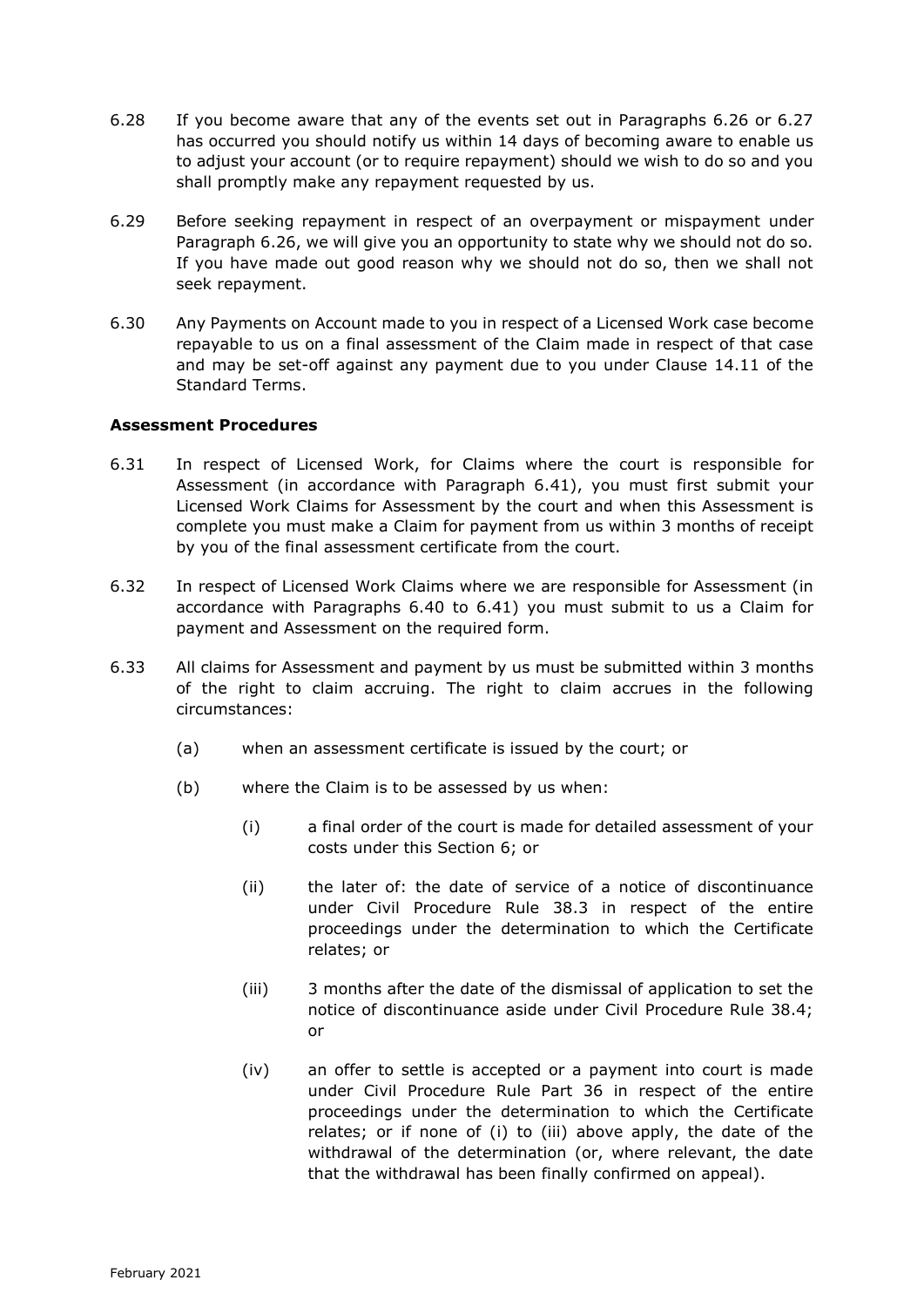- 6.34 We may require you to submit your Licensed Work claims through CCMS. Where you submit your Claim for costs electronically you will be deemed to have certified that:
	- (a) the information provided is correct;
	- (b) the work for which the Claim is made has not and will not be the subject of any other claim for remuneration from public funds; and
	- (c) where the Client has a financial interest in your Claim, you have complied with Paragraph 6.58.

*Late Claiming Where Your Client has a Financial Interest*

6.35 If, in a case where your Client has a financial interest in your Claim you fail to submit your Claim as required in Paragraphs 6.31 or 6.33, we may serve notice requiring you submit your claim within two months of the date of that notice. Where you fail, within the time specified by that notice, either to submit your claim or to provide a satisfactory explanation, we may disallow your Claim to the extent of your Client's financial interest. Any disallowance of your costs under this Paragraph will be treated as subject to the appeal procedures in this Section 6, whether or not the case falls for Assessment by us.

### **Court Assessment**

- 6.36 Except where:
	- (a) it is or may be necessary for the court to carry out a detailed assessment of costs payable to the Client by another party to the proceedings; or
	- (b) having regard to interests of the Client and public funds, the weight or complexity of the case and all the other circumstances, we consider it appropriate to direct that the costs be subject to detailed Assessment,

your Claim for payment for Licensed Work will be Assessed by us.

6.37 A direction under Paragraph 6.36(b) may relate to an individual case or to any class of case, identified by the level of costs to be Assessed or otherwise. In cases where costs are to be subject to assessment by the court, detailed assessment proceedings must be commenced within the time specified in the Civil Procedure Rules.

# **Rules Applying to Detailed Assessments**

- 6.38 Costs you incur in detailed assessment proceedings may be included in the Licensed Work Claim to which the detailed assessment relates and are not payable separately. The amount of such costs payable shall be as determined by the detailed assessment itself, except as provided by Paragraph 6.39.
- 6.39 Costs claimed may not be claimed under Paragraph 6.38 or 6.41 that relate to the detailed Assessment of work covered by a Client's costs order or costs agreement in addition to the costs recovered under the Client's costs order or costs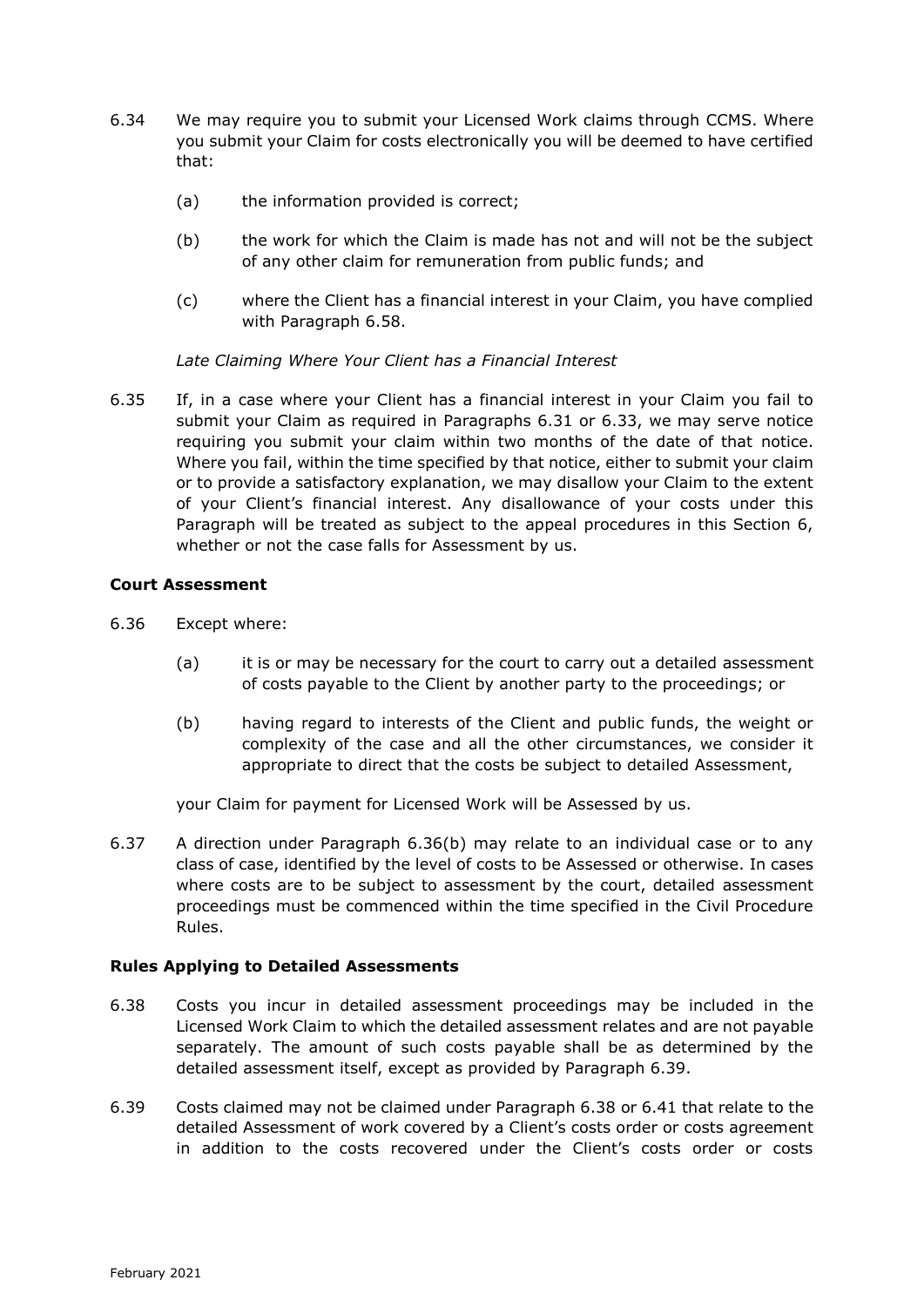agreement, other than Legal Aid only costs within the definition of 6.50(b) and (c).

- 6.40 The costs you incur in any appeal against a decision made in a detailed Assessment may only be claimed from us to the extent that this is ordered by the court hearing the appeal.
- 6.41 You cannot Claim costs pursuant to Paragraph 6.38 under the Certificate for either:
	- (a) detailed assessment proceedings (including any appeal) that do not include an assessment of Legal Aid costs unless we have specifically authorised this work at Contract remuneration rates in the interests of recovering public funds; or
	- (b) detailed assessment proceedings in respect of a costs order against the Client, unless an amendment to the Certificate has been specifically granted for this purpose.
- 6.42 For the avoidance of doubt:
	- (a) the costs referred to in Paragraphs 6.38 and 6.41 do not form part of the statutory charge and are not subject to the Costs Limit on the relevant Certificate(s); but
	- (b) the costs of preparing and checking a bill of costs do form part of the statutory charge (where it applies to a case) and are subject to the final Costs Limit on the relevant Certificate.
- 6.43 Where fees of Counsel that you have instructed are reduced on a detailed assessment (or provisional assessment) you must notify Counsel of this reduction within 7 days of the date of that assessment, and subsequently endorse your bill of costs with the date of this notification; where Counsel's fees have not been reduced you should certify that no such notification is necessary.

# **Costs Payable by Another Party**

- 6.44 Where a Client's costs order or Client's costs agreement has been made you may in addition to the costs under that order or agreement ('inter partes costs') claim from us your Legal Aid only costs, as defined by Paragraph 6.50, at the rates specified in the Remuneration Regulations.
- 6.45 Where you have agreed and received the inter partes costs you may seek Assessment solely of your Legal Aid only costs under the provisions of Paragraphs 6.31 to 6.34. Otherwise, any Assessment of your costs must be in respect of your full Claim.
- 6.46 Unless inter partes costs have previously been agreed, the Assessment of your costs under Paragraph 6.33(b)(i) must be concurrent with the detailed Assessment of the inter partes costs.
- 6.47 The time period under Paragraph 6.33 for submitting to us a Claim for Assessment under Paragraphs 6.32 or 6.33 may be extended with our agreement, but not beyond 3 months from the point that inter partes costs are agreed.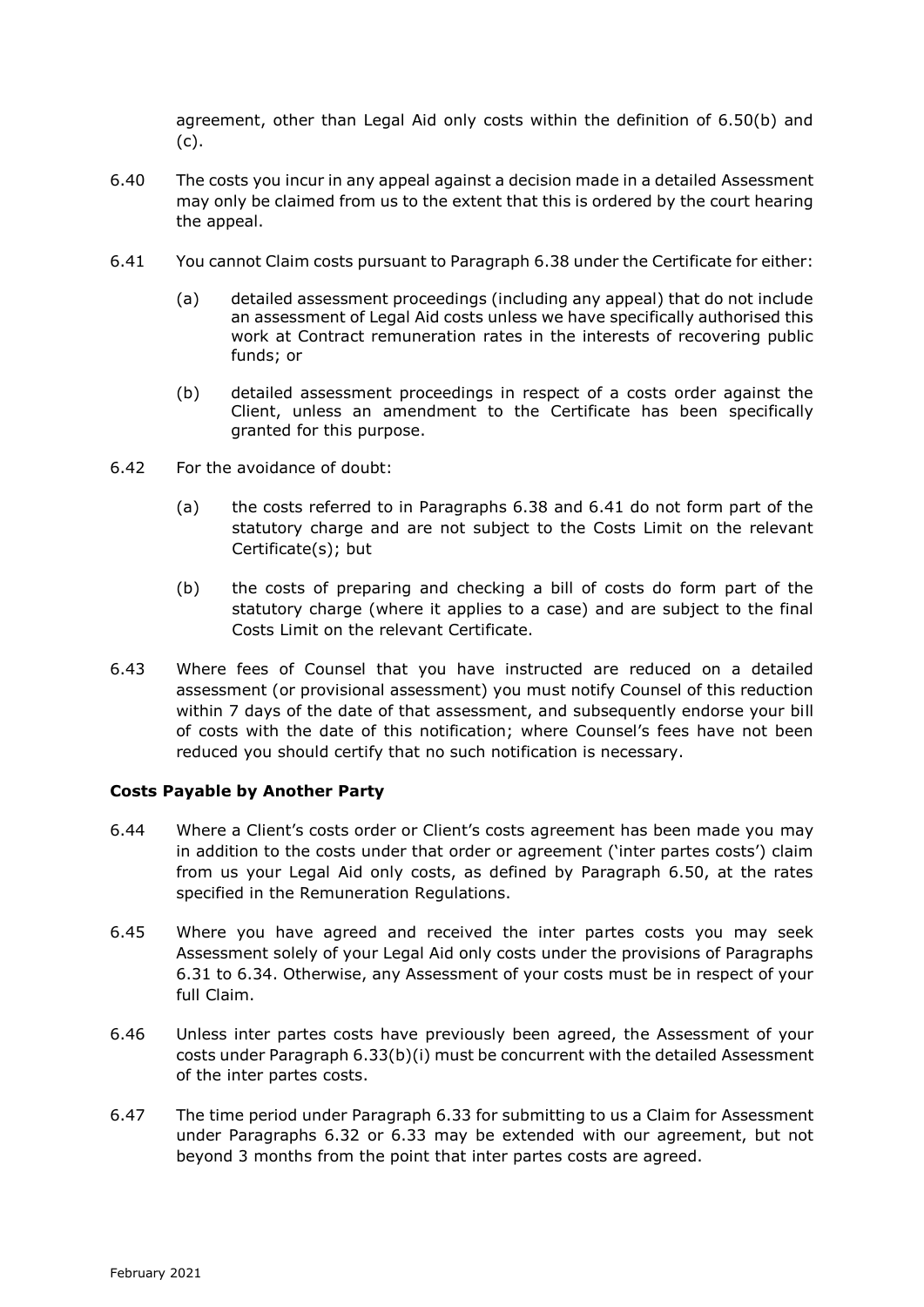- 6.48 Where you do not intend to make a Claim in respect of a matter you must report to us on the form specified by us within 2 months of your receipt of inter partes costs.
- 6.49 You must notify us of any Client's costs order or Client's costs agreement within the time period specified at Paragraph 6.33, if you have not already submitted a Claim or reported under Paragraph 6.48 in respect of the matter.
- 6.50 'Legal Aid only costs' are costs:
	- (a) of Contract Work not covered by a Client's costs order or Client's cost agreement;
	- (b) of completing our forms and communicating with us; or
	- (c) that have not been allowed on inter partes detailed Assessment or the paying party has reasonably refused to pay in agreeing inter partes costs:
		- (i) in respect of which we have granted prior authority under Paragraph 5.10;
		- (ii) in respect of work which we have specifically requested or authorised for the purposes of considering the making, withdrawal or amendment of a determination in respect of Legal Aid;
		- (iii) that represents a reasonable adjustment you have made as a Provider under the terms of the Equality Act 2010;
		- (iv) in respect of the travel expenses of a Client other than to attend court as a witness of fact.
- 6.51 Where a Client's costs order or Client's costs agreement specifies that another party shall pay a proportion of the Client's costs (but not a fixed sum), for the purposes of Paragraph 6.48 work is not covered by that order or agreement in the same proportion that the Client's costs are not payable under that order or agreement.
- 6.52 Where you agree and receive inter partes costs in the circumstances of Paragraphs 6.49 or 6.50 we authorise you pursuant to Legal Aid Legislation to retain those inter partes costs, subject to accounting to us for any interest due under Paragraph 6.53.
- 6.53 Where interest has been received or is payable on inter partes costs, you are entitled to the proportion of the interest which relates to the amount (if any) by which the inter partes costs exceed the amount paid or payable by us in relation to the relevant dispute or proceedings. The remainder of the interest is payable to us.

#### **General Provisions on Claiming and Assessment**

6.54 You may only Claim for work that has been actually and reasonably done and disbursements actually and reasonably incurred in accordance with the provisions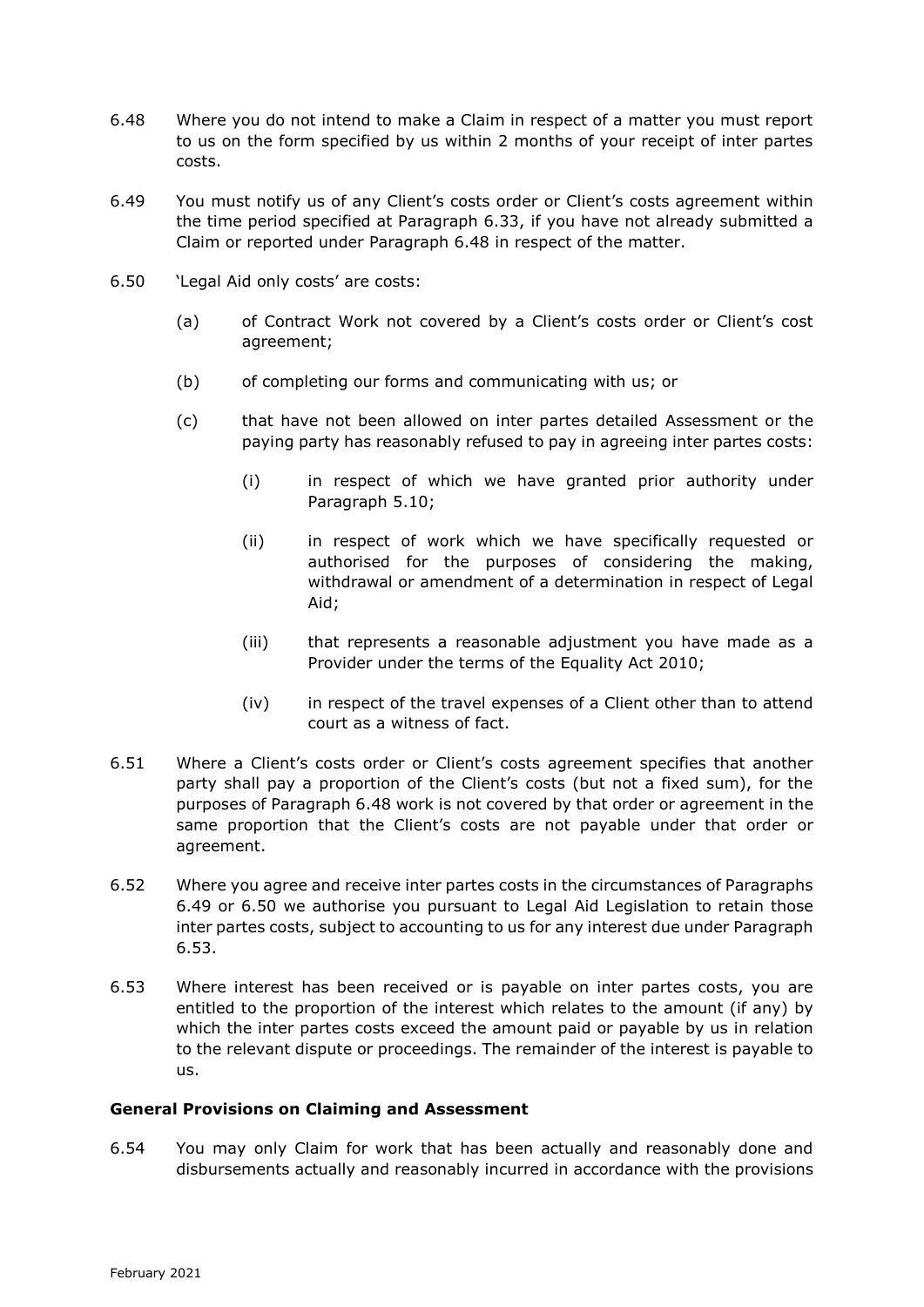of the Contract and that is supported by appropriate evidence on the file at the time of the Claim and Assessment. This is without prejudice to your right to Claim Standard Fees and Graduated Fees.

- 6.55 You must submit your Claims in accordance with the terms of any limitations placed upon that case including, but not limited to, limitations on Certificates. We may reject any Claim you make which does not comply with the rule in this Paragraph 6.59.
- 6.56 Where any item of costs is to be claimed on more than one case, this fact must be recorded on each of the relevant files and Claims, together with the proportion of time and costs attributed to each matter. Consecutive attendances on the same Client(s) where continuous are to be treated as a single item of costs for the purposes of this rule in Paragraph 6.60.
- 6.57 Whether or not your Client has a financial interest in the case, in carrying out Contract Work you must endeavour where possible to obtain and pursue a Client's costs order or Client's costs agreement as you would if acting for a privately paying client (including in any detailed Assessment proceedings or negotiations in respect of a Client's costs order or Client's costs agreement), and you must seek to protect the interests of public funds on any detailed Assessment of costs payable by another party.
- 6.58 If your Client has a financial interest in any Claim or Assessment they are entitled to make representations in relation to your Claim. Before submitting your Claim for Assessment, whether by the court or us, you must:
	- (a) notify your Client that they have a financial interest and explain why;
	- (b) explain that they have a right to make representations and set out how they can make those representations, explaining such other steps that they may take to safeguard their interest;
	- (c) provide them with a copy of your bill of costs or claim for costs; and
	- (d) endorse your bill or Claim indicating that you have complied with the steps in Paragraph 6.58(a) to (c).
- 6.59 Without prejudice to the generality of Paragraph 6.54, you should note the following provisions regarding costs and disbursements:
	- (a) you must not claim for time spent on purely administrative matters (such as opening and setting up files, the maintenance of time/costing records) or in meeting the administrative requirements of your Contract (such as the information return and the Claim for costs), unless expressly provided by this Contract or Costs Assessment Manuals;
	- (b) you must not claim for time spent on legal research over and above brief checks on the law, unless the case involves a novel, developing or unusually complex point of law, justifying either legal research by you or the obtaining of an opinion from Counsel;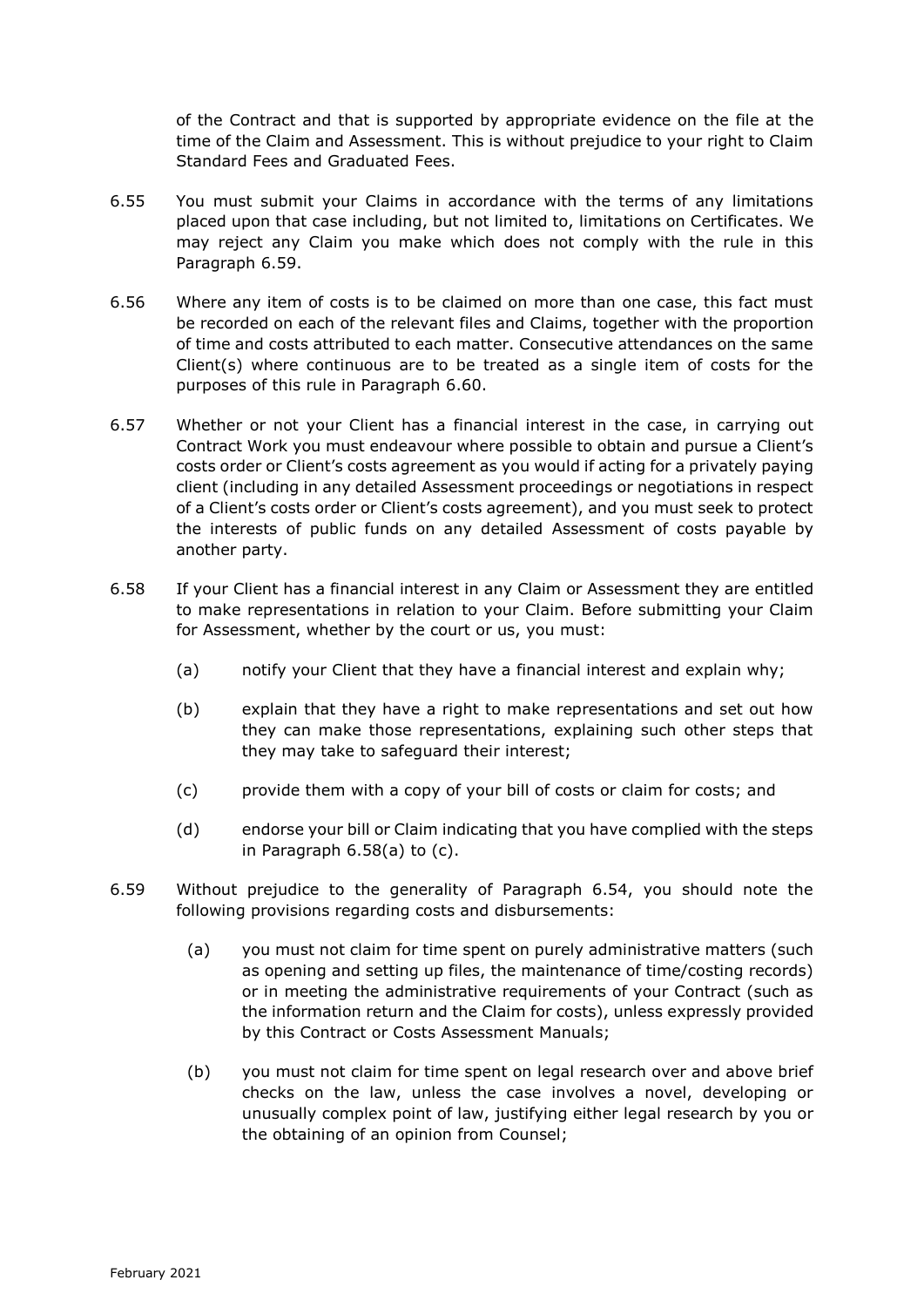- (c) you must not claim for any additional costs incurred by you or your Client because you are based in a Location distant from your Client where it would have been reasonable for your Client to have instructed a Provider located nearer to him or her;
- (d) you must not Claim for the fees of Queen's Counsel or more than one Counsel unless you have obtained prior authority to instruct Queen's Counsel or more than one Counsel under Paragraph 5.10(b). For the avoidance of doubt, prior authority to instruct a Queen's Counsel is required only where Queen's Counsel will act as such but not where Queen's Counsel chooses to act and be paid only at junior Counsel rates; and
- (e) You must not claim for matters that properly fall as your overheads, such as internal communications, typing, administration and equipment costs, stationary, postage and courier charges, telephone charges and the time and costs of photocopying, save as provided for in the Costs Assessment Manuals.
- 6.60 Where you instruct an expert to deliver services of a type set out in the Remuneration Regulations we will not pay fees in excess of those in Remuneration Regulations unless:
	- (a) we consider it reasonable to increase such fixed fees or rates in exceptional circumstances; and
	- (b) we have granted prior authority to exceed such fixed fees or rates on such basis.

Subject to such limits where applicable, the amounts claimed for the provision of expert services must be justified on detailed Assessment by the court or Assessment by us in the normal way. For the purpose of this Paragraph 6.64, "exceptional circumstances" means that the expert's evidence is key to the Client's case and either the complexity of the material is such that an expert with a high level of seniority is required; or the material is of such a specialised and unusual nature that only very few experts are available to provide the necessary evidence. We will pay expert services of a type not listed in the Remuneration Regulations at such rate as we may from time to time determine and in considering the same we will have regard to the rates set out in the Remuneration Regulations and we may require you to provide us with a number of quotes in respect of the provision of the relevant service.

- 6.61 The list of non-allowable disbursements under Controlled Work at Paragraph 4.28 applies to Licensed Work cases, save in relation to court fees. The maximum rates for experts' travel time and costs set out in Remuneration Regulations also apply to Licensed Work cases.
- 6.62 Any Assessment undertaken by us or by the Assessor on a subsequent appeal, will be subject to any costs or other limitations imposed by us and costs will only be allowed at the appropriate rates as set out in the Remuneration Regulations.
- 6.63 For Licensed Work even if the court undertakes the Assessment, we are only bound to pay costs in accordance with Paragraph 6.62.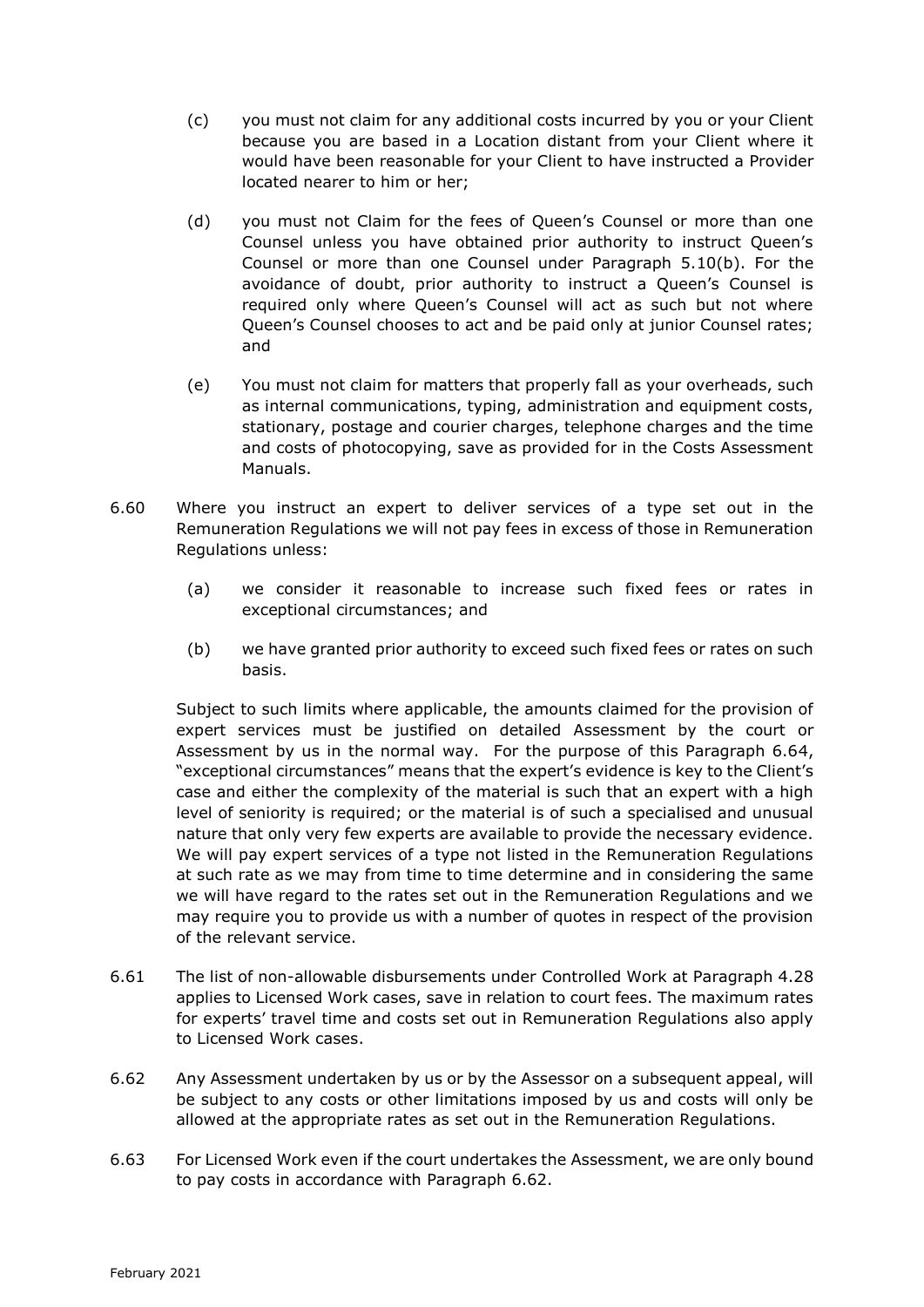- 6.64 On any Assessment of your costs, Counsel's fees shall not be reduced by virtue of the Costs Limit in the determination unless Counsel's fees alone exceed the final limitation on the Certificate, in which case Counsel's fees are paid up to that limitation and no further payment is made except in relation to any costs of detailed Assessment proceedings. You will then be responsible for the balance of Counsel's fees, unless you had, at all material times, notified Counsel of the relevant Costs Limit.
- 6.65 We may, however, impose a separate Costs Limit in respect of Counsels' and experts' fees.

### **Review of Decisions Under Regulation 5A(1)(b) of the Remuneration Regulations**

- 6.66 You and/or Counsel must not submit a final claim for Assessment to the court or to us until you have lodged any application you and/or Counsel are intending to make under Regulation 5A(1)(b) of the Remuneration Regulations (payment for civil legal services to make an application for judicial review where the court has neither refused nor given permission to bring judicial review proceedings) and received a final decision on that matter from us.
- 6.67 If you or Counsel are dissatisfied with our decision not to exercise discretion pursuant to Regulation  $5A(1)(b)$  of the Remuneration Regulations you may seek an internal review of that decision
- 6.68 The request for internal review must be made in writing (setting out full reasons) within 28 days of notification of the decision. We will only extend the 28 day time limit where you have requested an extension for good reason within 21 days. Any extension of the time limit will be for a maximum of a further 14 days.
- 6.69 Failure to comply with any of the requirements set out in Paragraph 6.68 means that you accept our decision and lose your right to an internal review.
- 6.70 For the avoidance of doubt there is no right of appeal to an Independent Costs Assessor or an Independent Funding Adjudicator where we have decided not to exercise discretion pursuant to Regulation 5A(1)(b) of the Remuneration Regulations.

# **Appeals**

- 6.71 If you or Counsel are dissatisfied with any decision of ours as to the Assessment of the costs of Contract Work, you may appeal to an Independent Costs Assessor ("the Assessor"). For the avoidance of doubt, subsequent references in this rule in Paragraph 6.71 and its related Contract Guide shall include "Assessors" in cases where an appeal is dealt with by a panel of three Assessors rather than a single Assessor alone.
- 6.72 The appeal must be made in writing (setting out full reasons) within 28 days of notification of the Assessment decision, and must be accompanied by the file. We will only extend the 28 day time limit where you have requested an extension for good reason within 21 days. Any extension of the time limit will be for a maximum of a further 14 days.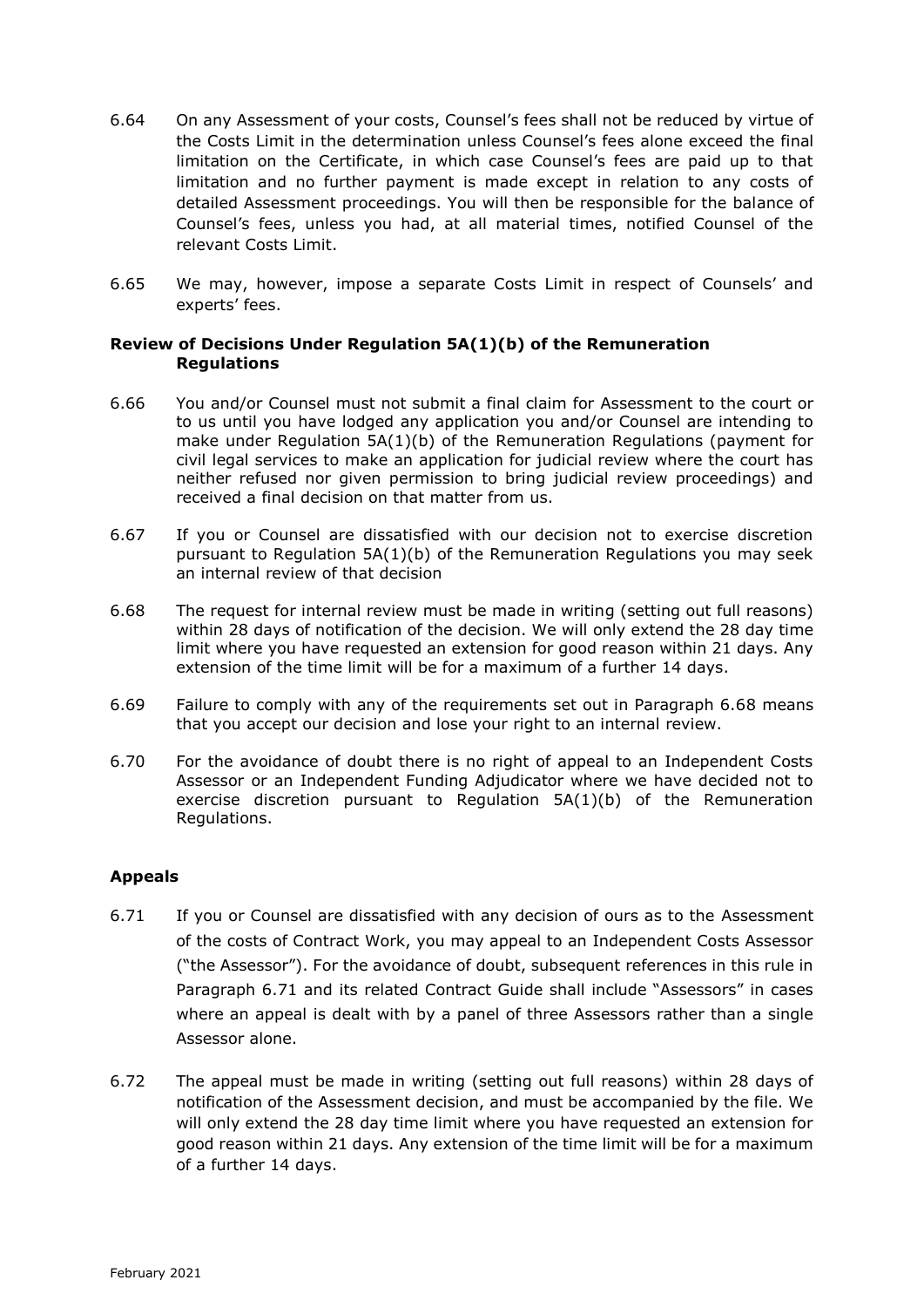- 6.73 Failure to comply with any of the requirements set out in Paragraph 6.72 means that you accept our decision and lose your right to dispute it.
- 6.74 Where an appeal is to proceed, we also have the right to make written representations (in addition to those contained in the original Assessment) to the Assessor. If we do so, these will be sent to you not less than 21 days before the appeal papers are sent to the Assessor. If you receive such further representations from us then you have the right, within 14 days, to provide a written response to them.
- 6.75 The appeal shall be dealt with by the Assessor on the papers only. There is no general right for either party to attend or to be represented on the appeal. However, if either party considers that there are exceptional circumstances which mean that concerns or issues cannot be addressed in writing, they may make a written request (setting out full reasons) for an oral hearing, to the Assessor. Such an application must be made at the same time as:
	- (a) in your case, you submit your written appeal; and
	- (b) in our case, at the same time as we make any written reply (or, where no written reply is made, during the period allowed for making such reply) .

Either party may challenge such an application for an oral hearing to the Assessor within 7 days of the application being made.

- 6.76 The Assessor will consider the request and notify both parties of his or her decision.
- 6.77 If:
	- (a) neither party has made a request for an oral hearing but the Assessor believes that his or her review of some or all of the issues under the appeal cannot be concluded properly without hearing oral submissions; or
	- (b) having considered a party's request for an oral hearing, he or she is of the opinion that the request should be granted,

he or she will notify the parties of this. If either party chooses to attend at an oral hearing, having been given permission from the Assessor, the other party will also have a right of attendance and representation at the appeal and shall confirm whether or not they intend to exercise that right.

- 6.78 In any case, whether or not a party has made a request for an oral hearing, if the Assessor is of the opinion that an appeal is of such complexity and / or value that it should not be considered by a single Assessor alone he or she may, in his or her sole discretion, refer the appeal to a panel of three Assessors either to deal with on the papers only or by way of an oral hearing. If the Assessor is of the opinion that the appeal should be dealt with by way of an oral hearing, the provisions set out in the preceding Paragraph apply save that a panel of three Assessors shall deal with the appeal rather than a single Assessor alone.
- 6.79 The Assessor may give procedural directions as to the determination of the appeal whether the appeal is to be dealt with on the papers only or an oral hearing basis.